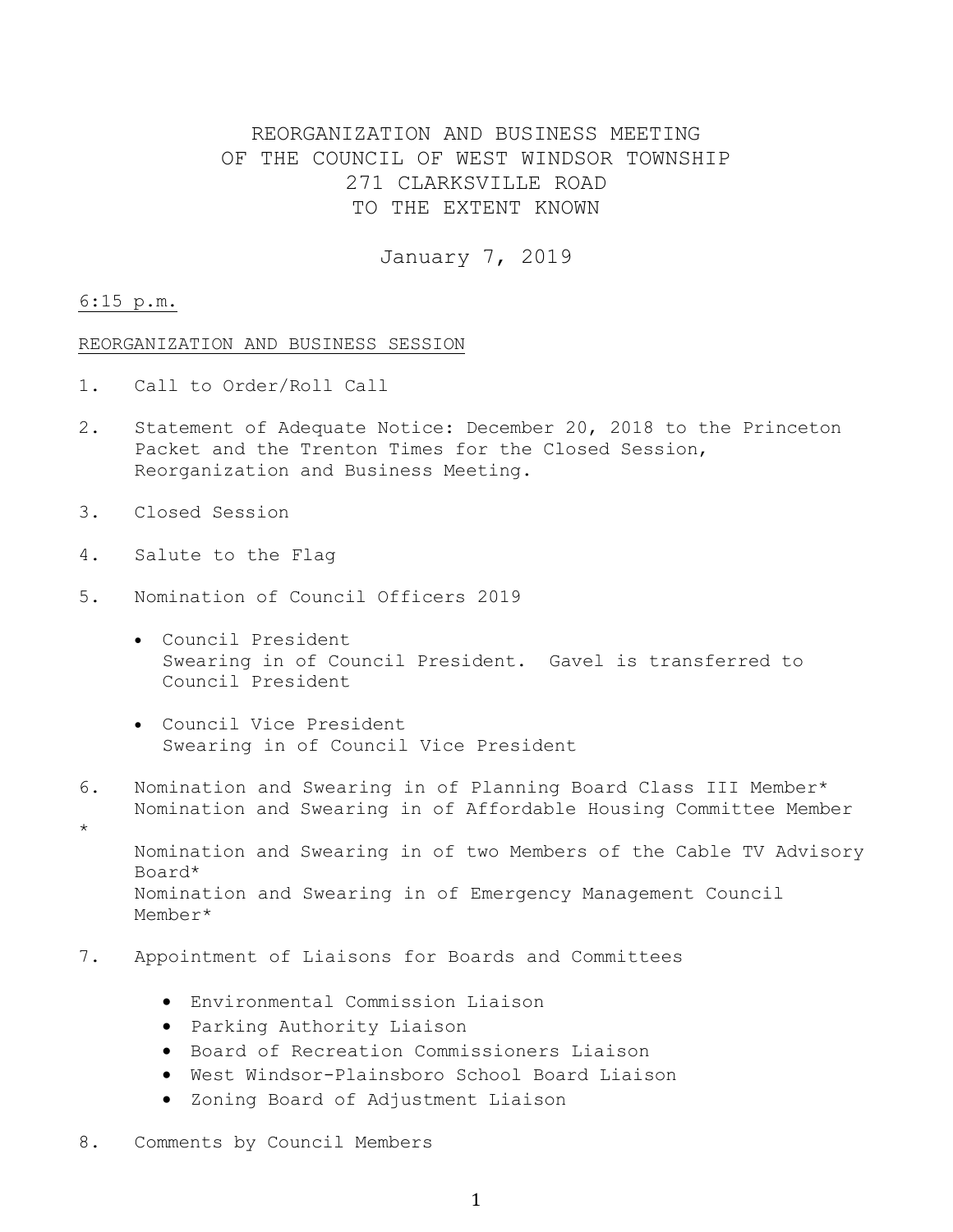# 9. Resolutions:

| 2019-R001 | Regular Meetings for Calendar Year 2019                                                                                                                                             |
|-----------|-------------------------------------------------------------------------------------------------------------------------------------------------------------------------------------|
| 2019-R002 | Legal Newspapers for West Windsor Township                                                                                                                                          |
| 2019-R003 | Establishing Procedural Guidelines for the<br>Council of West Windsor Township                                                                                                      |
| 2019-R004 | Municipal Holidays                                                                                                                                                                  |
| 2019-R005 | Cash Management Plan Authorization for West Windsor<br>Township                                                                                                                     |
| 2019-R006 | Establishing the Rate of Interest Charged on<br>Delinquent Taxes and 6% Year End Penalty                                                                                            |
| 2019-R007 | Authorizing the Cancellation of any Property Tax<br>Refund or Delinquency less than \$10.00                                                                                         |
| 2019-R008 | Appointing Janis DiNatale as Affirmative Action<br>Public Agency Compliance Officer through December<br>2019                                                                        |
| 2019-R009 | Authorizing the Reappointment of Kenneth W. Lozier as<br>Municipal Judge For a Three Year Term - January 1,<br>2019 through December 31, 2021                                       |
| 2019-R010 | Authorizing the Reappointment of Thomas Crane as a<br>member of the West Windsor Parking Authority With a<br>Five Year Term - January 1, 2019 through December 31,<br>2023          |
| 2019-R011 | Authorizing the Appointment of Eileen O'Donnell-<br>Lennox as a Member of the Affordable Housing<br>Committee With a Three Year Term - January 1, 2019<br>through December 31, 2021 |

2019-R012 Authorizing the Reappointment of Jennifer Schaffel as a Member of the Human Relations Council With a Term of Two Years – January 1, 2019 through December 31, 2020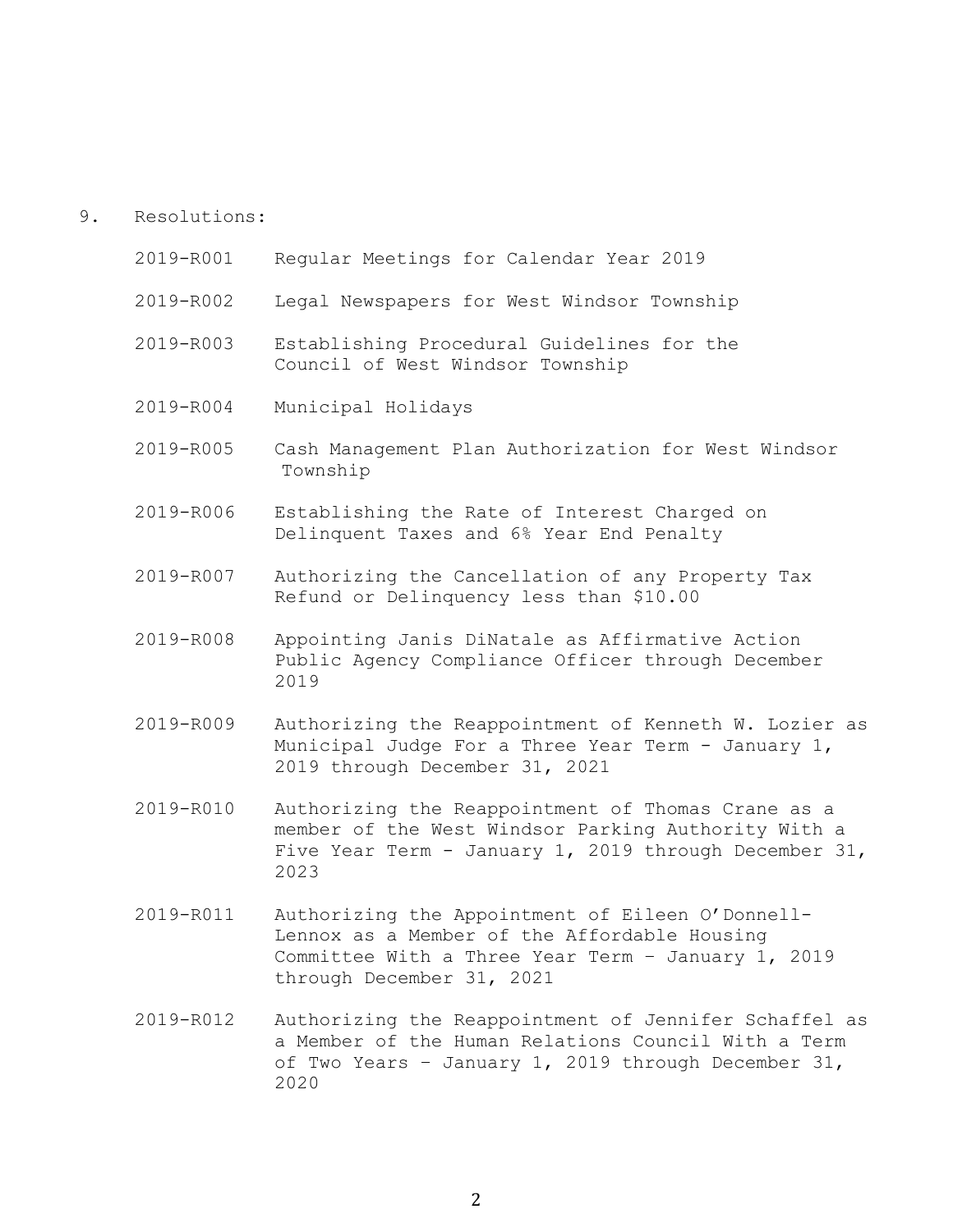- 2019-R013 Authorizing the Reappointment of Yan Mei Wang as a Member of the Human Relations Council With a Term of Two Years – January 1, 2019 through December 31, 2020
- 2019-R014 Authorizing the Appointment of Miquel Vilaro-Munet to Fill the Vacancy as the Representative to the Stony Brook Sewerage Authority With a Term to Expire on December 31, 2021
- 2019-R015 Authorizing the Reappointment of Ron Slinn as a Member of the Shade Tree Commission With a Term of Five Years – January 1, 2019 through December 31, 2023
- 2019-R016 Authorizing the Reappointment of Kevin Appelget as an Advisor on the Shade Tree Commission With a Term to Expire December 31, 2019
- 2019-R017 Authorizing the Reappointment of Mudassir Hussain as Alternate I on the Board of Recreation Commissioners for a Term of Five Years – January 1, 2019 through December 31, 2023
- 2019-R018 Authorizing the Mayor and Clerk to Execute an Interlocal Services Agreement with East Windsor Township for Animal Control Services \$4,800.00 for 2019 - and \$5,100.00 for 2020 plus Hourly Costs
- 2019-R019 Authorizing the Business Administrator to Purchase One 2019 Ford F350 Cab 4wd Pick Up Truck and Equipment from Cherry Hill Winner Ford for the Department of Public Works- \$36,621.00
- 2019-R020 Authorizing the Chief Financial Officer to Establish An Escrow Account for Special Master Michael Bolan Who is Replacing the Retiring Special Master Elizabeth McKenzie
- 2019-R021 Authorizing Temporary Municipal Budget Appropriations for 2019
- 2019-R022 Authorizing the Business Administrator to Purchase Software Licenses and Related Services from SHI International Corporation under State Contract M0003- 89851 for Construction Software - \$85,000.00
- 10. Bills and Claims
- 11. Public Comment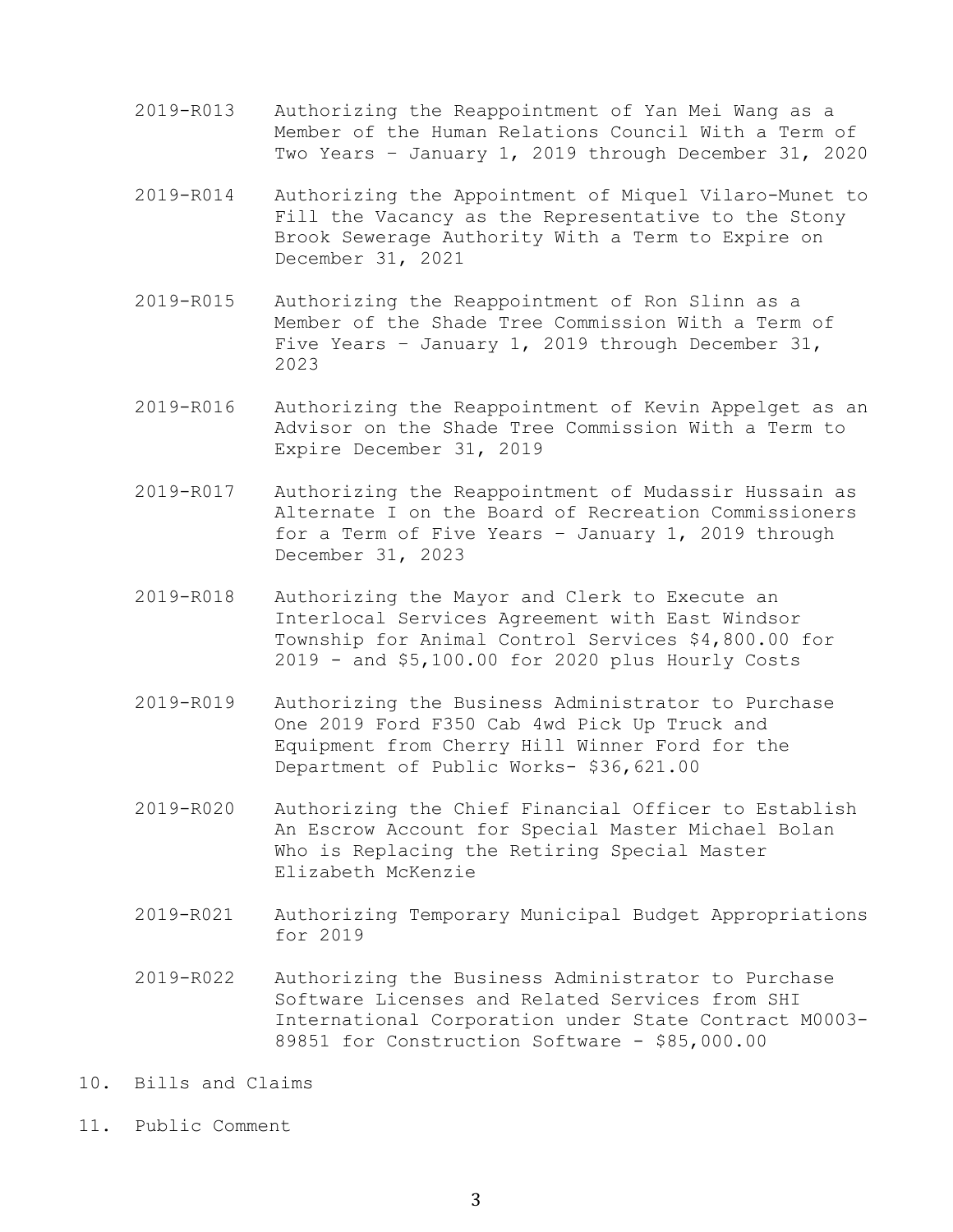- 12. Administration Comments/Reports
- 13. Council Reports
- 14. Adjournment

*\*All appointments will be sworn in after all appointments have been made*.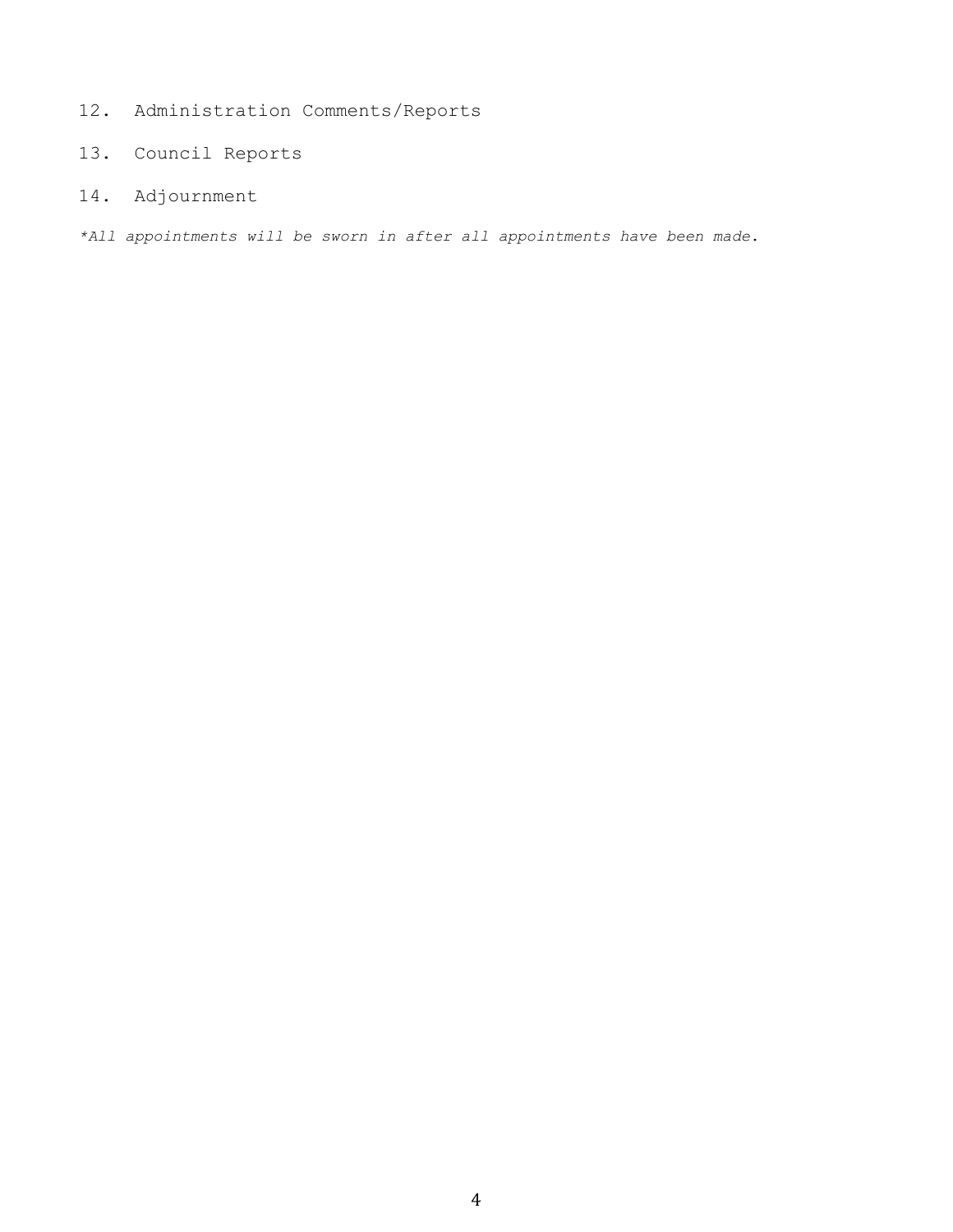- WHEREAS, by law the Township Council is required to set specific days and times for its regular meetings;
- NOW, THEREFORE, BE IT RESOLVED by the Township Council of the Township of West Windsor that the meeting schedule for January 2019 through December 2019 shall be as follows:

Regular Business Meetings will be held as noted below:

| January 7, 22*    | July 8, 29                |
|-------------------|---------------------------|
| February 4**, 19* | August 19 <sup>**</sup>   |
| March 4, 18       | September $3^*$ , 16, 30  |
| April 1, 15, 29   | October $15^*$ , 28       |
| May 13**, 28*     | November 18 <sup>**</sup> |
| June 10, 24       | December 2, 16, 30        |

Board of Health Meetings\*\*:

February 4, May 13, August 19, November 18

(\*)Meeting is scheduled on a Tuesday due to holiday.

Work Sessions and Special Work Sessions will be scheduled as needed.

BE IT FURTHER RESOLVED that unless otherwise noticed all Meetings will begin at 7:00 p.m., Business Session will immediately follow Board of Health Sessions, and all meetings shall be held in the West Windsor Township Municipal Building.

Adopted: January 7, 2019

I hereby certify that the above resolution was adopted by the West Windsor Township Council at their meeting held on the  $7<sup>th</sup>$  day of January 2019.

Gay M. Huber Township Clerk West Windsor Township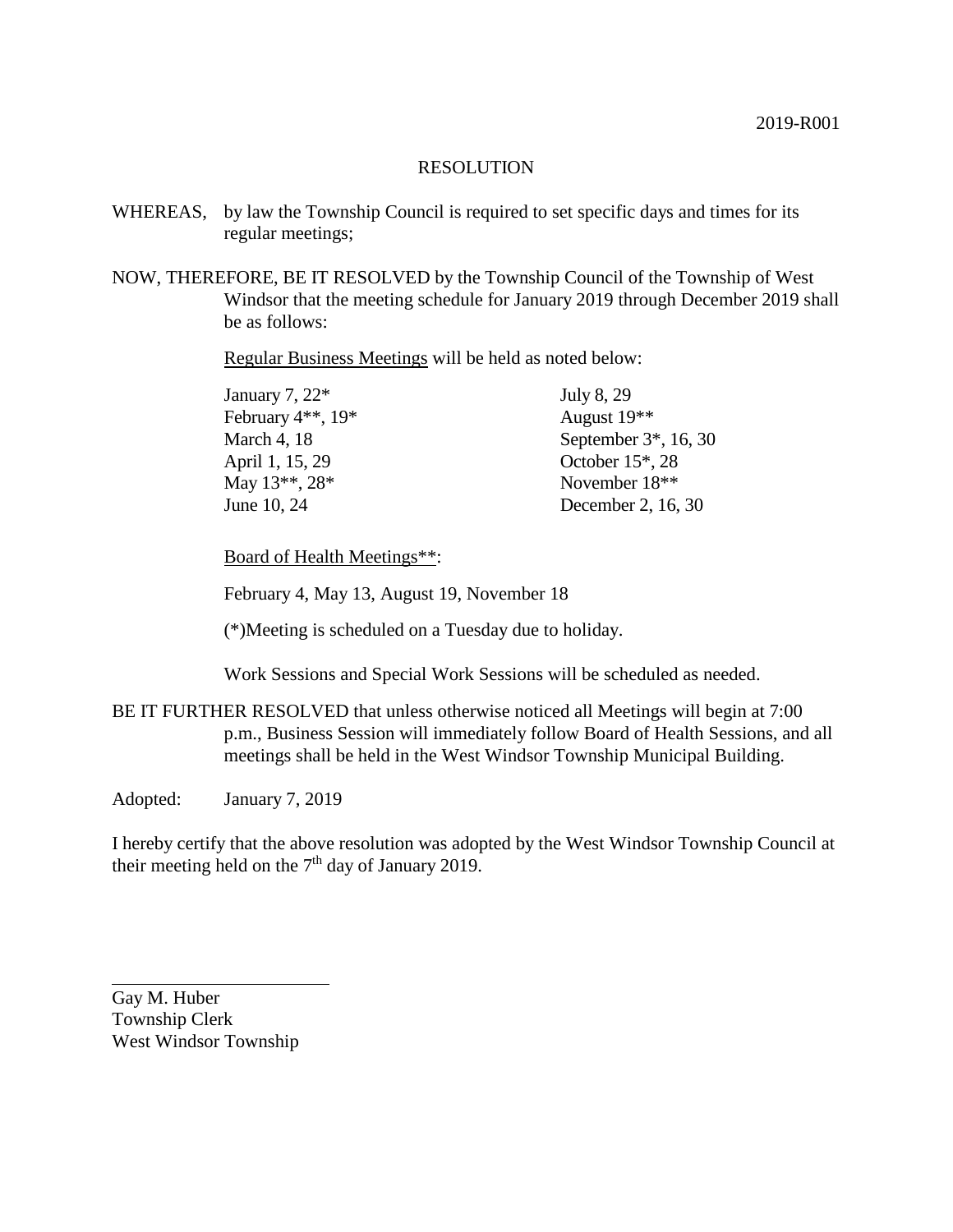- WHEREAS, Section 3d of the Open Public Meetings Act, Chapter 231, P.L. 1975 requires that certain notice of meetings be submitted to two (2) newspapers, one of which shall be the official newspaper;
- NOW, THEREFORE, BE IT RESOLVED by the Township Council of the Township of West Windsor, County of Mercer, State of New Jersey as follows:
	- 1. The Princeton Packet, and The Times, designated as official newspapers through December of 2019.
	- 2. These papers are hereby designated to receive all notices of meetings as required by law.
	- 3. This resolution shall take effect immediately and be in effect until December 31, 2019.

Adopted: January 7, 2019

I hereby certify that the above resolution was adopted by the West Windsor Township Council at their meeting held on the  $7<sup>th</sup>$  day of January, 2019.

Gay M. Huber Township Clerk West Windsor Township

\_\_\_\_\_\_\_\_\_\_\_\_\_\_\_\_\_\_\_\_\_\_\_\_\_\_\_\_\_\_\_\_\_\_\_\_\_\_\_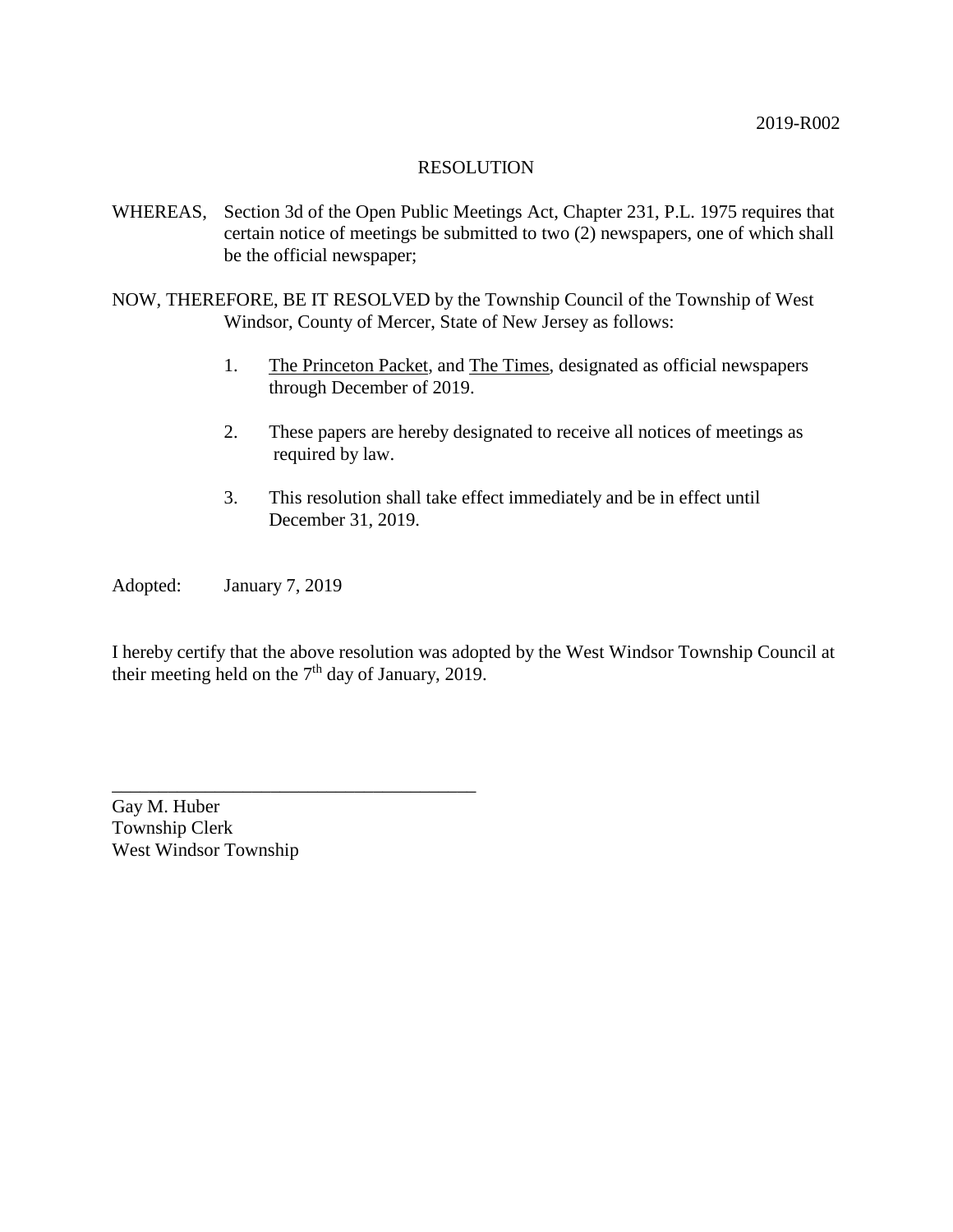- WHEREAS, the Township Council of the Township of West Windsor is desirous of establishing procedural guidelines to facilitate an appropriate and efficient handling of its business;
- NOW, THEREFORE, BE IT RESOLVED by the Township Council of the Township of West Windsor, County of Mercer, State of New Jersey, as follows:
	- l. The attached guidelines entitled "Chapter A205, Council Procedural Guidelines" of the Code of the Township of West Windsor are hereby adopted as amended for the period January 1, 2019 until December 31, 2019.
	- 2. A copy of this shall be distributed to all department heads and posted in the municipal offices.

Adopted: January 7, 2019

I hereby certify that the above resolution was adopted by the West Windsor Township Council at their meeting held on the  $7<sup>th</sup>$  day of January 2018.

Gay M. Huber Township Clerk West Windsor Township

\_\_\_\_\_\_\_\_\_\_\_\_\_\_\_\_\_\_\_\_\_\_\_\_\_\_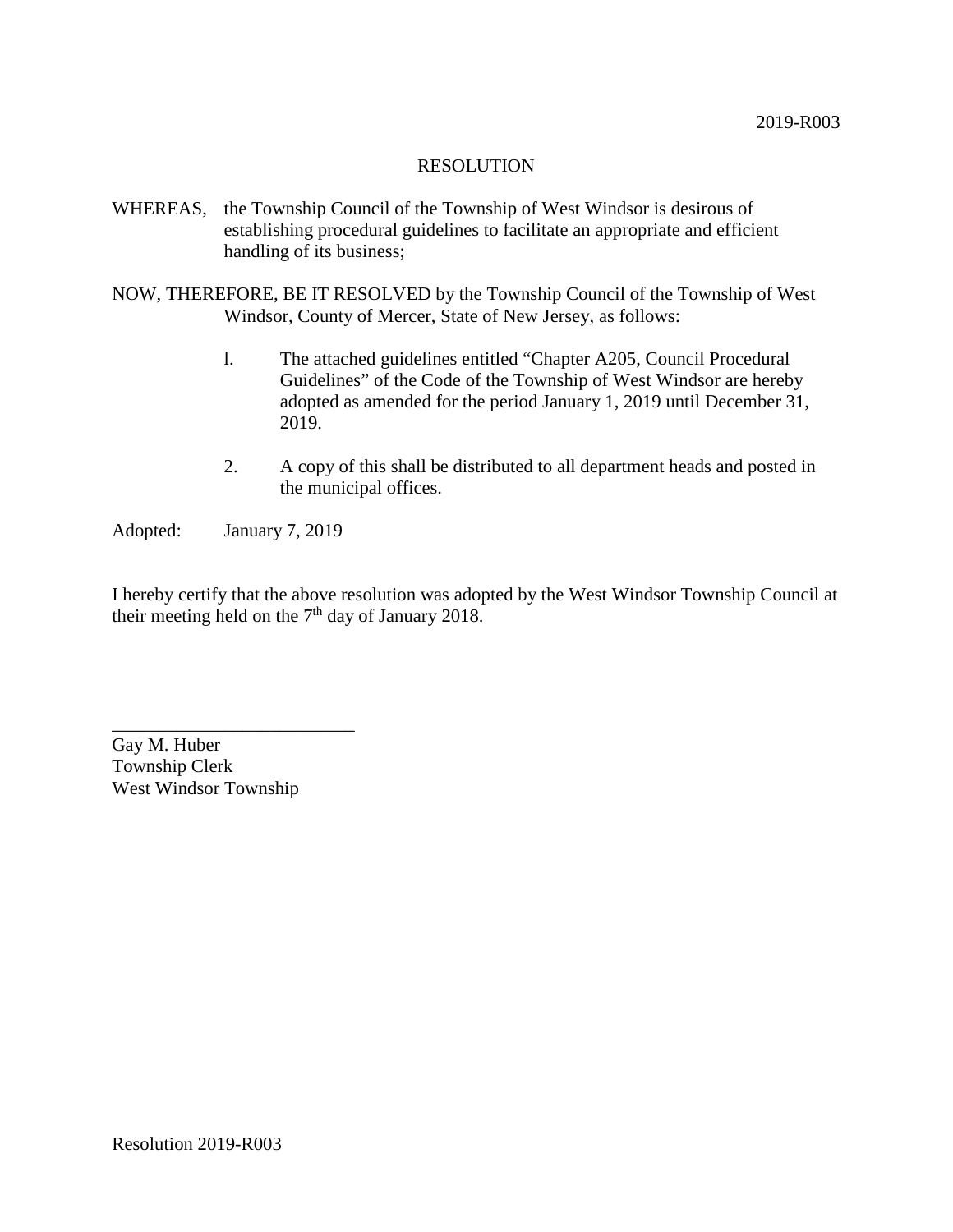# Chapter A205. COUNCIL PROCEDURAL GUIDELINES

# **GENERAL REFERENCES**

Administration of government — See Ch. **4**.

# § A205-1. Rule 1: Meetings.

A. Regular business meetings.

(1) Regular business meetings will be held as noted below (generally on alternating Mondays unless a Monday is a holiday):

| January 7[16*], 22*[29],    | July 8[9], 29[30]                           |
|-----------------------------|---------------------------------------------|
| February 4**[12**], 19*[26] | August 19 <sup>**</sup> [20 <sup>**</sup> ] |
| March 4 [12], 18[26],       | September 3*[4*], 16,[17] 30                |
| April 1 [9], 15, [23] 29    | October [1], 15*, 28[29]                    |
| May 13**[7**], 28*[21]      | November [9**], 18** [26]                   |
| June 10[11], 24[25]         | December 2[10], 16, [17] 30                 |

\* Meeting will be scheduled on a Tuesday due to Monday holiday.

\*\* Start time adjusted. Business session will begin immediately after the adjournment of the Board of Health meeting

(2) Unless otherwise noticed, all regular business meetings begin at 7:00 p.m. and will be held in the Council Meeting Room A of the West Windsor Township Municipal Building.

B. Work sessions. Work sessions will be scheduled as needed.

C. Special sessions. Special sessions will be scheduled as needed.

D. Budget work sessions: Budget work sessions will be scheduled as needed. Unless otherwise noticed, all budget work session meetings begin at 7:00 p.m. and will be held in Council Meeting Room A of the West Windsor Township Municipal Building.

E. Board of Health meetings: February 4[12], May 13[7], August 19[20], November [19] 18. Unless otherwise noticed, all Board of Health meetings will begin at 7:00 p.m. before the start of the business session and will be held in the Council Meeting Room A of the West Windsor Township Municipal Building.

F. Closed sessions. For meetings where the public is excluded, provision will be made for public comment before or after the closed portion takes place. When a closed session is part of another meeting, a separate public comment session is not required.

.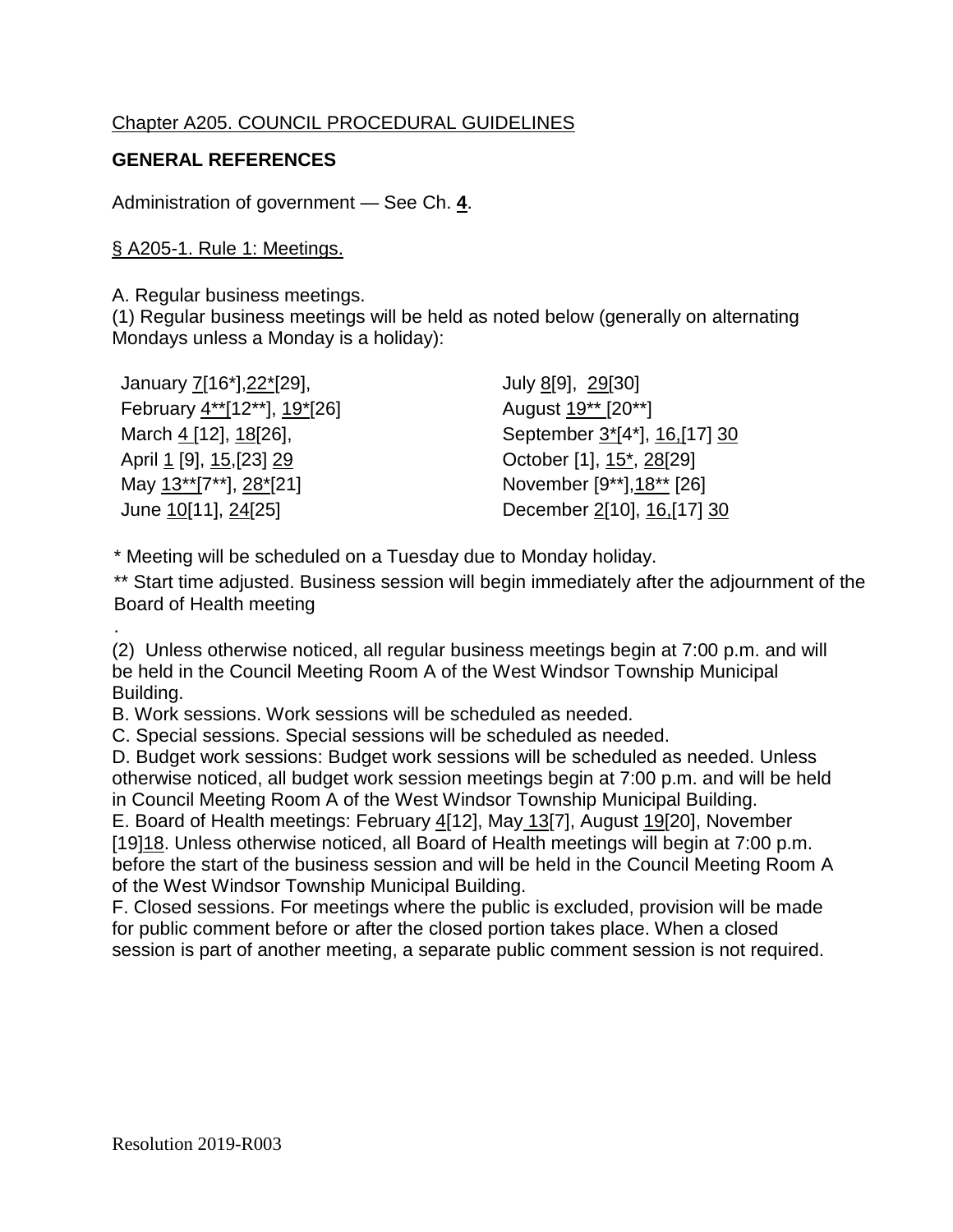§ A205-2. Rule 2: Calling meetings to order.

The Council President or Vice President shall preside at all meetings. In the absence of both the Council President and Vice President, the members of Council in attendance shall select one member to serve as presiding officer for that meeting. The meeting will be called to order at 7:00 p.m. No meeting shall be called to order unless there is a quorum.

§ A205-3. Rule 3: Order of business.

Business meetings are broadcast on West Windsor Channel 27, Verizon Channels 41 and 42. The order of business for regular business meetings shall be as follows:

- A. Call to order and Roll Call.
- B. Statement of adequate notice.
- C. Salute to the flag.
- D. Ceremonial matters or topic for priority consideration.
- E. Public comment (thirty-minute comment period; three-minute limit per person).
- F. Administration comments.
- G. Council member comments.
- H. Chair/Clerk comments.
- I. Public hearings.
- J. Consent agenda:
- (1) Resolutions.
- (2) Minutes.
- (3) Bills and claims.
- K. Items removed from consent agenda.
- L. Recommendations from Administration and Council/Clerk.
- M. Introduction of ordinances.
- N. Additional public comment (three-minute limit per person).
- O. Council reports/discussion/new business.
- P. Administration updates.
- Q. Closed session (if needed).
- R. Adjournment.
- § A205-4. Rule 4: Agenda.
- A. The business meeting agenda shall be set by 12:00 noon on the Monday prior to the upcoming Monday business meeting. A Request for Council Action form must be submitted reflecting the nature of the action sought, and, if other than a business transaction, the nature of the item and the anticipated length of time necessary for consideration must be outlined.
- B. Council actions may be initiated by members of the Council, the Mayor, the department heads and the Clerk's office. All actions other than those initiated by the Council members and/or the Clerk must be approved by the Mayor or the Business Administrator prior to consideration by the Council President for placement on the agenda.

Resolution 2019-R003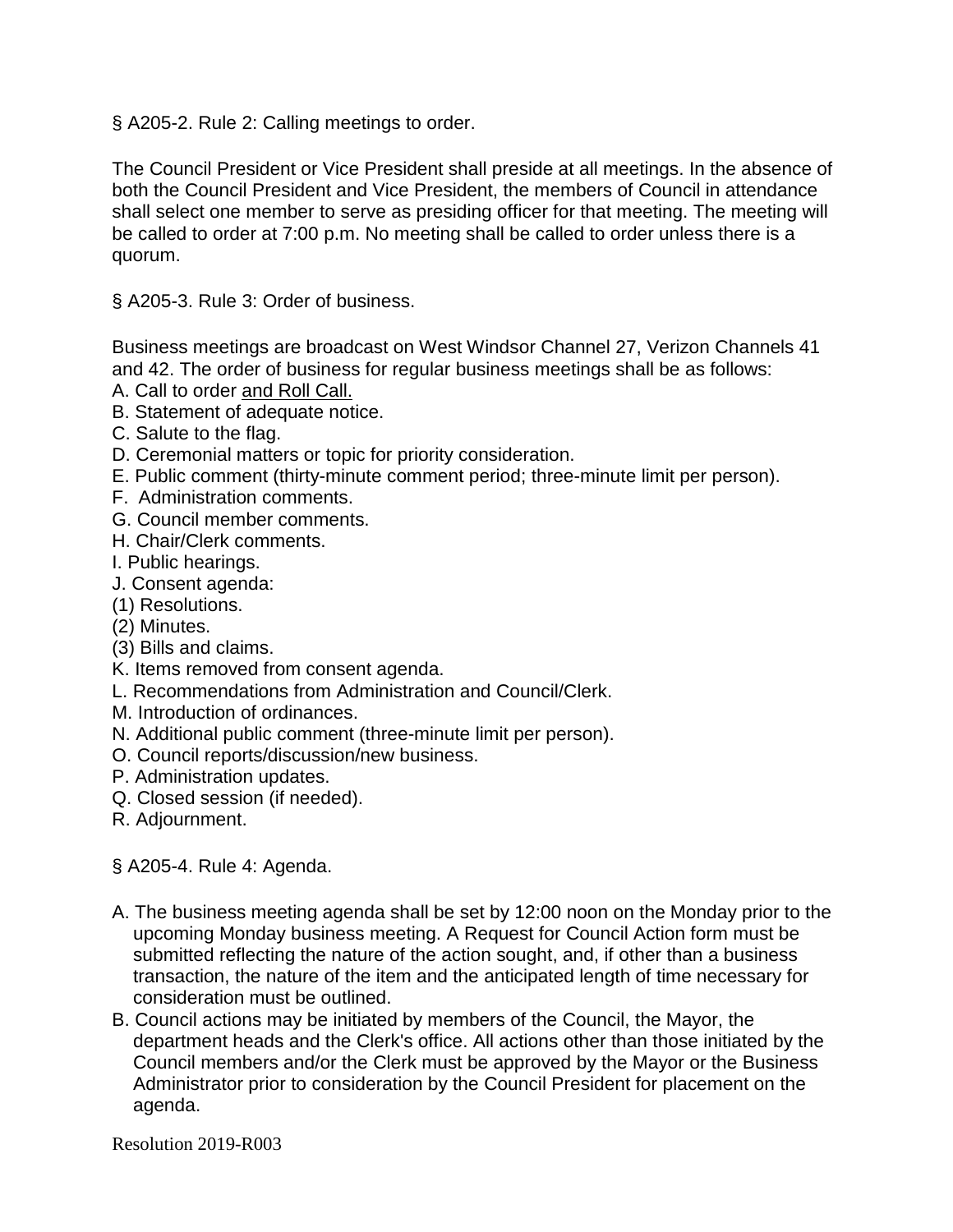- C. The Council President shall review with the Clerk all items received and will determine the ultimate composition of the agenda. A draft agenda will be distributed to the Council President at the end of the workday Monday (preceding the business meeting), and a final agenda will be distributed to Council upon the President's approval. If Monday is a holiday, the draft agenda will be prepared on the Friday before and distributed to the Council President at the end of the day on Tuesday.
- D. The final agenda and any supporting materials will be delivered to the Council no later than the Wednesday preceding the applicable business meeting. The final agenda shall be posted to the West Windsor website on the Thursday preceding the applicable business meeting.
- E. Except as otherwise authorized by the Council, no resolution or ordinance shall be considered by the Council unless the proposal has been previously discussed at a prior meeting; provided, however, that any resolution or ordinance not discussed at a prior meeting may be placed on the agenda by vote of the members of Council present at the meeting.
- F. Any matter not submitted to the Clerk's office in a timely manner as set forth above may be considered and acted on by the Council members present, if they agree by majority vote to consider the matter.
- G. Special Business Session agendas as needed will be set by the Council President to include form and format.
- § A205-5. Rule 5: Work sessions.
- A. Work sessions will be utilized for the discussion of policy or similar matters and will be scheduled and/or retained as the Council sees fit. There will be a public comment period, the timing and duration of which shall be at the discretion of the Council; comments are limited to three minutes per person. Action may be taken if it is noticed to be considered.
- B. Scheduled work sessions may also be used for those matters that, of necessity, must be considered in closed sessions, and therefore provide for closed session meetings on other than regularly scheduled business session evenings.
- C. Order of Business for Work Sessions will be as follows:

Work Session meetings are broadcast on West Windsor Channel 27, Verizon Channels 41 and 42. The order of business for work session meetings shall be as follows:

- A. Call to order.
- B. Statement of adequate notice.
- C. Salute to the flag.\*
- D. Public comment (thirty-minute comment period; three-minute limit per person).
- E. For Discussion:

Mayor/Administration

Council Member/Clerk

- N. Additional public comment (three-minute limit per person).
- Q. Closed session (if needed).
- R. Adjournment.

Resolution 2019-R003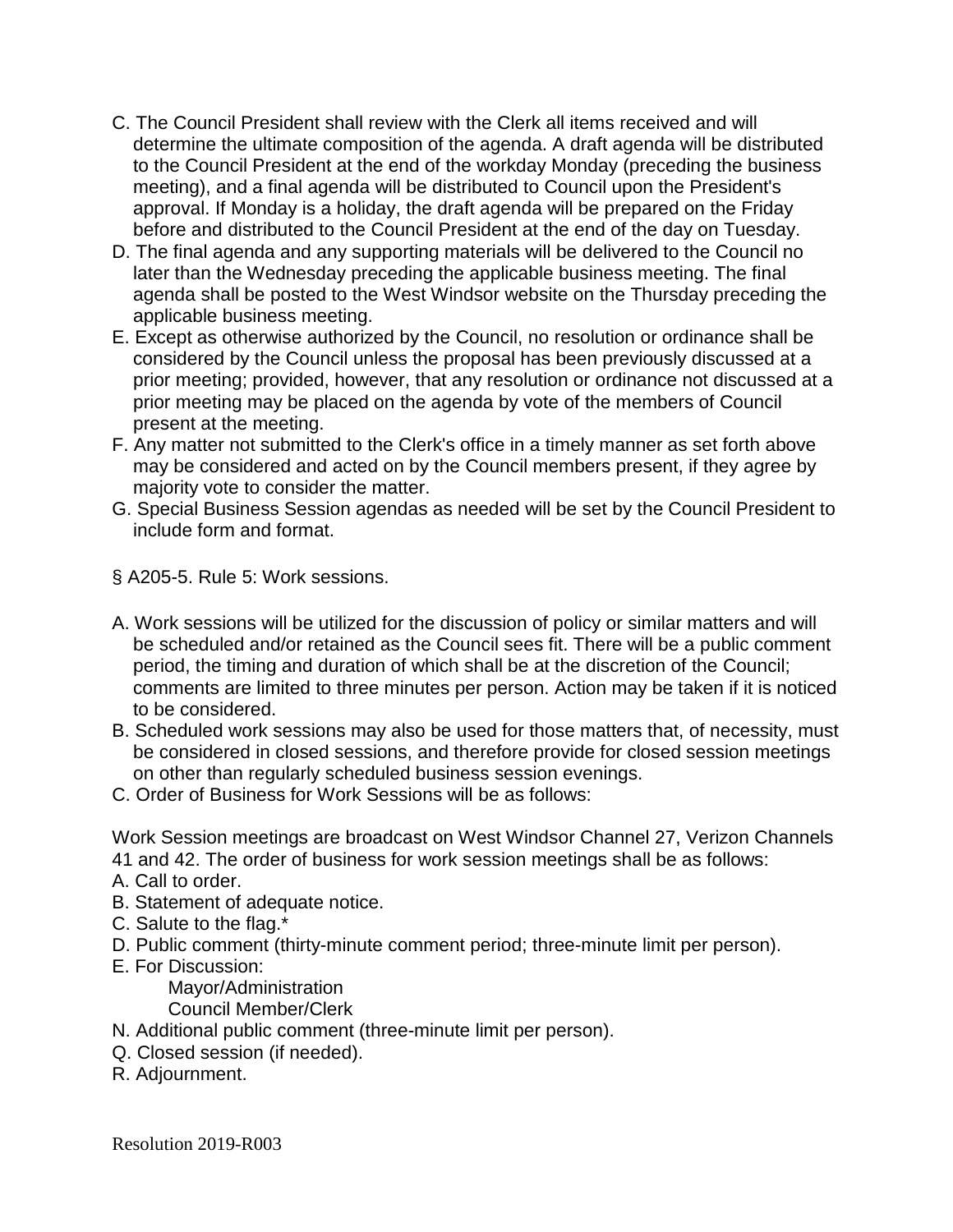(\* if just a stand alone work session)

§ A205-6. Rule 6: Duties of presiding officer.

The presiding officer shall have general supervision of the meeting. Members and others given the privilege of the floor shall address the presiding officer.

§ A205-7. Rule 7: Introduction and passage of ordinances and resolutions.

# A. General provisions.

- (1) Every legislative act of the Council shall be by resolution or ordinance.
- (2) All proposed ordinances and resolutions shall be presented to the Council in fully prepared form. No ordinance, except general appropriation ordinances, shall be passed containing more than one subject, which shall be expressed in its title.
- (3) Resolutions and ordinances shall be numbered sequentially at the time of placement on the business agenda. Two separate numbering systems shall be used for the two forms of action.
- (4) A majority of the whole number of members of the Council shall constitute a quorum. Recusals are not to be counted towards a quorum, Abstentions are county toward a quorum. No ordinance shall be adopted by the Council without the affirmative vote of a majority of the full membership of the Council (N.J.S.A. 40:69A-180). In the case of the adoption of a bond ordinance, the affirmative vote of 2/3 of the full governing body (generally four "yes" votes) is required. No resolution shall be adopted without the affirmative vote of a majority of the quorum.
- (5) All votes shall be taken by roll call, and the yeas and nays shall be entered on the minutes. The presiding officer shall vote last on all questions.
- (6) Resolutions shall take effect after final passage by the Council. Ordinances shall take effect after final passage, publication and the conclusion (running) of any waiting periods as required by law.
- (7) The Township Clerk shall record all ordinances and resolutions adopted by the Council.
- (8) Resolutions and ordinances shall each be maintained in separate ledgers that are kept on an annual basis and that are permanent records of the West Windsor Township.
- B. Procedure for ordinances:
- (1) An ordinance may be presented at any regular meeting, and also at special meetings, when such special call is for general business or such ordinance is mentioned in the call for a special meeting.
- (2) The action of the Council on ordinances shall be noted in the minutes.
- (3) All ordinances shall be prepared, adopted and published in the manner required by law. Following the second reading and public hearing, an ordinance passed by the Council shall, within three days, be delivered by the Clerk to the Mayor for approval or veto, and the Mayor shall, within 10 days after receiving any ordinance, either approve the ordinance by signing it or return it to the Council by delivering it to the Clerk, together with a statement setting forth the Mayor's objections thereto or to any part thereof. Pursuant to N.J.S.A. 40:69A-41, no ordinance or any item or part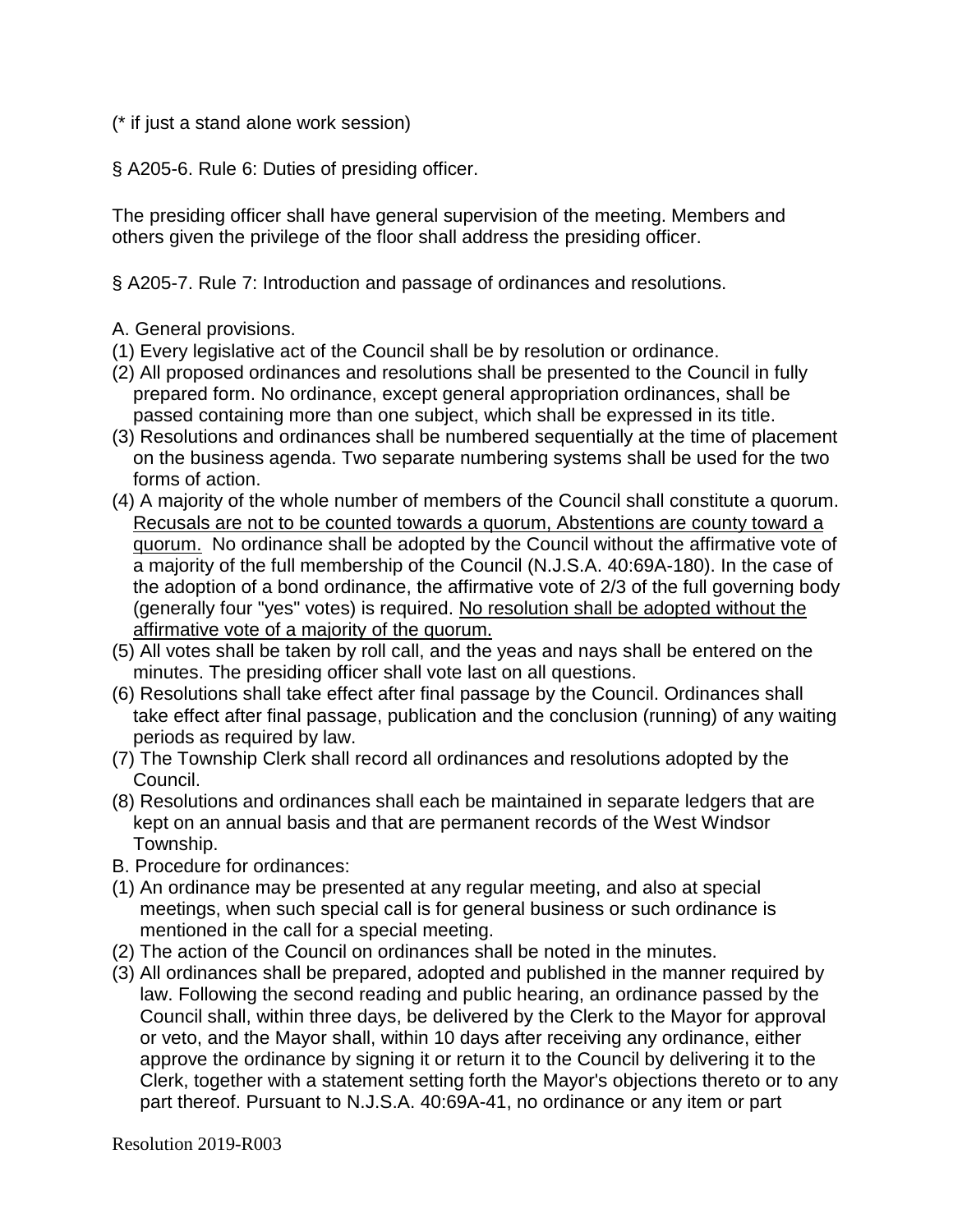thereof shall take effect without the Mayor's approval, unless the Mayor fails to return an ordinance to the Council within 10 days after it has been presented to the Mayor or unless the Council, upon reconsideration thereof on or after the third day following its return by the Mayor, shall, by a vote of 2/3 of the members, resolve to override the Mayor's veto.

(4) Passage over veto. Whenever an ordinance has been reconsidered by the Council following a veto by the Mayor, the Clerk shall append to such ordinance a certification of the action of the Council upon such reconsideration in substantially the following form:

**I HEREBY CERTIFY that the above ordinance adopted by the Council on the \_\_\_\_\_ day of \_\_\_\_\_\_\_\_\_\_, \_\_\_\_\_, was delivered to the Mayor on the \_\_\_\_\_ day of <u>\_\_\_\_\_\_\_\_\_\_\_</u>, \_\_\_\_\_\_ and was returned to me on the \_\_\_\_\_ day of \_\_\_\_\_\_\_\_\_, \_\_\_\_\_, together with the Mayor's statement of the reasons for which the Mayor was constrained to withhold approval of such ordinance, item or part thereof. On reconsideration thereof on the \_\_\_\_\_ day of \_\_\_\_\_\_\_\_\_\_, \_\_\_\_\_, (the Council duly resolved by the affirmative vote of 2/3 of its members to enact such ordinance, item or part thereof notwithstanding the Mayor's veto.) or (the Mayor's veto was sustained.)** 

# Clerk

(5) Ordinances not returned by Mayor. Whenever an ordinance shall take effect without the Mayor's signature by reason of the Mayor's failure to return it to the Council by filing it with the Clerk within 10 days after it has been presented to the Mayor, the Clerk shall append to such ordinance a certificate in substantially the following form:

> I HEREBY CERTIFY that the above ordinance was adopted by the Council on the day of \_\_\_\_\_\_\_\_, \_\_\_\_, and was presented to the Mayor duly certified on the \_\_\_\_\_ day of \_\_\_\_\_\_\_\_\_, \_\_\_\_\_, and upon the Mayor's failure to sign it or return and file it with the Clerk within 10 days thereafter, said ordinance took effect in like manner as if the Mayor had signed it.

# **Clerk Dated:**

(6) All ordinances shall be sent to the codifier for inclusion in the codification. C. Effective date. No rule or regulation made by a department, officer, agency or authority of the Township, except such as relates to the organization or internal management of the government or a part thereof, shall take effect until it is filed either with the Township Clerk or in such other manner as may be provided by ordinance.

§ A205-8. Rule 8: Disclosure of interest.

A member who has a personal or private interest in any question or measure proposed or pending before the Council which might constitute a conflict contrary to the Local Government Ethics Law, N.J.S.A. 40A:9-22.1, shall disclose such interest and either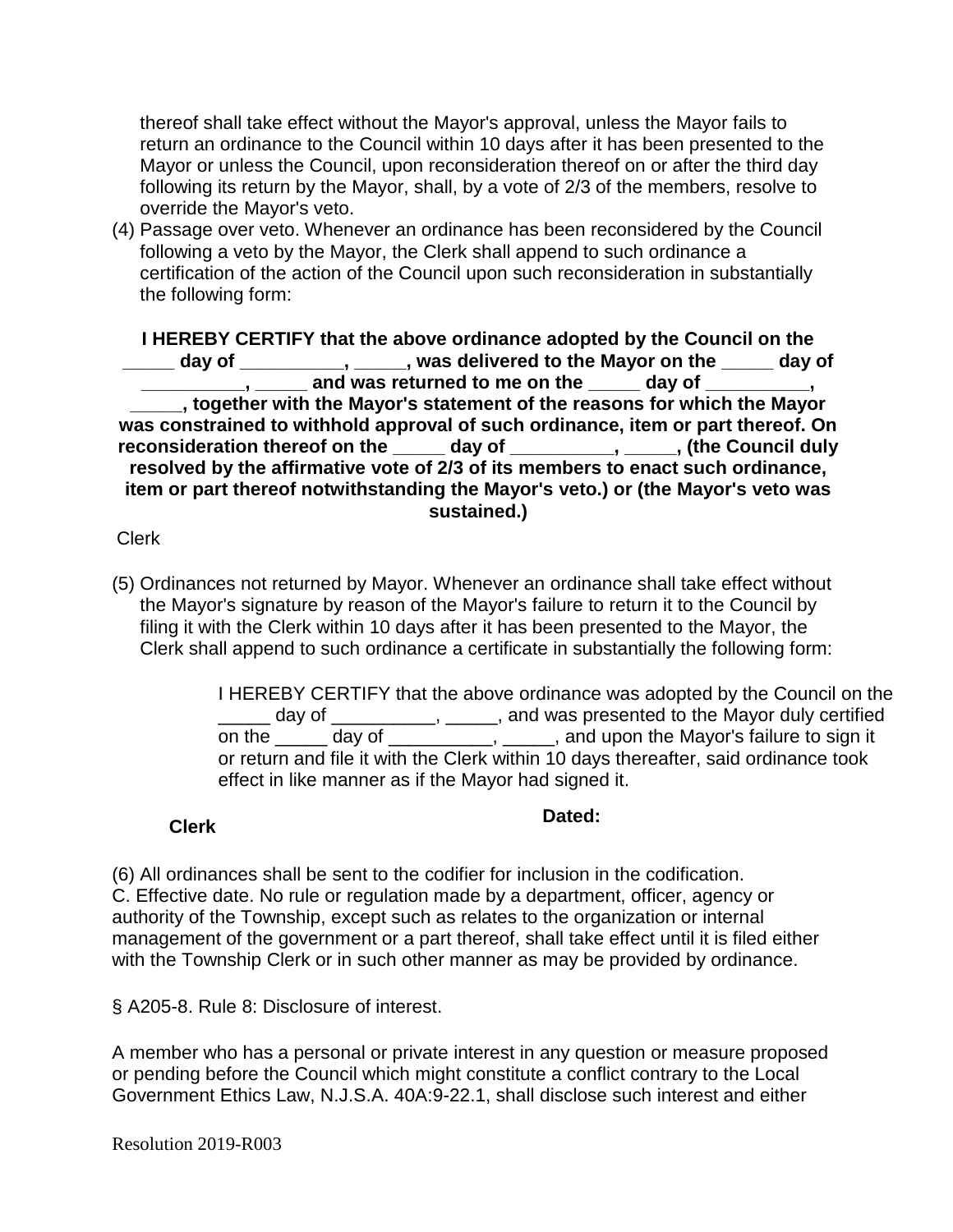refrain from voting or shall request a ruling from the Attorney as to whether a member should vote thereon or take any part in the discussion of the same.

- § A205-9. Rule 9: Appointments.
- A. Appointments to citizens' groups, boards, committees and other. According to the Administrative Code, responsibility for the appointment of various boards, committees and commissions shall be as noted below:

| <b>Board, Committee or Commission</b><br><b>Affordable Housing Committee</b> | <b>Appointing Authority</b><br>Mayor, with advice and<br>consent of Council |
|------------------------------------------------------------------------------|-----------------------------------------------------------------------------|
| <b>Township Council member</b>                                               | Council                                                                     |
| <b>Agricultural Advisory Committee</b>                                       | Mayor, with advice and<br>consent of Council                                |
| <b>Board of Recreation Commissioners</b><br>Alternate 1 and 2                | Mayor<br>Mayor, with advice and<br>consent of Council                       |
| <b>Township Council Liaison</b>                                              | <b>Township Council</b>                                                     |
| Cable TV Advisory Board                                                      |                                                                             |
| Mayor, or Mayor's designee                                                   | Mayor                                                                       |
| <b>Two Council members</b>                                                   | Council                                                                     |
| Member of public                                                             | Mayor                                                                       |
| Member of public                                                             | Council                                                                     |
| <b>Emergency Management Council</b>                                          | Mayor                                                                       |
| <b>Township Council Member</b>                                               | Council                                                                     |
| <b>Environmental Commission</b>                                              | Mayor                                                                       |
| <b>Township Council Liaison</b>                                              | Council                                                                     |
| <b>Human Relations Council</b>                                               | Mayor, with advice and<br>consent of Council                                |
| <b>Parking Authority</b>                                                     | Council                                                                     |
| <b>Township Council Liaison</b>                                              | Council                                                                     |
| <b>Planning Board</b>                                                        | Mayor                                                                       |
| <b>Planning Board Class III member</b>                                       | Council                                                                     |

Resolution 2019-R003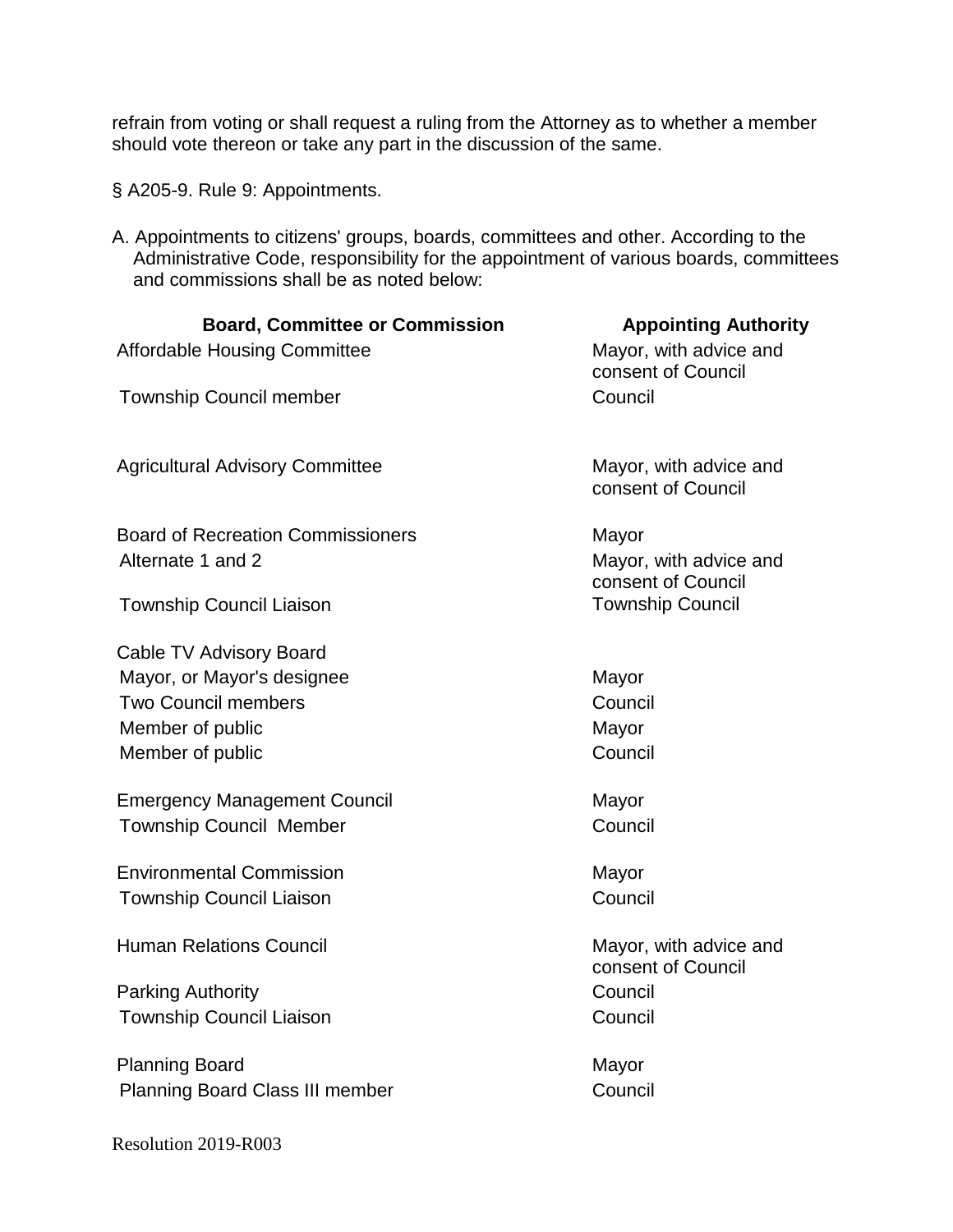| <b>Shade Tree Commission</b>                                                               | Mayor, with advice and<br>consent of Council  |
|--------------------------------------------------------------------------------------------|-----------------------------------------------|
| [Site Plan Review Advisory Board                                                           | Mayor, with advice and<br>consent of Council] |
| Planning Board, Zoning Board of Adjustment, and<br><b>Environmental Commission members</b> | The respective Boards and<br>Commission       |
| Stony Brook Regional Sewerage Authority representative Mayor, with advice and              | consent of Council                            |

| Zoning Board of Adjustment | Council |
|----------------------------|---------|
| Township Council Liaison   | Council |

§ A205-10. Rule 10: Minutes of meetings.

- A. Written minutes. Written minutes approved by Council shall be the official record of all meetings of the Council.
- B. Draft minutes. Minutes which have been prepared but which have not been approved by the Council shall be considered draft minutes, subject to correction by the Council. The draft minutes of each meeting shall be submitted to the Council for approval.
- C. Open session minutes. Once open session minutes have been approved by the Council, they shall be signed by the Clerk and presiding officer at such meeting (NJSA 40:69A-180), and certified duplicate copies of the same shall be available to the public at the rates fixed by law.
- D. Closed session minutes. Closed session minutes shall be made available at such time as the issues discussed therein are resolved and their disclosure would not subvert any particular exception for convening a closed session.
- § A205-11. Rule 11: Broadcasting; recording; tapes.
- A. All open public meetings of the Township Council shall be broadcast on Comcast Channel 27 and Verizon Channels 41 and 42.
- B. All open public meetings of the Township Council shall be recorded.
- C. Recordings of meetings. The recordings of open meetings of the Township Council are maintained for 10 years in the Township Hall.
- D. Public use of digital recordings, tapes or CDs of open meetings will be in accordance with the Open Public Records Act.
- E. Reproduction of open meeting recordings. Reproduction of digital recordings, tapes or CDs of open sessions may be arranged, with the requesting party paying a fee for this service.

Resolution 2019-R003

# **Board, Committee or Commission Manual Appointing Authority**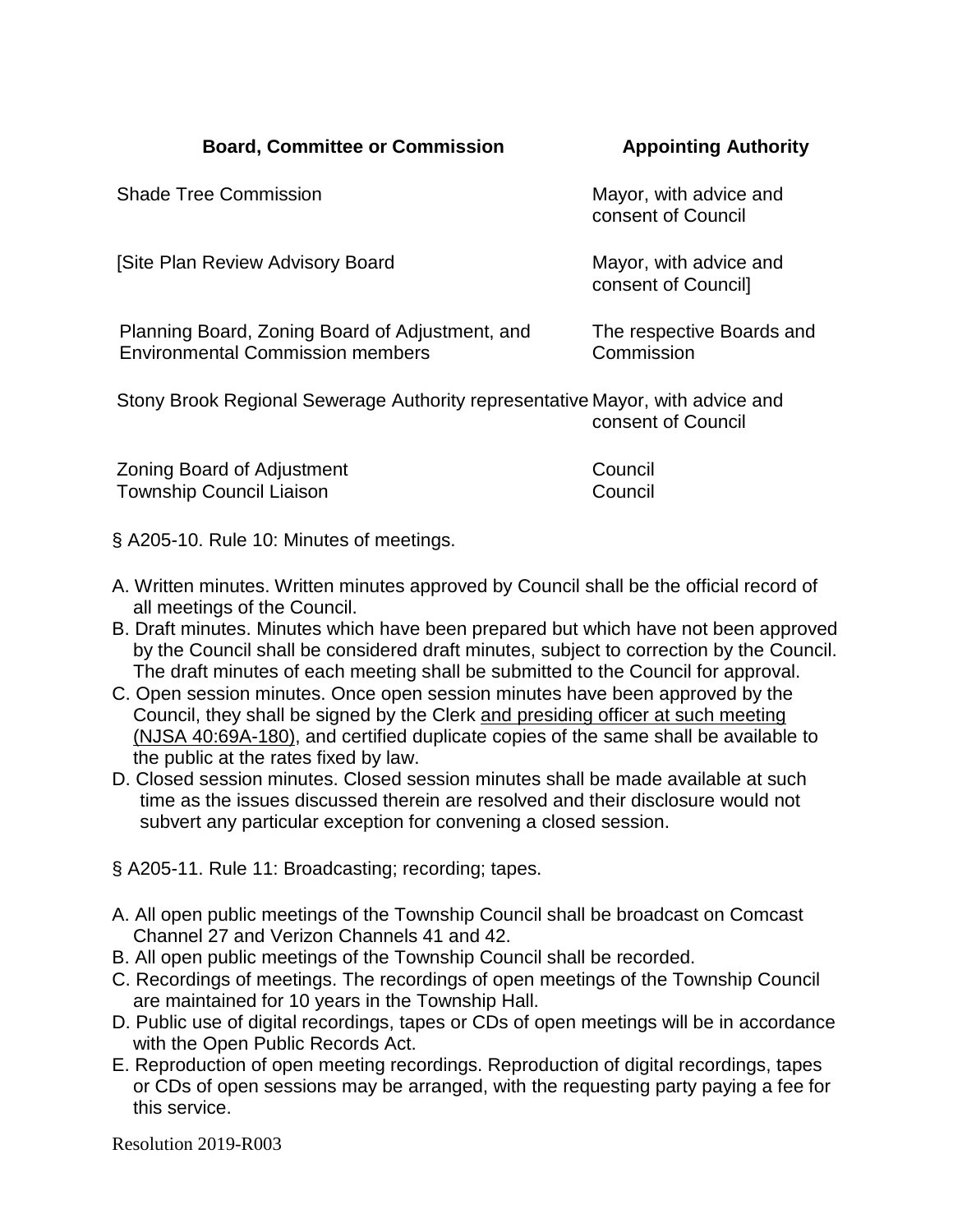§ A205-12. Rule 12: Robert's Rules of Order Newly Revised.

Robert's Rules of Order shall be the prevailing authority in matters of parliamentary procedure, except to the extent of anything herein to the contrary.

§ A205-13 Rule 13: Appointments to vacant positions of Mayor and Council.

- A. If the vacancy occurs in the office of Mayor or Council after September 1 of the next-to-the-last year and up to the expiration of the term of the officer whose office has become vacant, the office may be filled for its unexpired term by a vote of the governing body as hereinafter provided.
- B. If the vacancy in the office of Mayor or Council occurs at any other time, the vacancy shall be filled for its unexpired term at the next general election, to be held not less than 60 days following the occurrence of the vacancy. The Township Council may fill the vacancy in the interim until such general election, by appointment as hereinafter provided.
- C. If the Mayor or a Council member is elected to another position that would preclude them from finishing their term as either Mayor or a Council Member in the November General Election and their term does not expire at the end of that year, the process shall be as follows: applications for the position shall be submitted no later than 30 days from the date of the Election of that year and each candidate may be interviewed in the same process as for any other vacancy at the first Business Meeting held in January of the next year, or at another meeting within 30 days of the office becoming vacant.
- D. If the governing body elects to fill a vacancy in the office of Mayor or Council, the vacancy shall be filled by Council within 30 calendar days following its occurrence, without regard to political party. If the vacancy is not filled within 30 days, then the office shall remain vacant for the remainder of the term or until the election and qualification of a successor, as the case may be.
- E. While a member of the governing body is free to advocate the candidacy of an applicant to fill a vacancy, that member must disclose any affiliation with that applicant and must treat all other applicants in a fair, equal and ethical manner. Township Council members will consider all applications for a vacant position and will be free to talk to all applicants about their candidacy on an individual basis. No 3<sup>rd</sup> party investigation of an applicant shall be conducted without the knowledge of every member of Council and the applicant and with the approval of the majority of the Council, in which case the inquiry shall be conducted by the Township Clerk.
- F. Determination of eligibility and application process.

Resolution 2019-R003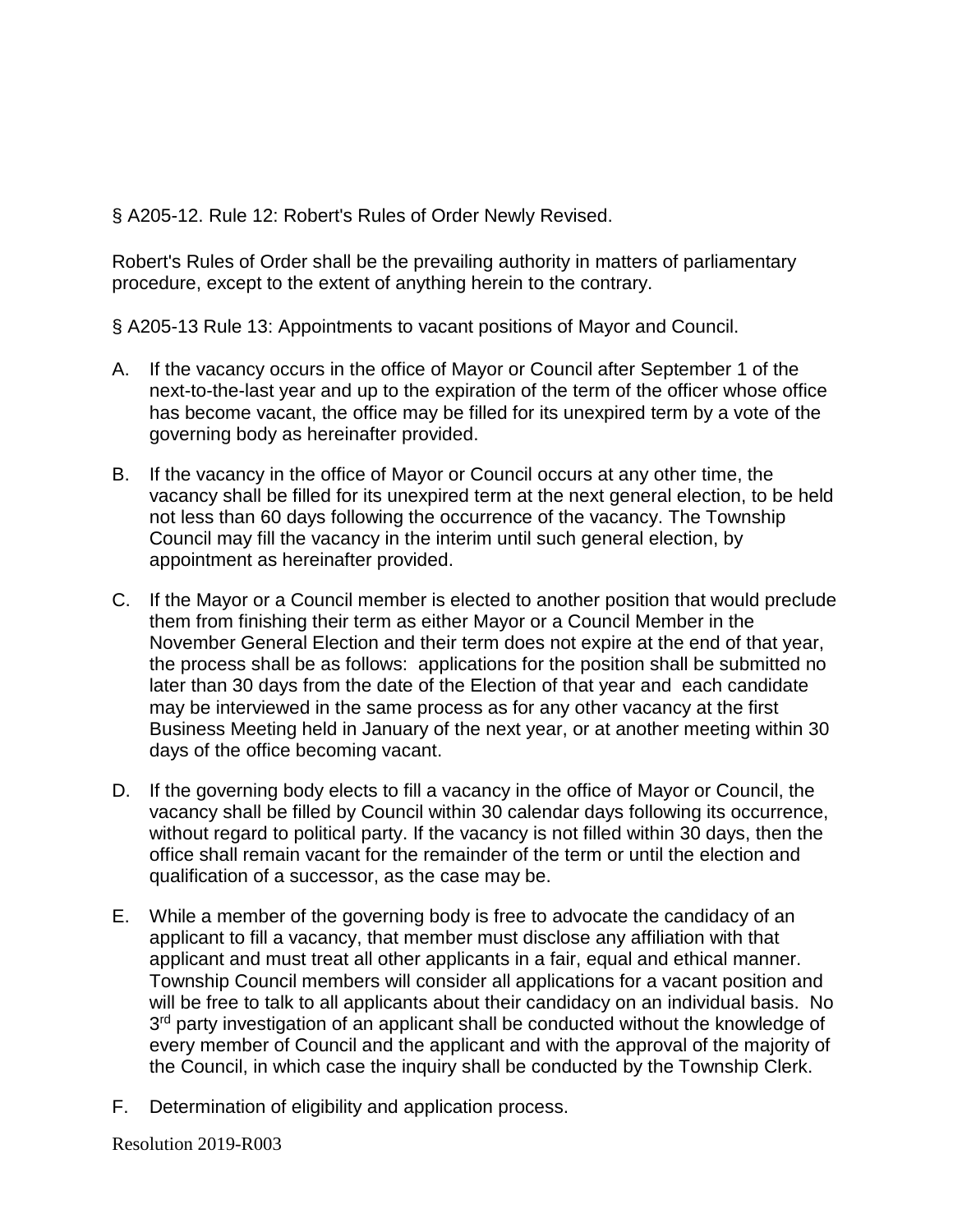- (1) Any citizen of the United States who is 18 years of age or older and who has been a resident of the Township for at least one year and has not been convicted of a crime of the third degree, or touching upon a public office or an indictable offense involving dishonesty, as provided by N.J.S.A. 2C:51-2, and who desires to be considered for appointment to the vacancy, shall be provided an informational package, copies of which can be obtained at the Township Clerk's office, and shall complete an application provided therein.
- (2) All potential applicants must submit an application to the Clerk's Office within 10 days following the date on which the vacancy occurs.
- (3) The application and any supporting documents that are furnished by an applicant will be considered a public record and available for public inspection.
- G. Selection of a replacement for a vacancy not caused by an election.
- (1) At a public meeting, which shall occur between 10 and 30 days after the vacancy, each candidate will be permitted to provide a public presentation for up to five minutes and respond to any questions by members of Council.
- (2) Public comment period. Public comments will be permitted at this public meeting only after the applicants have made their presentations and answered questions from Council. The public comment period conducted at this public meeting shall be limited to three minutes per person.
- (3) After public presentations are provided by the candidates, but within 30 calendar days following the occurrence of the vacancy, each remaining member of Council will be permitted to nominate one of the candidates. No second is necessary for any nomination. After the nominations are made, then the Council will be free to deliberate about the nominees. After deliberations in public are concluded, then each remaining member of Council may submit a ballot to the Clerk selecting one of the nominees to fill the vacant position.
- H. Appointment process.
- (1) To fill a vacancy in the office of Mayor shall be by a majority vote of the entire membership of the Council.
- (2) An appointment to fill a vacancy on Council shall be by a majority vote of the remaining members of Council. In the case of a tie vote, the Mayor may vote to break the tie.
- I. Tie votes. A tie vote will occur when there are two votes for each of two separate candidates. If there are fewer than four remaining members of Council, a tie vote will occur when there is one vote for each of two separate candidates. Following a tie vote, Council may further deliberate and revote. In the event a tie vote still exists, the Mayor may exercise the right to vote to fill a vacancy, without further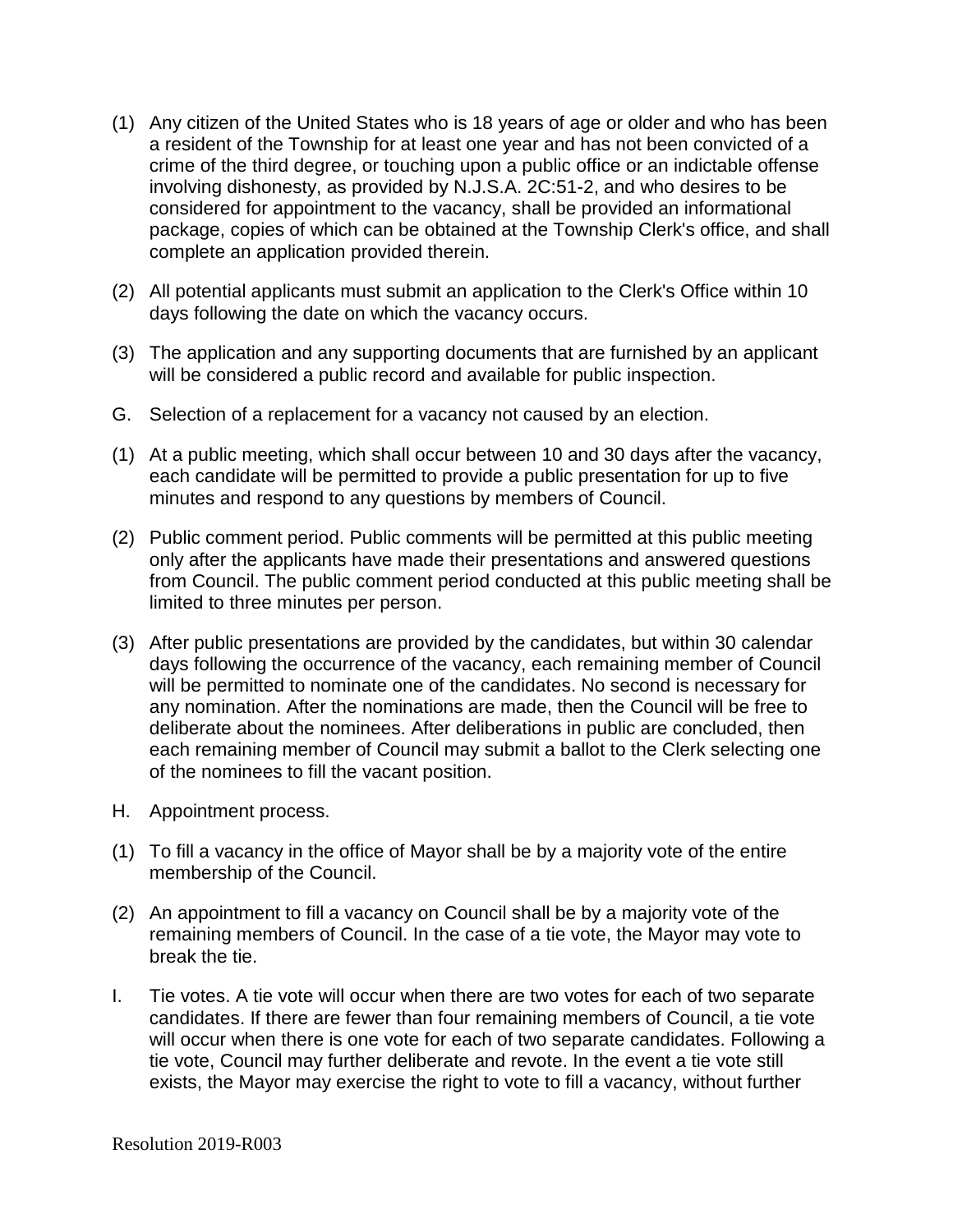voting. An abstention shall not count as a vote either for or against any particular candidate.

J. The candidate appointed by Council to fill a vacancy pursuant to this procedure shall be sworn in and be seated after the vote is taken but within 30 days following the occurrence of the vacancy.

§ A205-14. Rule 14: Township e-mail.

Council members should use only Township-issued e-mail address for Township business.

A205-15. Rule 15: Training

Council members are required to attend on an annual basis at least one instructional course covering the responsibilities and obligations of elected officials (for example: ethics, municipal finance, labor relations, risk management, shared services, purchasing, land use administration, personnel, technology, etc.) through a course approved for continuing education credit by the New Jersey Division of Local Government Services, or an in-house education provided by a professional, vendor, or staff member (provided they have significant expertise in their profession and routinely prepare public presentations). A copy of the certificate received for any class attended should be provided to the Township Clerk as proof of attendance.

Adopted:

I hereby certify that the above resolution was adopted by the West Windsor Township Council at their meeting held on the  $<sup>th</sup>$  day of 2018.</sup>

Gay M. Huber Township Clerk West Windsor Township

\_\_\_\_\_\_\_\_\_\_\_\_\_\_\_\_\_\_\_\_\_

Underline indicates new text

Brackets indicate removal of text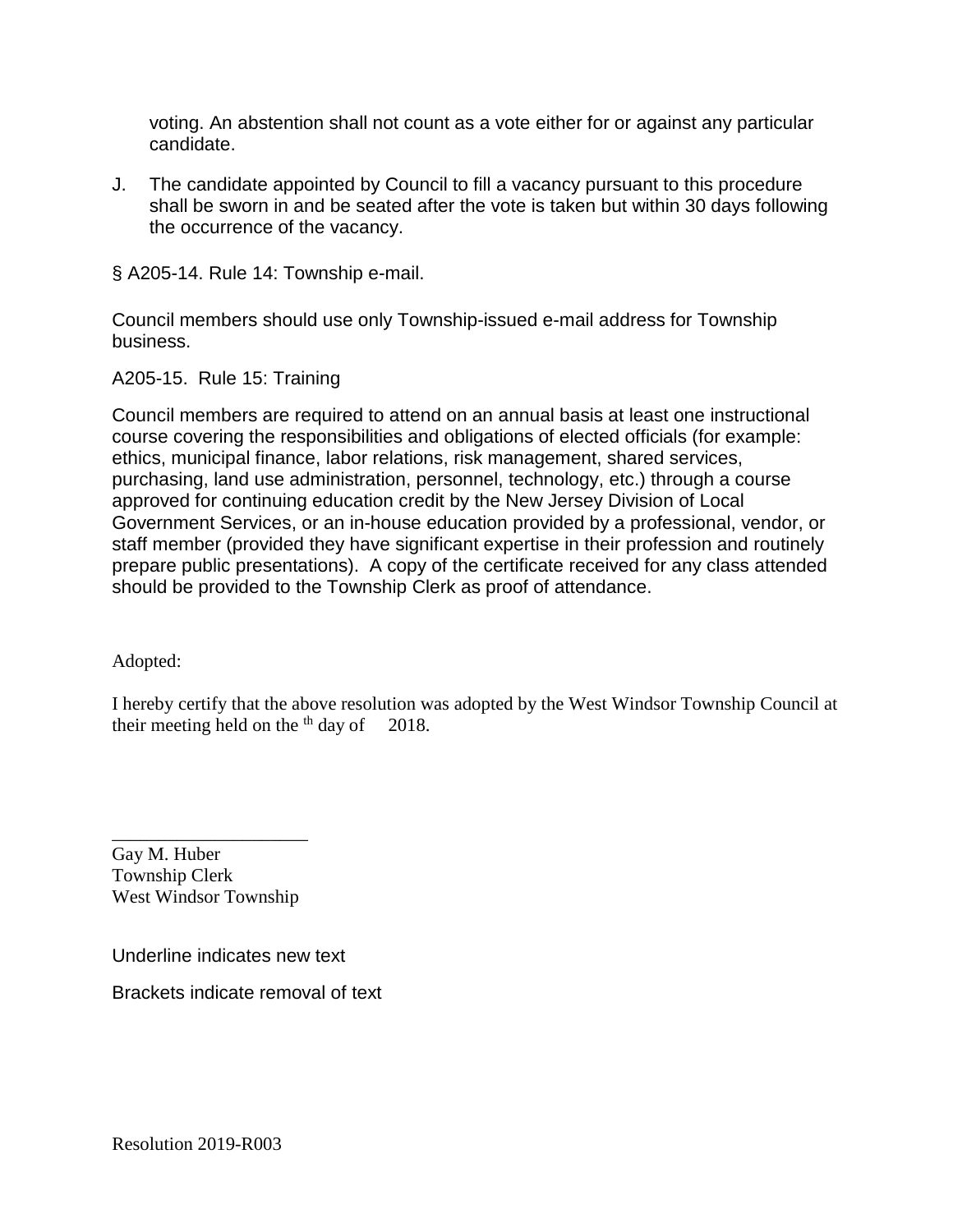BE IT RESOLVED by the Township Council of the Township of West Windsor that the following days be designated as official holidays for Township employees from January 1, 2019 through December 31, 2019:

| 2019 Holidays           | Date of Office Closing  |
|-------------------------|-------------------------|
| New Year's Day          | January 1, 2019*        |
| Martin Luther King Day  | <b>January 21, 2019</b> |
| Presidents Day          | February 18, 2019       |
| Good Friday             | April 19, 2019          |
| <b>Memorial Day</b>     | May 27, 2019            |
| Independence Day        | July 4, 2019            |
| Labor Day               | September 2, 2019       |
| Columbus Day            | October 14, 2019        |
| Veteran's Day           | November 11, 2019       |
| <b>Thanksgiving Day</b> | November 28, 2019       |
| Day after Thanksgiving  | November 29, 2019       |
| <b>Christmas Eve</b>    | December 24, 2019       |
| Christmas Day           | December 25, 2019       |
|                         |                         |

Adopted: January 7, 2019

\_\_\_\_\_\_\_\_\_\_\_\_\_\_\_\_\_\_\_\_\_\_\_\_\_

I hereby certify that the above resolution was adopted by the West Windsor Township Council at their meeting held on the  $7<sup>th</sup>$  day of January 2019.

Gay M. Huber Township Clerk West Windsor Township

\*As approved by Resolution 2018-R278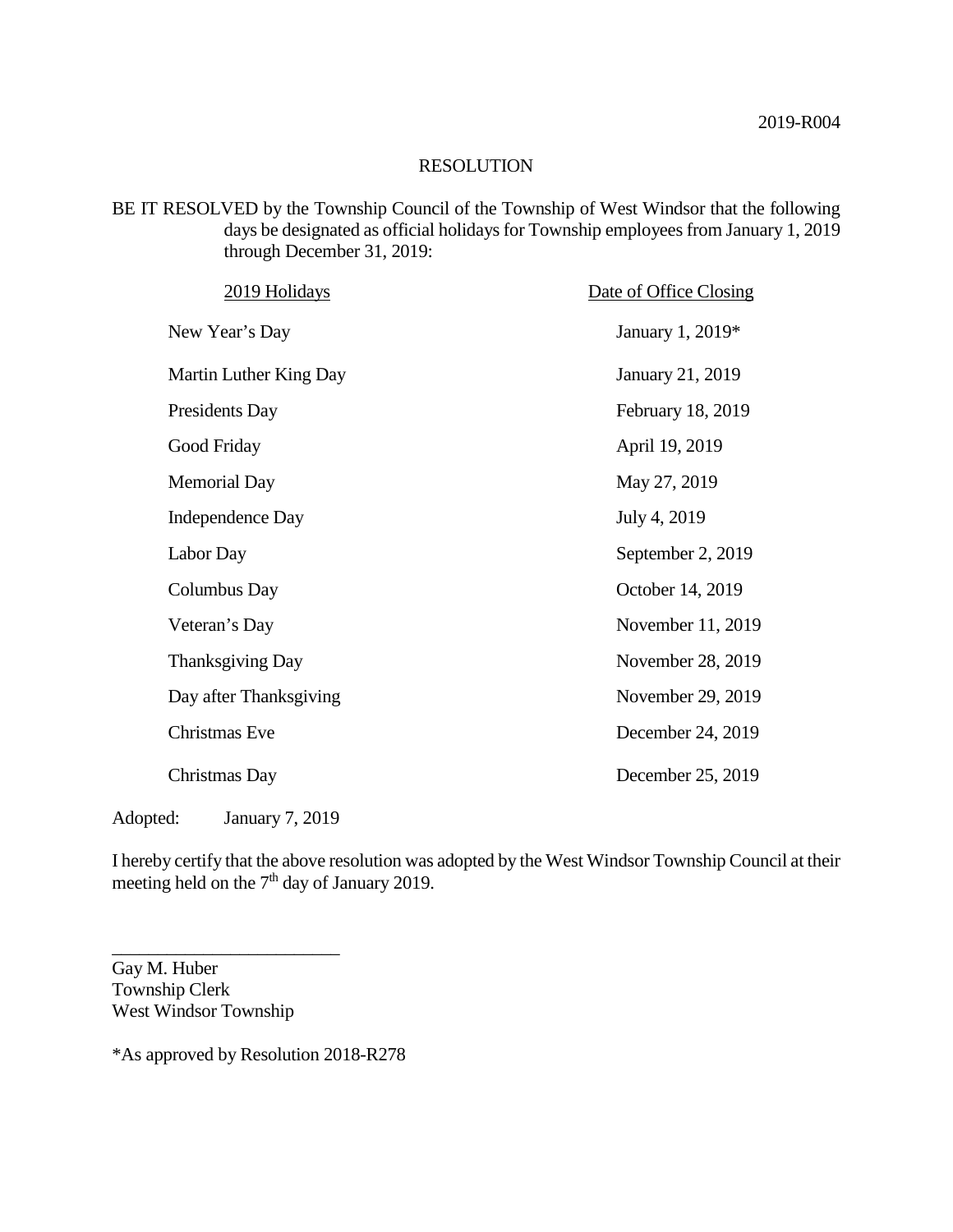#### TOWNSHIP OF WEST WINDSOR CASH MANAGEMENT PLAN

- WHEREAS, P.L. 1983, Chapter 8, Local Fiscal Affairs Law; N.J.S. 40A: 5-14, has been amended to require that each municipality designate a Cash Management Plan for the deposit of each local unit's monies;
- NOW, THEREFORE, BE IT RESOLVED, that the following Cash Management Plan of the Township of West Windsor be and hereby is adopted:

#### A: DESIGNATION OF OFFICIAL DEPOSITORIES:

The following financial institutions are designated official depositories:

1st Constitution Bank Bank of America Bank of New York Melon NJ Bergen Commercial Bank Central Jersey Bank Columbia Bank Cut Water Assets Management Fidelity Investments Institutional Services Co., Inc. First Choice Bank Fulton Bank Grand Bank Hudson City Savings Bank Investors Savings Bank JP Morgan Chase Bank Kearny Federal Savings Merrill Lynch Bank & Trust Company MBIA Municipal Investors Service Corporation Morgan Stanley Smith Barney Trust FSB NJ/ARM New Jersey Asset & Rebate Management North Fork Bank Ocean First Bank PNC Bank Roma Bank Santander Bank State of New Jersey Cash Management Account Sun National Bank TD Bank, National Association The Bank of Princeton TriState Capital Bank Valley National Bank Wells Fargo Bank PFM Assets Management, LLC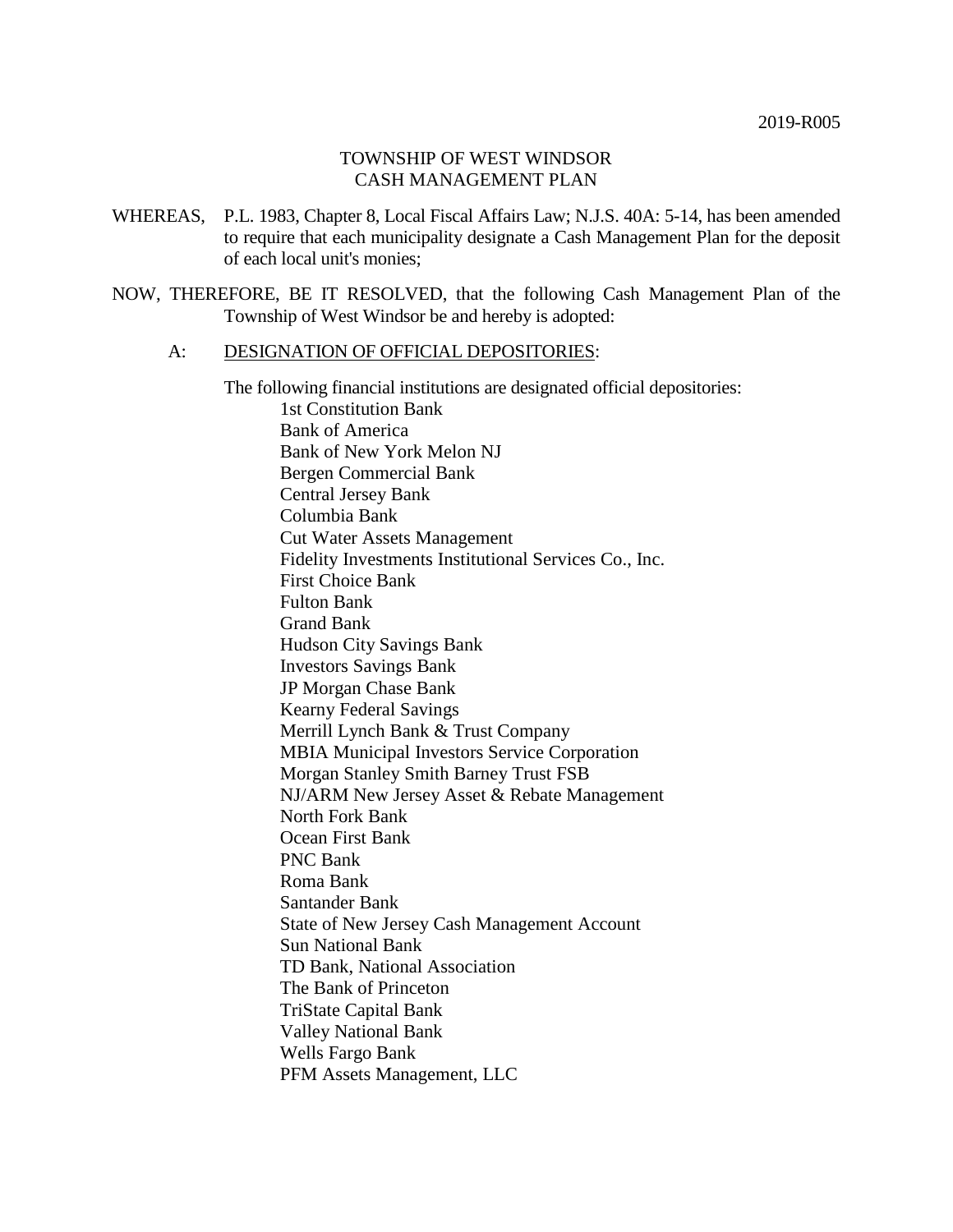# Page 2 2019-R005

Designated official depositories are required to submit to the Chief Financial Officer of the Township of West Windsor a copy of the State of New Jersey, Department of Banking, Government Unit Deposit Protection Act Notification of eligibility, which must be filed semiannually in the Department of Banking as of June 30th and December 31st of each year. Said Notices must be available for annual audit.

Designated official depositories are required to submit to the Chief Financial Officer a copy of institution's "Annual Report" on an annual basis.

#### B. DEPOSIT OF FUNDS:

All funds shall be deposited within forty-eight (48) hours of receipt in accordance to maximize interest earnings.

Operating funds shall be deposited into interest bearing accounts to maximize interest earnings.

Capital and Debt service funds shall be deposited into interest bearing accounts.

Trust funds shall be deposited into interest bearing accounts in accordance with State statutes regulating the deposit of developer's escrow deposits.

# C. DESIGNATION OF ALLOWABLE INVESTMENT INSTRUMENTS:

The Township may permit deposits and investments in such depositories as permitted in Section 4 of P.L. 1970, chapter 236 (C.17:9-44) and other instruments pursuant to Section 8 of P.L. 1977, c. 396 (C.40A:5-15.1) approved by the Director of the Division of Local Government Services as specified below:

United States Treasury Bills (T-Bills) Township of West Windsor or Other Municipal Bonds or Notes Commercial Bank Deposit and Certificates of Deposit (CD's) Repurchase Agreements Investments in Savings and Loan Association United States Government Agency and Instrumentality **Obligations** MBIA – Class Fund State of New Jersey Cash Management Fund School District Obligations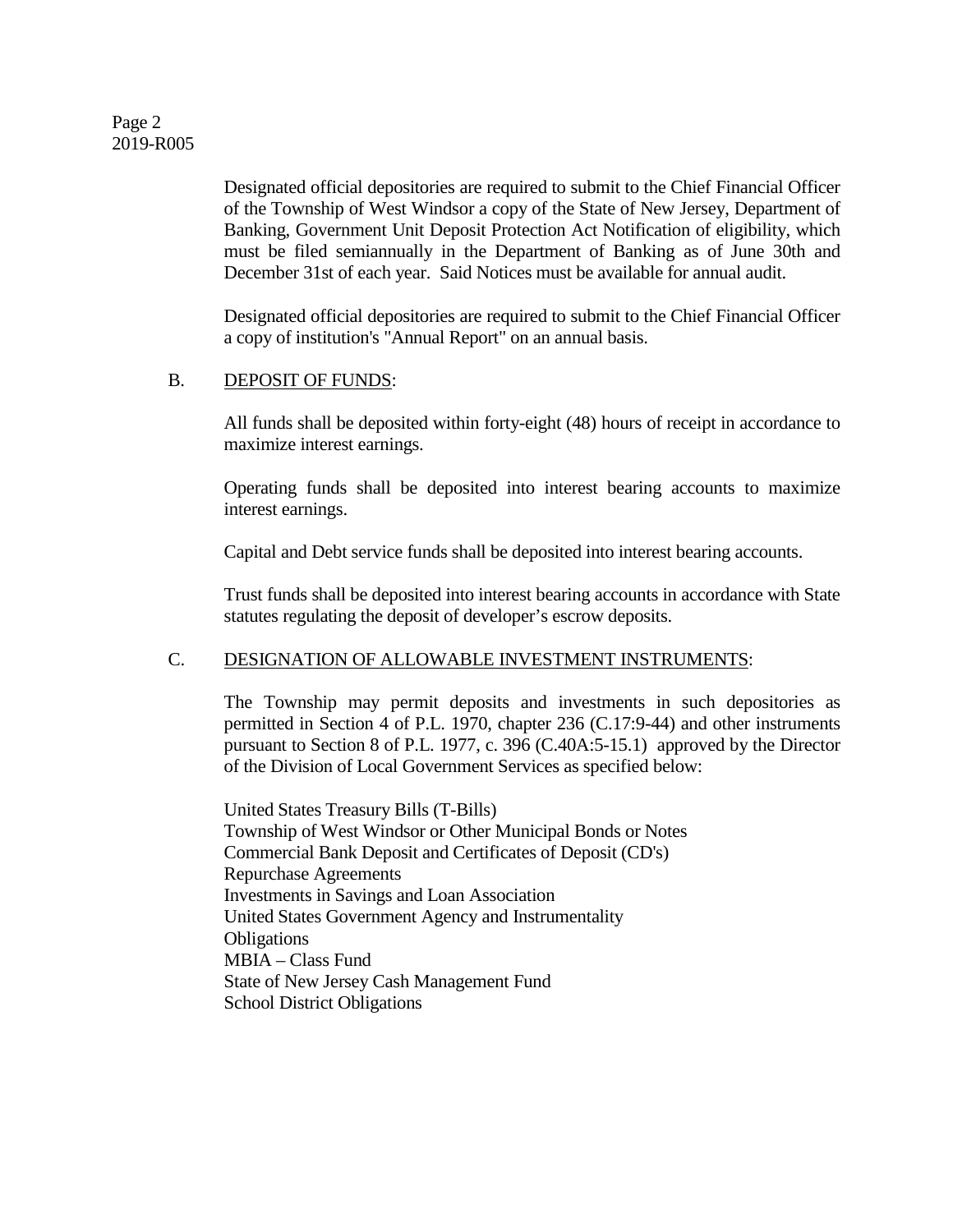#### Page 3 2019-R005

# D. DEFINITION OF ACCEPTABLE COLLATERAL AND PROTECTION OF TOWNSHIP ASSETS:

All designated depositories must conform to all applicable State statutes concerning depositories of Public Funds.

All depositories shall obtain the highest amount possible F.D.I.C. and/or F.S.L.I.C. coverage of all Township assets (Demand and Certificate of Deposit).

Collateral will be required for all deposits and investments of the Township, except for those in the State Cash Management Fund, collateral must have a market value of not less than 100 percent of all deposits and investments.

For pledges by depositories on Township Funds, the following securities will be considered acceptable for pledges:

- a. Any security backed by the U.S. Government
- b. Any direct obligation of any taxing authority within the Township of West Windsor
- c. Real Estate Mortgage Loans for Real Estate property located within the Township of West Windsor market area. Pledges of Real Estate Mortgage Loans shall be maintained at a market value of 115 percent of deposits.
- d. All pledges of Collateral must be indicated on an advice copy of the investment instrument which shall be forwarded to the Chief Financial Officer/Treasurer.

# E. COMPENSATING BALANCE AGREEMENTS:

Where compensating balances are used to offset bank expenses, an agreement between the bank and the Township shall be executed, specifying the charge for each service.

# F. REPORTING PROCEDURES:

Pursuant to NJSA 40A:5-14(e), The Chief Financial Officer shall prepare a monthly report to the governing body summarizing all investments made or redeemed since the last meeting. The report shall set forth each organization holding local unit funds, the amount of securities purchased or sold, class or type of securities purchased, book value, earned income, fees incurred, and market value of all investments as of the report date and other information that may be required by the governing body.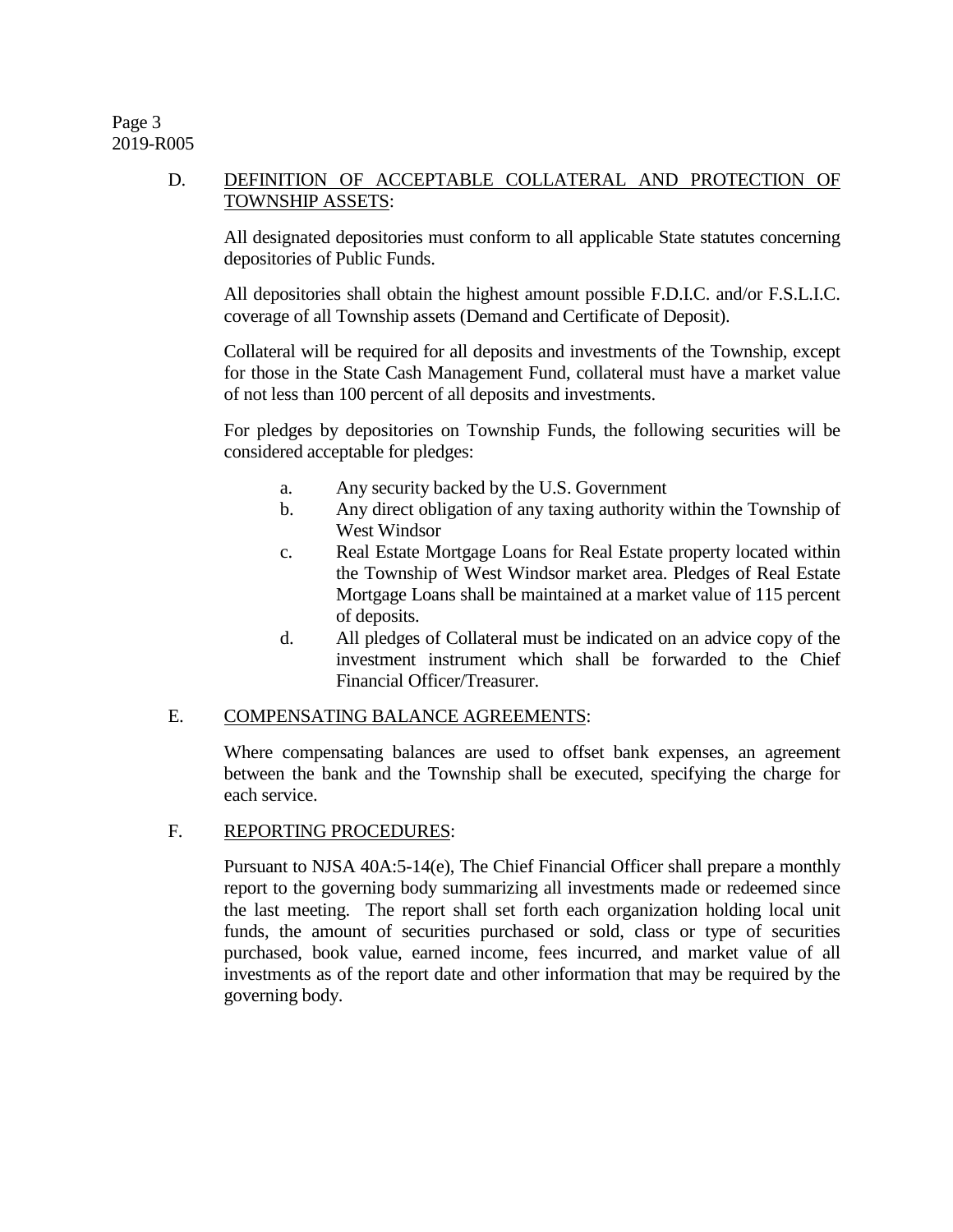Page 4 2019-R005

#### G. DIVERSIFICATION REQUIREMENTS:

The Chief Financial Officer/Treasurer shall closely examine investments to guard against the effects of a financial institution going into default. This may be accomplished through the practice of spreading the investments around in various designated official depositories.

#### H. MAXIMUM MATURITY POLICY:

Investments shall be limited to a maturity not to exceed one year on all operating funds unless a longer maturity is permitted within the provision of regulation promulgated by either the Federal or State Governments.

# I. INVESTMENT PROCEDURES:

Bids for Certificates of Deposit will be solicited from at least three (3) designated depositories only if the amount is \$100,000 or greater.

Telephone bids will be solicited from designated depositories by the Chief Financial Officer/Treasurer or designated staff member.

The depository shall specify the principal amount of investment bid, interest rate and number of days used to calculate the interest to be paid upon maturity.

Interest paid shall be from the date the bid was awarded to the date of maturity.

All bidders may request the results of the bid after the bid is formally awarded.

A check or wire transfer of funds will be made available to the winning bidder on the same business day the bid is awarded.

Each quotation shall be documented to record the date and time of quote, the parties in the discussion, the instrument(s), maturities and rates. A bid form of the Township may be used.

# J. RETURN ON INVESTMENT:

Where the return on a proposed investment does not exceed the cost of making said investment by a minimum amount the Chief Financial Officer/Treasurer will not make the investment. The Chief Financial Officer/Treasurer shall have the discretion to award an investment to the bank wherein the funds reside, should that bank's quoted rate be less than other quoted rates received in the event that the differential in interest rates is less than 25 basis points, and providing that the term of the investment is less than fifteen (15) days.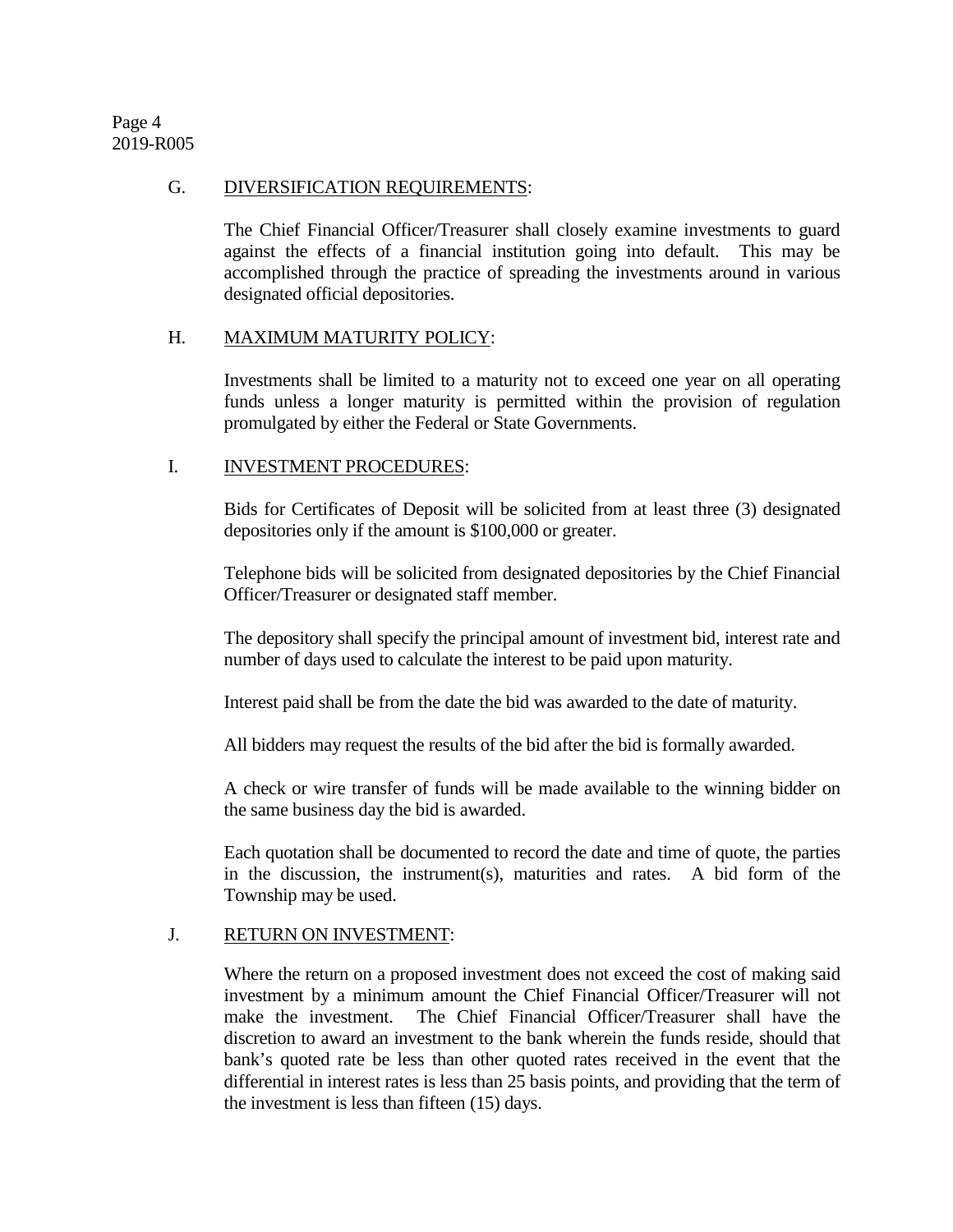# Page 5 2019-R005

#### K. CONTROLS:

When possible, the internal controls should provide for a separation of the investment placement functions and the accounting activity. Controls must be designated for telephone orders, wire transfers and securities safekeeping. Only specifically designated personnel shall be allowed to conduct this part of the transactions, and all activity should be subject to immediate written confirmation by the designated depository. The Chief Financial Officer/Treasurer shall review each day's activity.

#### L. BONDING:

Staff members of the Township of West Windsor shall be covered by a Public Employee's Faithful Performance Bond with the Mid Jersey Municipal Joint Insurance Fund.

# M. COMPLIANCE:

The Cash Management Plan of the Township of West Windsor shall be subject to the annual audit conducted pursuant to N.J.S. 40A:5-4.

- N. The Official charged with the custody of the monies of the Township of West Windsor shall deposit them as designated by the Cash Management Plan and shall thereafter be relieved of any liability or loss of such monies due to the insolvency or closing of any depository designated in the Cash Management Plan pursuant to N.J.S. 40A:5-2.
- O. Where a conflict exists between this Cash Management Plan and State statute, the applicable State statute shall apply.

# P. AFFORDABLE HOUSING DEVELOPMENT FEES

All development fees collected pursuant to the West Windsor Township Affordable Housing Development Fee Ordinance will be placed in an account established pursuant to the Cash Management Plan and known as the Affordable Housing Trust Fund. No money shall be expended from the account unless the expenditure conforms to the Development Fee Ordinance, a Spending Plan approved by the Council on Affordable Housing, and the conditions set forth in N.J.A.C. 5:94- 6.16(a). The depository holding the Affordable Housing Trust Fund will sign a statement so as to recognize the necessity of compliance with the conditions placed upon the Township's Chief Financial Officer by this paragraph.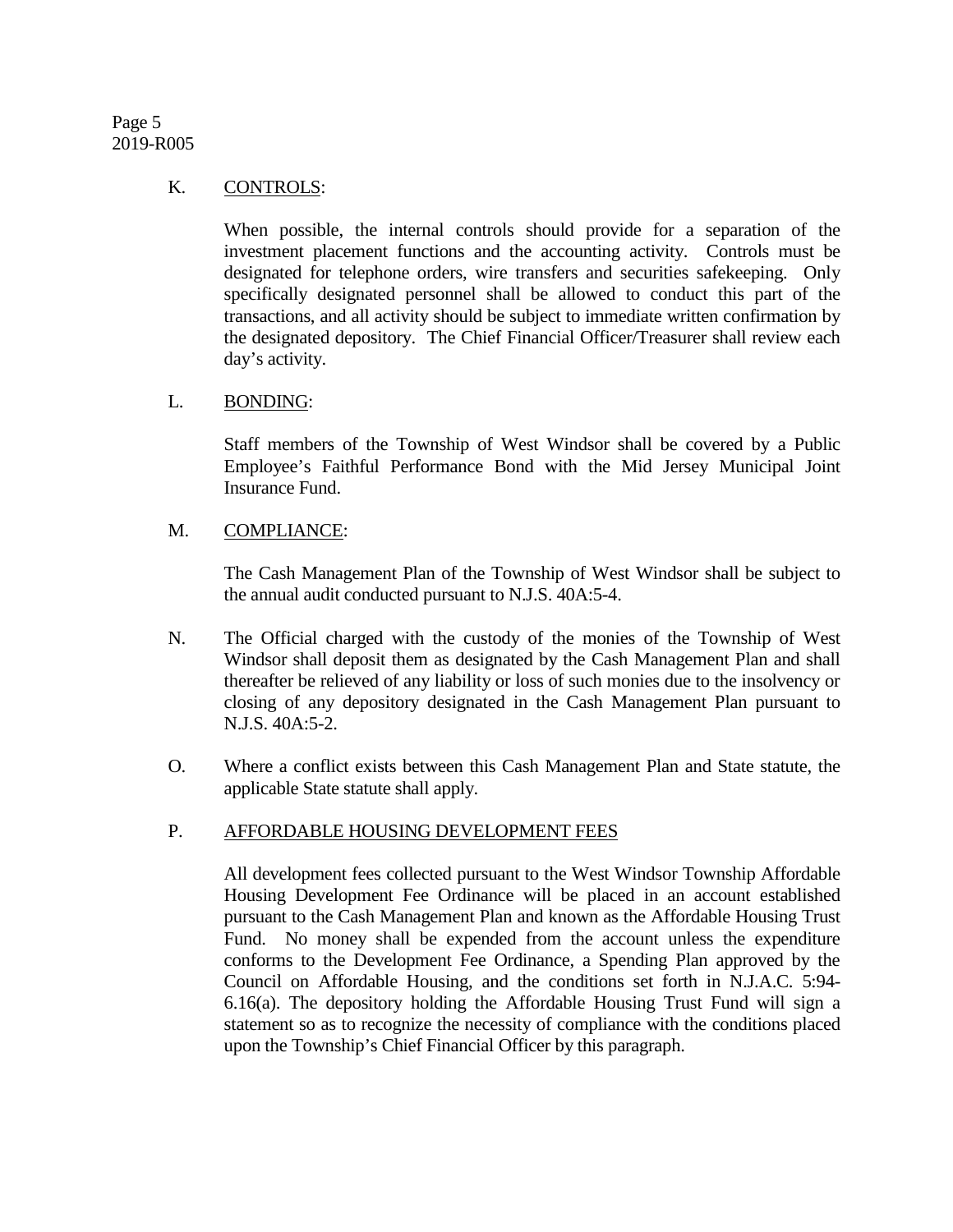Page 6 2019-R005

> If and when COAH deems it necessary to access the account or freeze expenditures from said account, the depository by signing this agreement agrees to comply with such instructions from COAH upon receiving official notice from its Executive Director.

Adopted: January 7, 2019

I hereby certify that the above resolution was adopted by the West Windsor Township Council at their meeting held on the 7th day of January 2019.

Gay M. Huber Township Clerk West Windsor Township

\_\_\_\_\_\_\_\_\_\_\_\_\_\_\_\_\_\_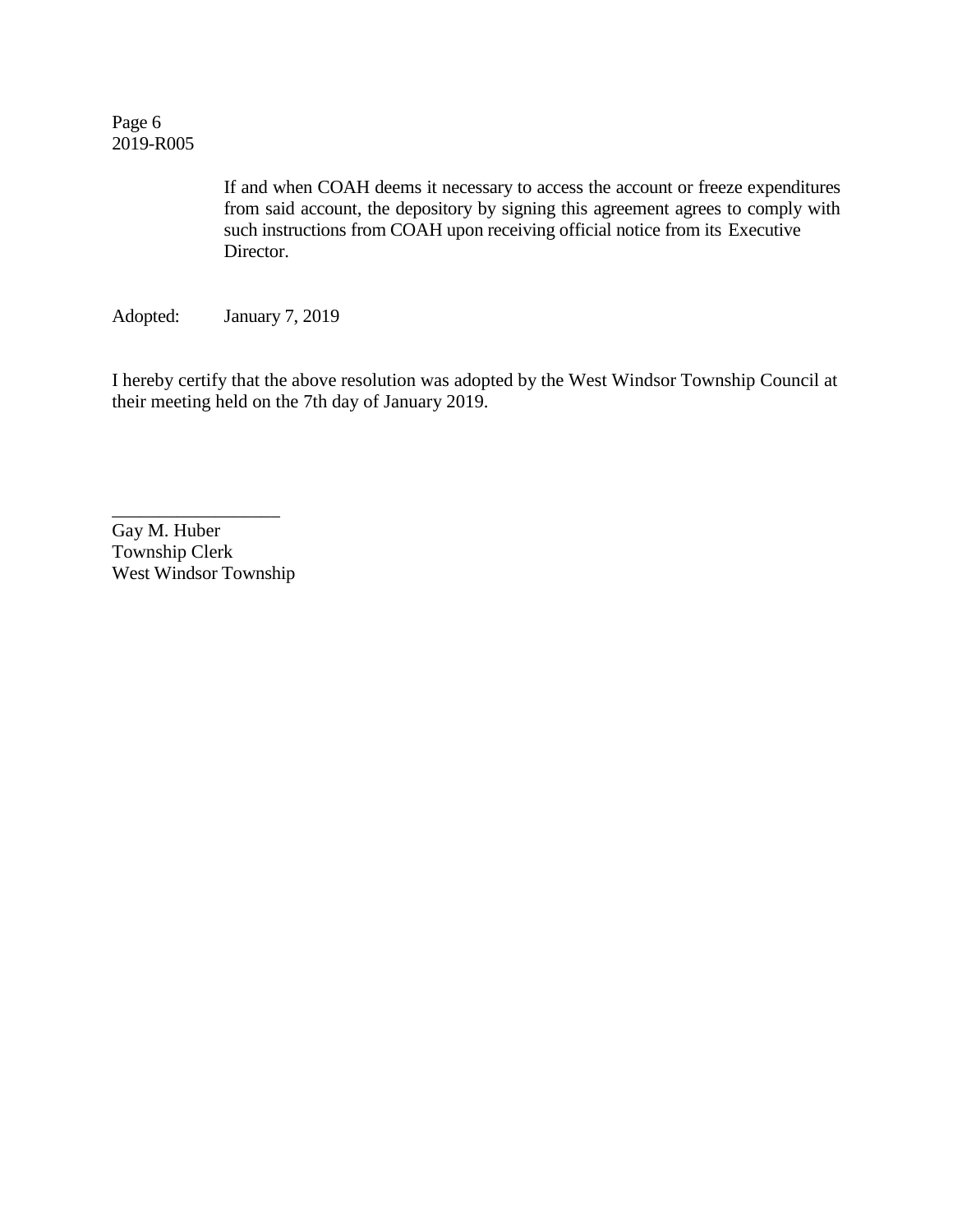- WHEREAS, NJSA 54:4-67 permits the governing body of West Windsor Township to establish by resolution the rate of interest to be charged for the nonpayment of taxes, sewer rent, assessments and other municipal charges on any installment which is not made within the tenth  $(10<sup>th</sup>)$  calendar day following the date upon which the same became due and payable; and
- WHEREAS, Chapter 75, P.L. 1991, permits the governing body of West Windsor Township to establish a penalty to be charged to a taxpayer with a delinquency in excess of \$10,000.00 who fails to pay that delinquency prior to the end of the calendar year; and
- WHEREAS, West Windsor Township wishes to continue the policies currently in effect with respect to delinquencies.
- NOW, THEREFORE, BE IT RESOLVED, by the Township Council of the Township of West Windsor as follows:
	- 1. Pursuant to N.J.S.A. 54:4-67, West Windsor Township hereby reaffirms that the following interest shall be charged for the non-payment of taxes, sewer rent and assessments on any installment which is not made before or within the tenth  $(10<sup>th</sup>)$  calendar day following the date upon which same became payable: Eight (8%) percent annum on the first \$1,500.00 and 18% per annum on any amount in excess of \$1,500.00 to be calculated from the date the tax was payable until the date of actual payment,. The term "delinquent" as used herein shall mean the sum of all taxes and municipal charges due on a given parcel of property covering any number of quarters or years.
	- 2. In accordance with Chapter 75 of the Laws of 1991, any taxpayer with a delinquency in excess of Ten Thousand (\$10,000.00) Dollars who fails to pay that delinquency prior to the end of any calendar year, shall be assessed a penalty for that year of six (6%) percent of the amount of the delinquency, in addition to the interest provided for in Paragraph 1.
	- 3. The provisions of Paragraph 1 and 2 herein shall remain in effect unless and until superseded by West Windsor Township resolution or ordinance.

Adopted: January 7, 2019

I hereby certify that the above resolution was adopted by the West Windsor Township Council at their meeting held on the 7th day of January, 2019.

Gay M. Huber Township Clerk West Windsor Township

\_\_\_\_\_\_\_\_\_\_\_\_\_\_\_\_\_\_\_\_\_\_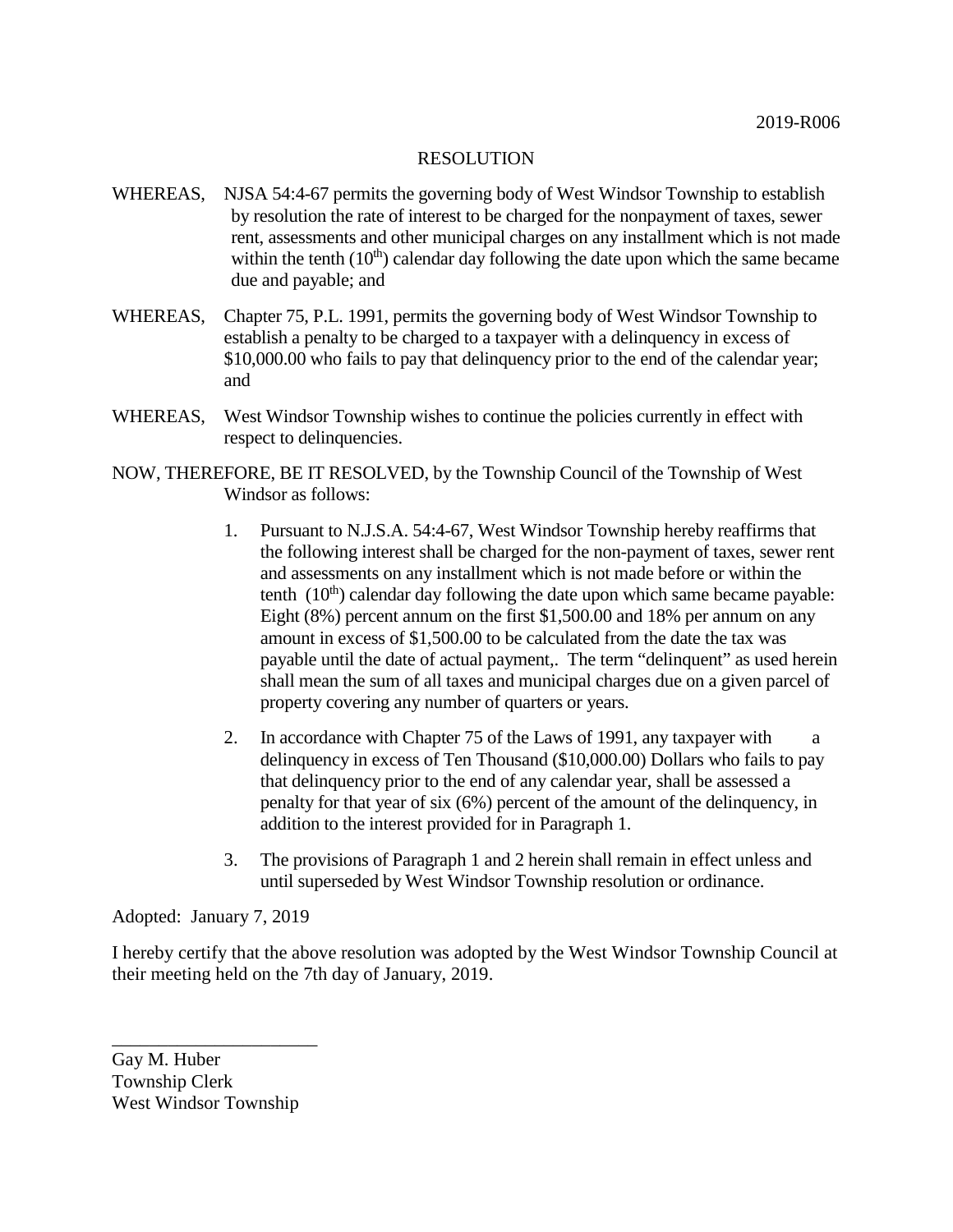- WHEREAS, pursuant to NJSA 40A:5-17, the governing body of a municipality may adopt a resolution authorizing a municipal employee chosen by the governing body to process, without further action on the part of the governing body, the cancellation of any property tax refund or delinquency of less than \$10.00; and
- WHEREAS, it is the recommendation that Kelly A. Montecinos, Tax Collector be designated to perform the above; and
- WHEREAS, these refunds or delinquencies will pertain to Tax Collection, Sewer Rent, and Sewer Assessment.
- NOW, THEREFORE, BE IT RESOLVED, by the Township Council of the Township of West Windsor that the Tax Collector be authorized to process, without further action on the part of the governing body, the cancellation of any property tax refund or delinquency of less than \$10.00.

Adopted: January 7, 2019

I hereby certify that the above resolution was adopted by the West Windsor Township Council at their meeting held on the 7th of January, 2019.

Gay M. Huber Township Clerk West Windsor Township

\_\_\_\_\_\_\_\_\_\_\_\_\_\_\_\_\_\_\_\_\_\_\_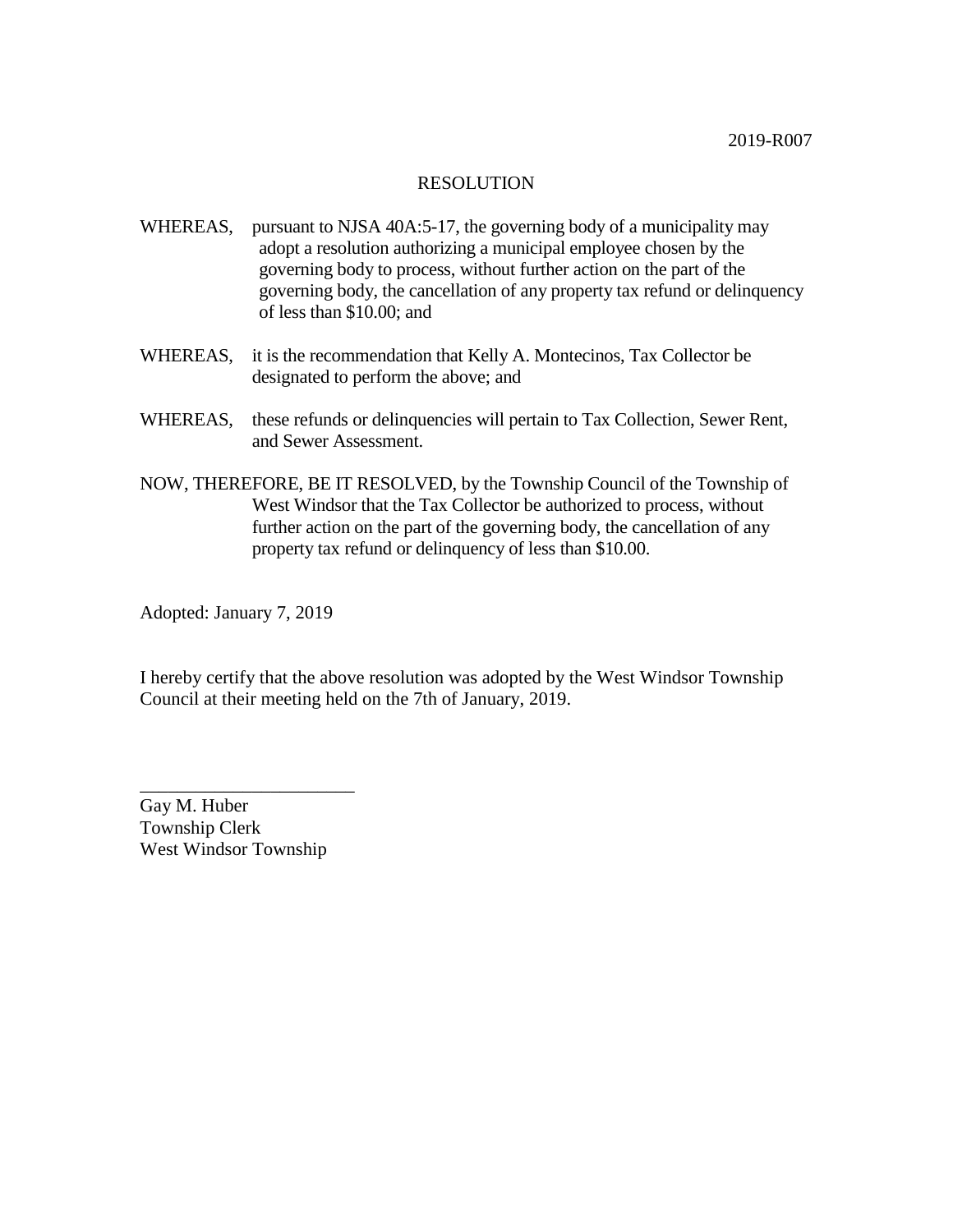- WHEREAS, it is necessary for the Township to appoint an Affirmative Action Public Agency Compliance Officer (PACO); and
- WHEREAS, the Township Council must appoint the Affirmative Action Public Agency Compliance Officer by resolution.
- NOW THEREFORE, BE IT RESOLVED, by the Township Council of the Township of West Windsor, County of Mercer, State of New Jersey, that the reappointment of Janis DiNatale, Purchasing Assistant, as Affirmative Action Public Agency Compliance Officer for 2019 be and is hereby authorized.
- Adopted: January 7, 2019

\_\_\_\_\_\_\_\_\_\_\_\_\_\_\_\_\_\_\_\_\_\_\_\_\_

I hereby certify that the above resolution was adopted by the West Windsor Township Council at their meeting held on the  $7<sup>th</sup>$  day of January, 2019.

Gay M. Huber Township Clerk West Windsor Township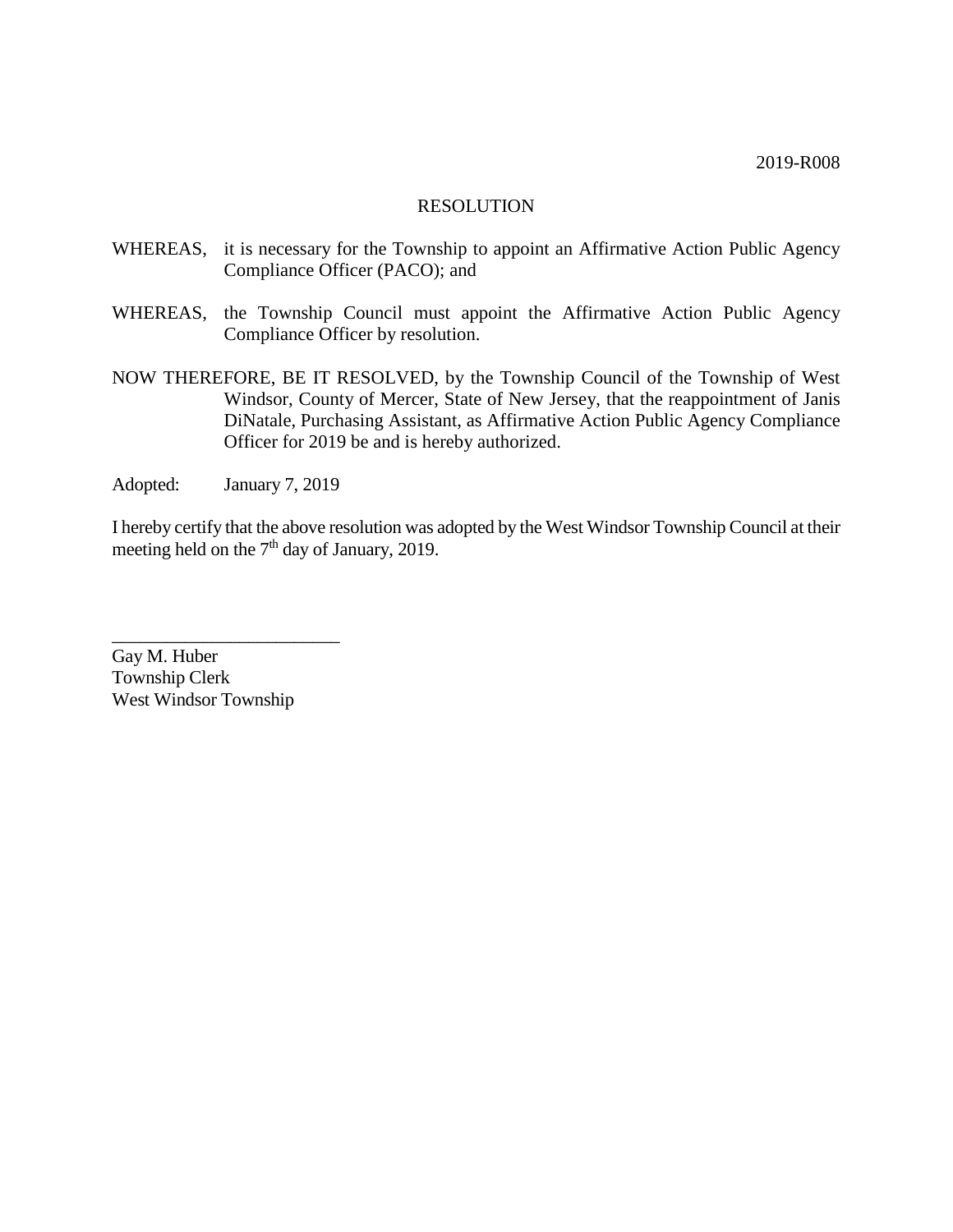- WHEREAS, the Township of West Windsor is required to retain the services of a Municipal Judge; and
- WHEREAS, Kenneth W. Lozier, Esq. has performed the duties of Municipal Judge in the Township of West Windsor since July 1, 2012; and
- WHEREAS, Kenneth W. Lozier, Esq. has completed his three year term of Municipal Judge in the Township of West Windsor and is seeking re-appointment; and
- WHEREAS, Kenneth W. Lozier, Esq. is most qualified to perform Municipal Judge services on behalf of theTownship; and
- WHEREAS, Mayor Hemant Marathe recommends the re-appointment of Kenneth W. Lozier, Esq. as the West Windsor Township Municipal Judge for the appropriate three year term, January 1, 2019 through December 31, 2021.
- NOW, THEREFORE, BE IT RESOLVED that the Township Council of the Township West Windsor hereby approves (consents to) the reappointment of Kenneth W. Lozier, Esq. as West Windsor Municipal Judge who shall be paid in accordance with the current Salary and Wage Ordinance of the Township.

Adopted: January 7, 2019

I hereby certify that the above resolution was adopted by the West Windsor Township Council at their meeting held on the  $7<sup>th</sup>$  day of January, 2019.

Gay M. Huber Township Clerk West Windsor Township

\_\_\_\_\_\_\_\_\_\_\_\_\_\_\_\_\_\_\_\_\_\_\_\_\_\_\_\_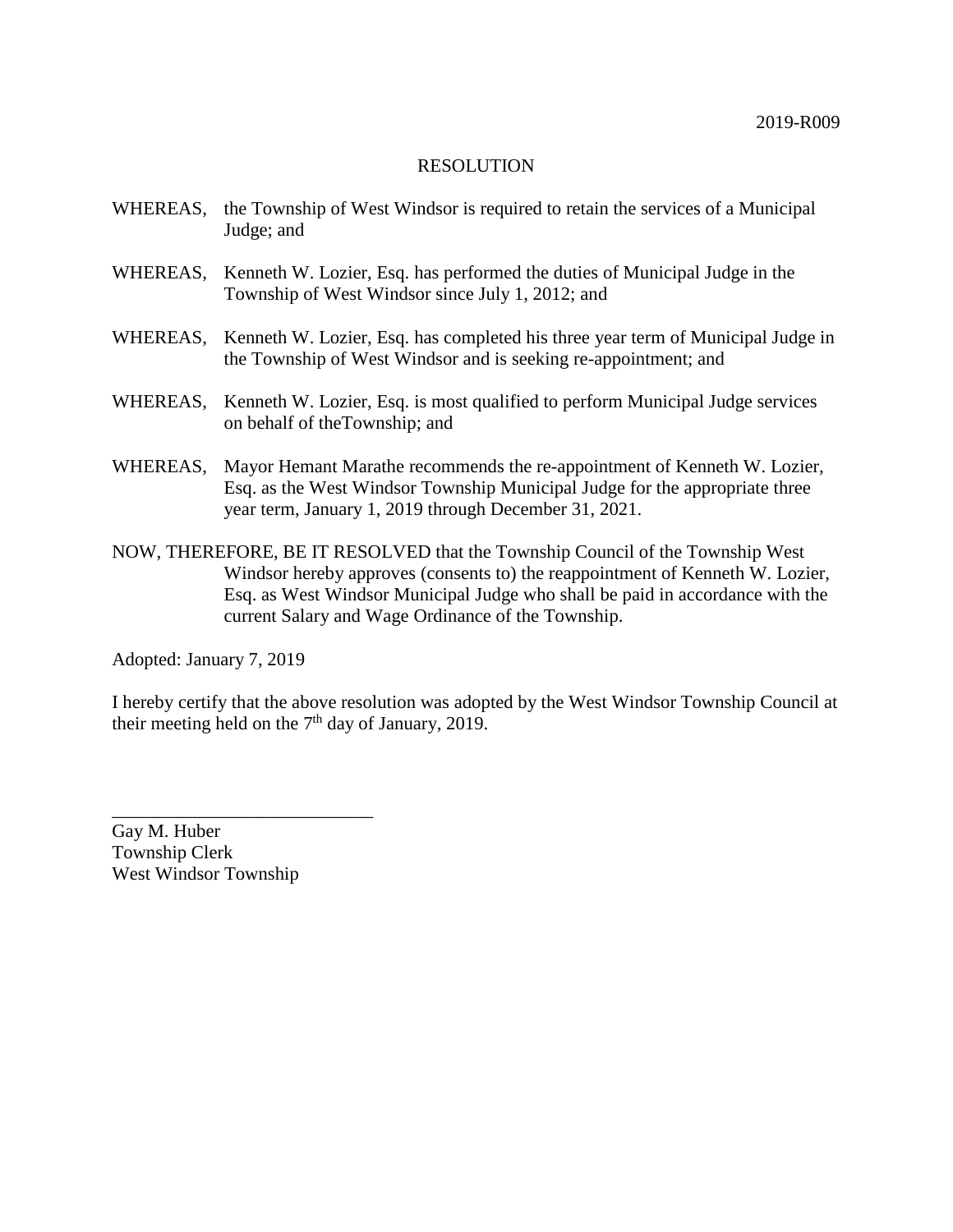- WHEREAS, the term of Thomas Crane, as a Member of the West Windsor Township Parking Authority expires December 31, 2018; and
- WHEREAS, Thomas Crane has expressed an interest in continuing to serve on the Parking Authority; and
- WHEREAS, it is recommended that Thomas Crane be re-appointed to serve a five-year appointment with a term to begin January 1, 2019 and expire on December 31, 2023.
- NOW, THEREFORE, BE IT RESOLVED by the Township Council of the Township of West Windsor that the following reappointment be made to the West Windsor Township Parking Authority:

Thomas Crane Member Term to expire on  $12/31/23$ 

Adopted: January 7, 2019

I hereby certify that the above resolution was adopted by the West Windsor Township Council at their meeting held on the 7th day of January 2019.

Gay M. Huber Township Clerk West Windsor Township

\_\_\_\_\_\_\_\_\_\_\_\_\_\_\_\_\_\_\_\_\_\_\_\_\_\_\_\_\_\_\_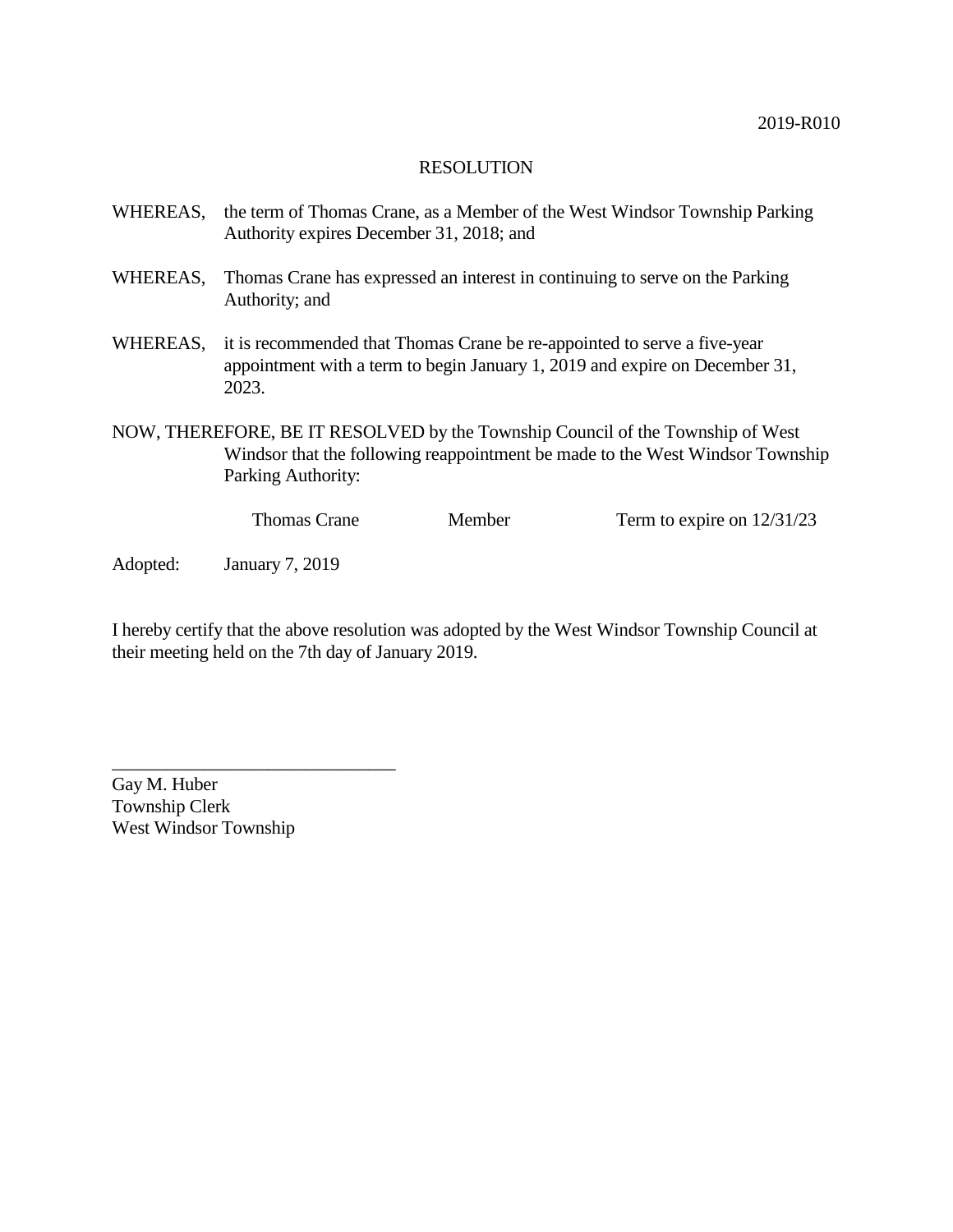|                                                                                                                                                                                      | WHEREAS, there is a vacancy for a member on the Affordable Housing Committee; and                                                                                                   |        |                               |
|--------------------------------------------------------------------------------------------------------------------------------------------------------------------------------------|-------------------------------------------------------------------------------------------------------------------------------------------------------------------------------------|--------|-------------------------------|
| WHEREAS,                                                                                                                                                                             | Eileen O'Donnell-Lennox has been an Alternate I member on the Affordable<br>Housing Committee and expressed an interest to serve as a Member; and                                   |        |                               |
|                                                                                                                                                                                      | WHEREAS, it is recommended that Eileen O'Donnell-Lennox be appointed to the position as<br>member with a term to expire December 31, 2021; and                                      |        |                               |
| WHEREAS,                                                                                                                                                                             | Mayor Hemant Marathe recommends this appointment and seeks the Township<br>Council's consent to appoint Eileen O'Donnell-Lennox as a member on the<br>Affordable Housing Committee. |        |                               |
| NOW, THEREFORE, BE IT RESOLVED that the Township Council of the Township of West<br>Windsor hereby approves (consents to) the following Affordable Housing<br>Committee appointment: |                                                                                                                                                                                     |        |                               |
|                                                                                                                                                                                      | Eileen O'Donnell-Lennox                                                                                                                                                             | Member | Term: $1/1/2019 - 12/31/2021$ |

Adopted: January 7, 2019

I hereby certify that the above resolution was adopted by the West Windsor Township Council at their meeting held on the  $7<sup>th</sup>$  day of January, 2019.

Gay M. Huber Township Clerk West Windsor Township

\_\_\_\_\_\_\_\_\_\_\_\_\_\_\_\_\_\_\_\_\_\_\_\_\_\_\_\_\_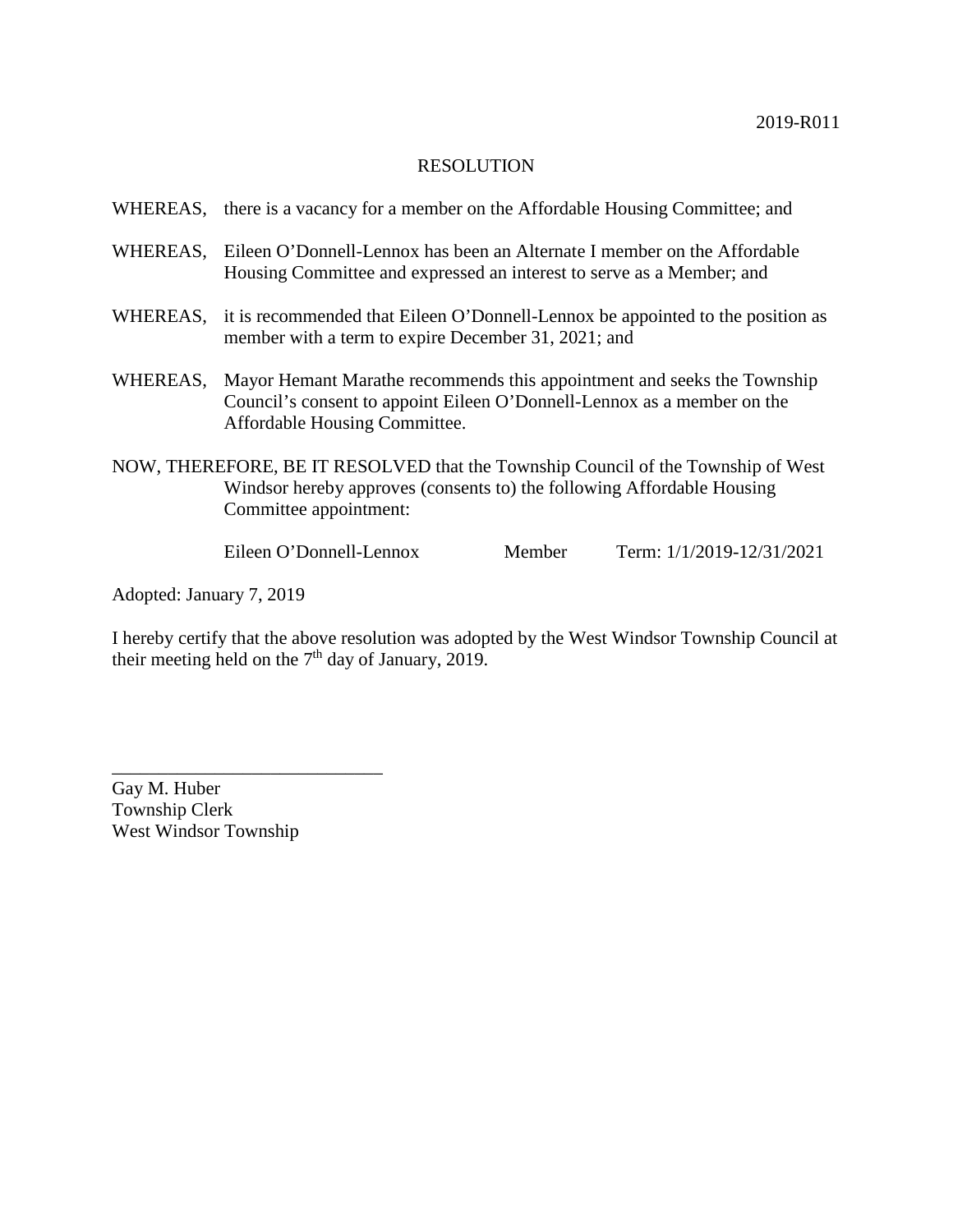- WHEREAS, the term of Jennifer Schaffel's on December 31, 2018 expired as a member of the the Human Relations Council; and
- WHEREAS, Jennifer Schaffel has expressed an interest in continuing to serve on the Human Relations Council; and
- WHEREAS, it is recommended that Jennifer Schaffel be re-appointed as a member on the Human Relations Council with a term to expire on December 31, 2020; and
- WHEREAS, Mayor Hemant Marathe recommends this re-appointment and seeks the Council's consent to re-appoint Jennifer Schaffel to the Human Relations Council.
- NOW, THEREFORE, BE IT RESOLVED that the Township Council of the Township of West Windsor hereby approves (consents to) the following Human Relations Council re-appointment:
	- Jennifer Schaffel Member Term to Expire 12/31/2020

Adopted: January 7, 2019

I hereby certify that the above resolution was adopted by the West Windsor Township Council at their meeting held on the 7th day of January, 2019

Gay M. Huber Township Clerk West Windsor Township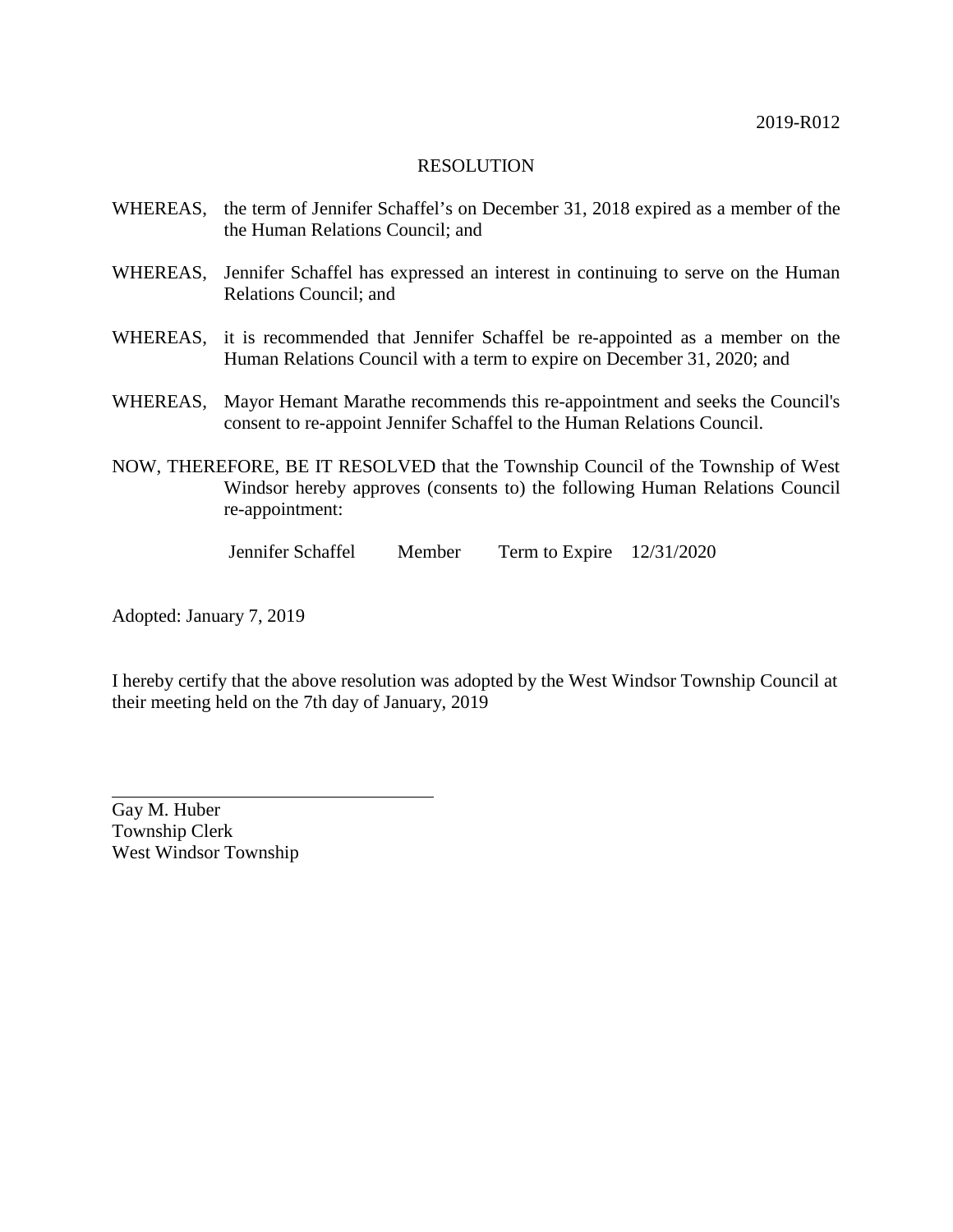- WHEREAS, the term of Yan Mei Wang expired on 12/31/2018 as a member on the Human Relations Council; and
- WHEREAS, Yan Mei Wang has expressed an interest in continuing to serve on the Human Relations Council; and
- WHEREAS, it is recommended that Yan Mei Wang be re-appointed to as a member of the Human Relations Council with a term to expire on December 31, 2020; and
- WHEREAS, Mayor Hemant Marathe recommends this re-appointment and seeks the Council's consent to re-appoint Yan Mei Wang to the Human Relations Council.
- NOW, THEREFORE, BE IT RESOLVED that the Township Council of the Township of West Windsor hereby approves (consents to) the following Human Relations Council appointment:

Yan Mei Wang Member Term to Expire 12/31/20

Adopted: January 7, 2019

I hereby certify that the above resolution was adopted by the West Windsor Township Council at their meeting held on the 7th day of January, 2019.

Gay M. Huber Township Clerk West Windsor Township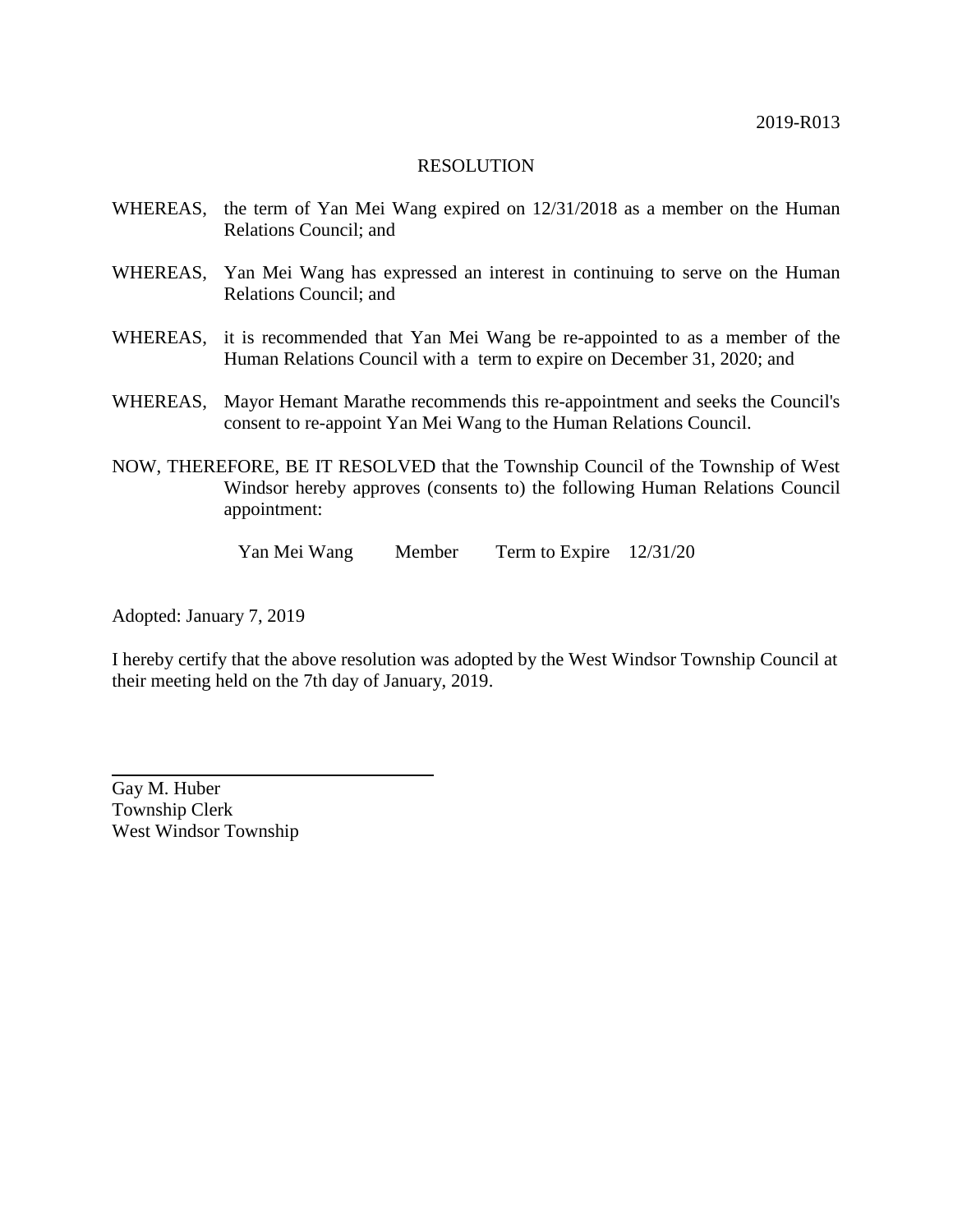| WHEREAS, | with the retirement of Robert Bartolini as the Township Representative to the<br>Stony Brook Sewerage Authority there exists a vacancy; and                                                                   |
|----------|---------------------------------------------------------------------------------------------------------------------------------------------------------------------------------------------------------------|
| WHEREAS, | Miguel Vilaro-Munet has expressed an interest in being considered for the<br>position as Representative for West Windsor Township to the Stony Brook<br>Sewerage Authority; and                               |
|          | WHEREAS, it is recommended that Miguel Vilaro-Munet be appointed to the vacancy with a<br>term to expire December 31, 2021; and                                                                               |
| WHEREAS, | Mayor Hemant Marathe recommends this appointment and seeks the Council's<br>consent to appoint Miguel Vilaro-Munet as the Township of West Windsor's<br>Representative to the Stony Brook Sewerage Authority. |
|          | NOW, THEREFORE, BE IT RESOLVED that the Township Council of the Township of West<br>Windsor hereby approves (consents to) the following appointment to the Stony<br><b>Brook Sewerage Authority:</b>          |

Miguel Vilaro-Munet Representative Term Expires: 12/31/2021

Adopted: January 7, 2019

I hereby certify that the above resolution was adopted by the West Windsor Township Council at their meeting held on the  $7<sup>th</sup>$  day of January, 2019.

Gay M. Huber Township Clerk West Windsor Township

\_\_\_\_\_\_\_\_\_\_\_\_\_\_\_\_\_\_\_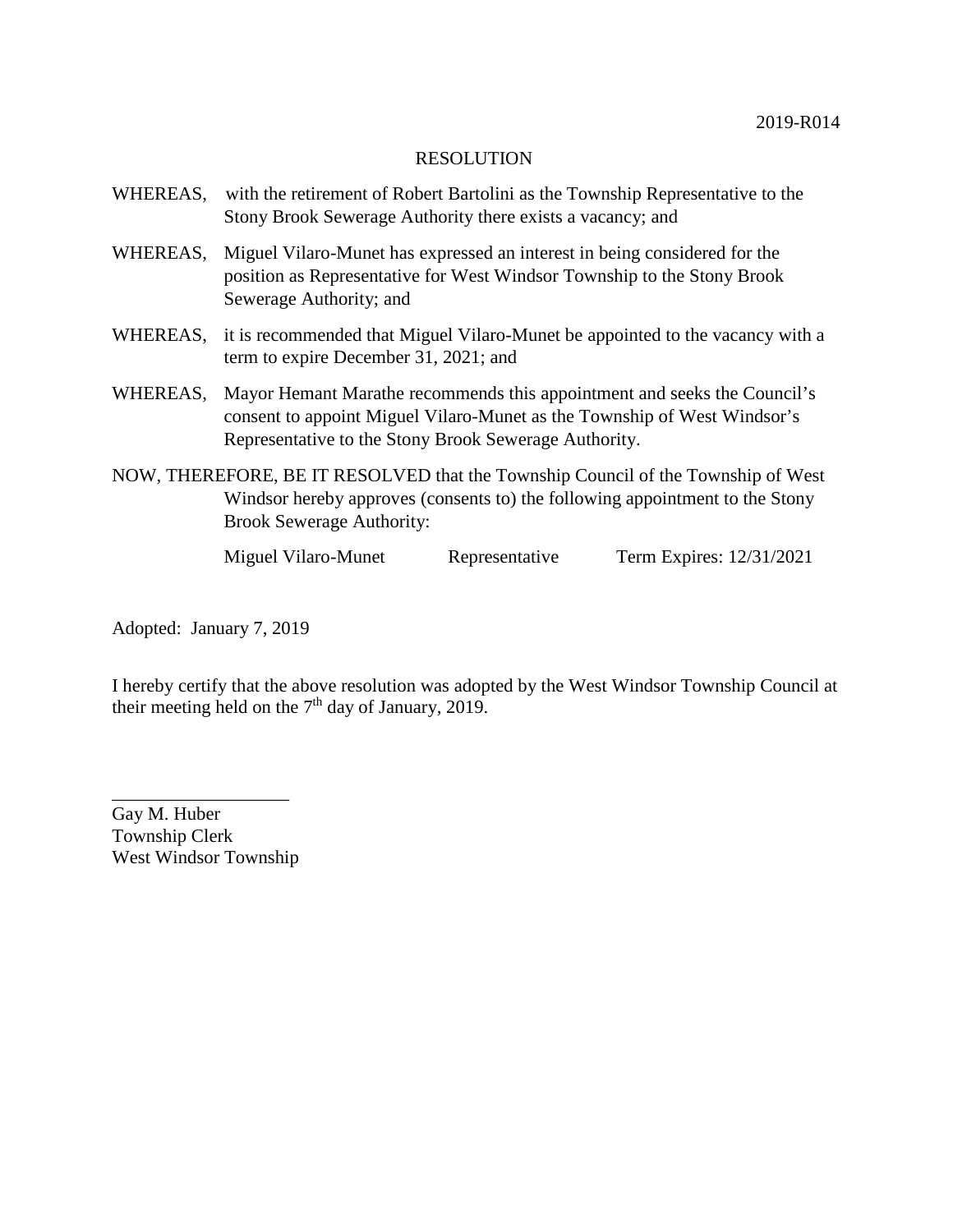- WHEREAS, the term of Ron Slinn, a member on the Shade Tree Commission, expired December 31, 2018; and
- WHEREAS, Ron Slinn has expressed an interest in continuing to serve on the Shade Tree Commission; and
- WHEREAS, it is recommended that Ron Slinn be re-appointed to serve a five-year appointment with a term to begin January 1, 2019 and expire on December 31, 2023; and
- WHEREAS, Mayor Hemant Marathe recommends this appointment and seeks the Council's consent to re-appoint Ron Slinn to the Shade Tree Commission.
- NOW, THEREFORE, BE IT RESOLVED that the Township Council of the Township of West Windsor hereby approves (consents to) the following Shade Tree Commission re-appointment:
	- Ron Slinn Member Term to Expire 12/31/2023

Adopted: January 7, 2019

I hereby certify that the above resolution was adopted by the West Windsor Township Council at their meeting held on the  $7<sup>th</sup>$  day of January, 2019.

Gay M. Huber Township Clerk West Windsor Township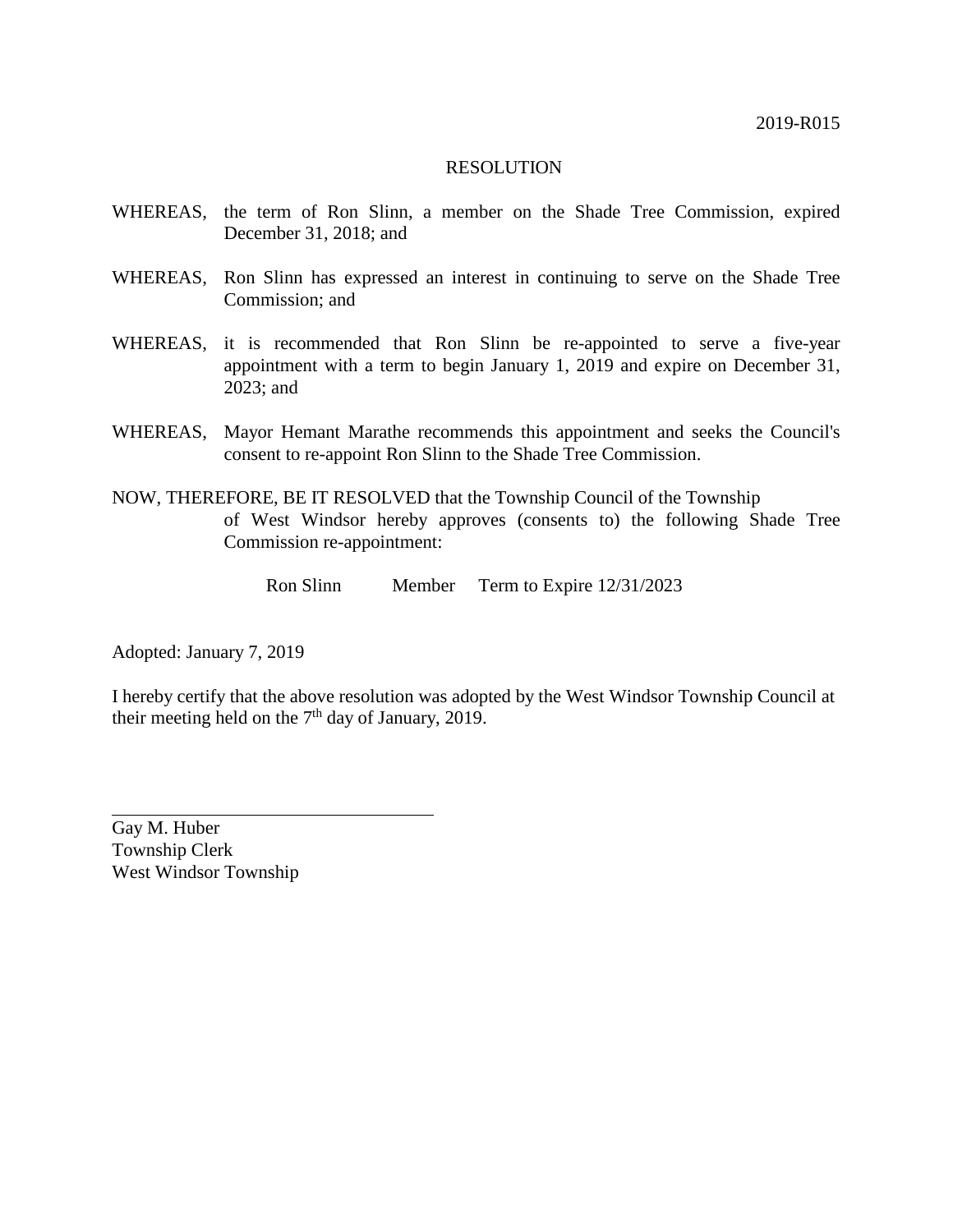- WHEREAS, the term of Kevin Appelget, Advisor on the Shade Tree Commission expired on 12/31/2018; and
- WHEREAS, Kevin Appelget has expressed an interest in continuing to serve as an Advisor on the Shade Tree Commission; and
- WHEREAS, it is recommended that Kevin Appelget be re-appointed to serve a one year appointment beginning January 1, 2019 and expiring on December 31, 2019; and
- WHEREAS, Mayor Hemant Marathe recommends this re-appointment and seeks the Council's consent to appoint Kevin Appelget as an Advisor to the Shade Tree Commission.
- NOW, THEREFORE, BE IT RESOLVED that the Township Council of the Township of West Windsor hereby approves (consents to) the following Share Tree Commission Reappointment:

Kevin Appelget Advisor Term: January 1, 2019 to December 31, 2019

Adopted: January 7, 2019

I hereby certify that the above resolution was adopted by the West Windsor Township Council at their meeting held on the  $7<sup>th</sup>$  day of January, 2019.

Gay M. Huber Township Clerk West Windsor Township

\_\_\_\_\_\_\_\_\_\_\_\_\_\_\_\_\_\_\_\_\_\_\_\_\_\_\_\_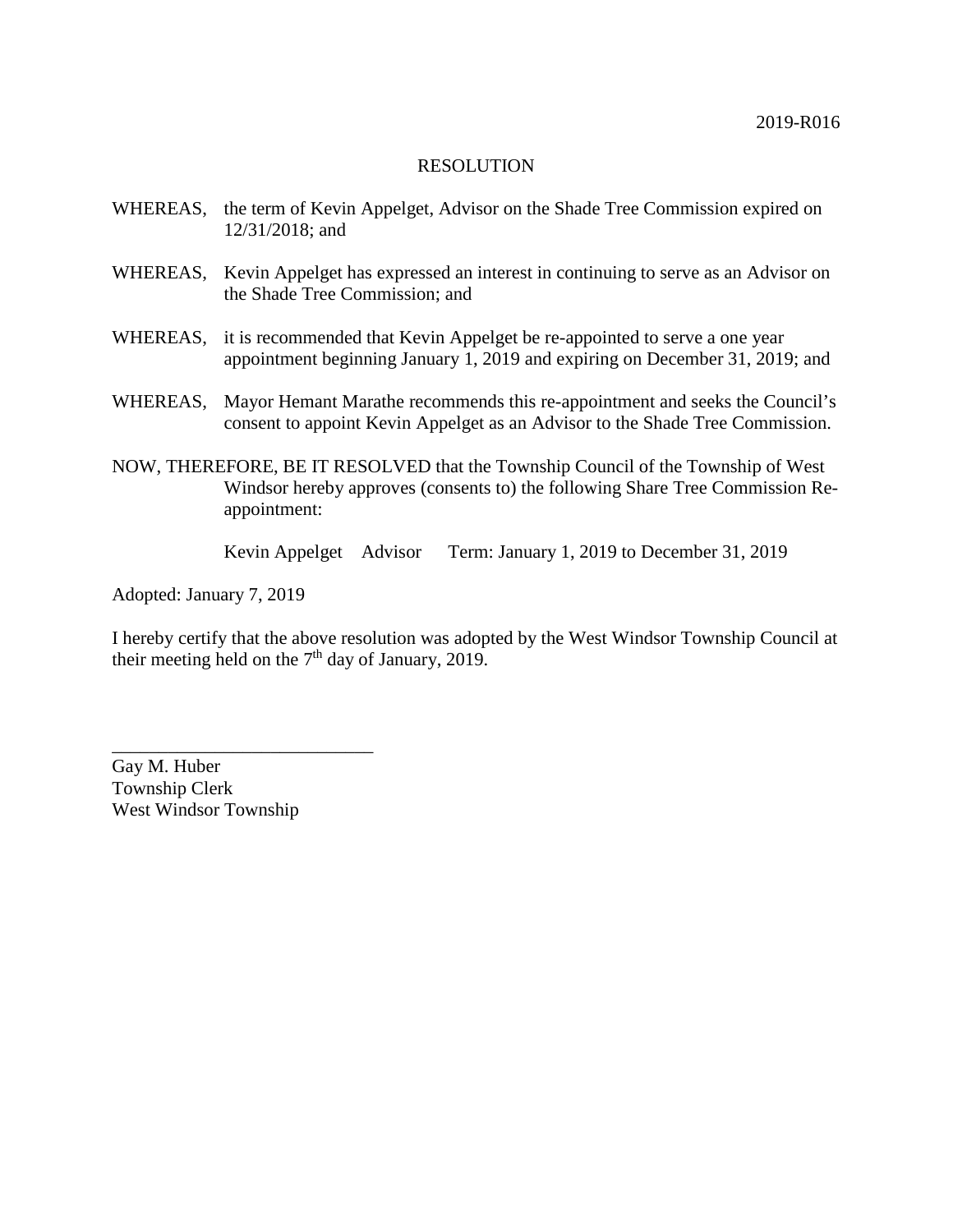- WHEREAS, the term of Mudassir Hussain as Alternate 1 member on the Board of Recreation Commissioners expired on December 31, 2018; and
- WHEREAS, Mudassir Hussain has expressed an interest in continuing to serve on the Board of Recreation Commissioners; and
- WHEREAS, it is recommended that Mudassir Hussain be re-appointed to serve a five-year appointment with a term to begin January 1, 2019 and expire on December 31, 2023; and
- WHEREAS, Mayor Hemant Marathe recommends this re-appointment and seeks the Council's consent to re-appoint Mudassir Hussain to the Board of Recreation Commissioners.
- NOW, THEREFORE, BE IT RESOLVED that the Township Council of the Township of West Windsor hereby approves (consents to) the following appointment to the Board of Recreation Commissioners:

Mudassir Hussain Alternate 1 Member Term: 1/1/2019-12/31/2023

Adopted: January 7, 2019

I hereby certify that the above resolution was adopted by the West Windsor Township Council at their meeting held on the  $7<sup>th</sup>$  day of January, 2019.

Gay M. Huber Township Clerk West Windsor Township

\_\_\_\_\_\_\_\_\_\_\_\_\_\_\_\_\_\_\_\_\_\_\_\_\_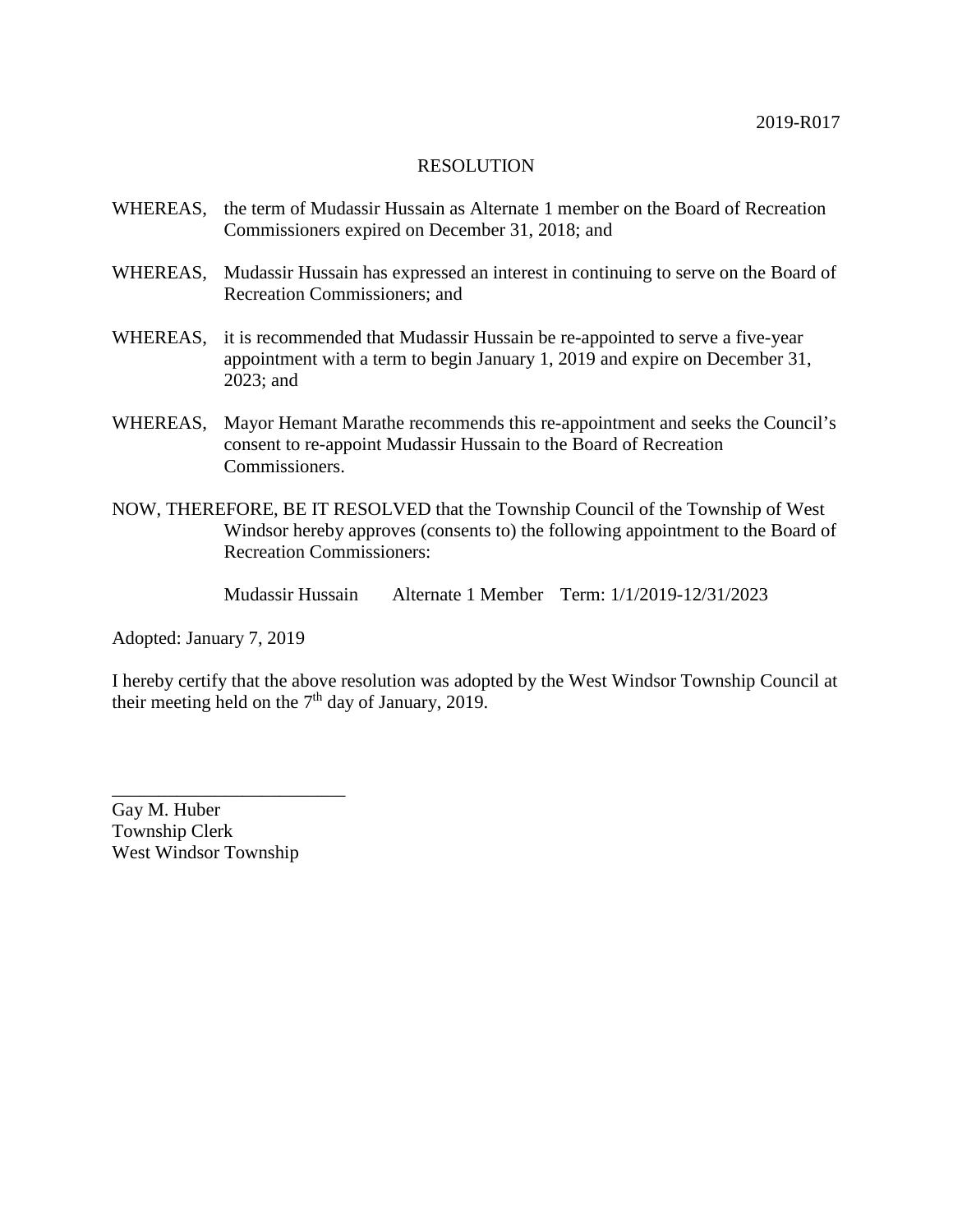- WHEREAS, East Windsor Township employs an Animal Control Officer; and
- WHEREAS, West Windsor Township desires to contract with East Windsor for provision of the services of an Animal Control Officer; and
- WHEREAS, East Windsor is agreeable to providing the services of an Animal Control Officer to West Windsor for a fee and upon certain specified conditions; and
- WHEREAS, the "Uniformed Shared Services and Consolidation Act," N.J.S.A. 40A:65-1 et seq., permits local units of this State to enter into a contract with any other local unit for the joint provision within their combined jurisdictions of any service which any party to the agreement is empowered to render within its own jurisdictions; and
- WHEREAS, such agreement is deemed to be mutually beneficial to both municipalities; and
- WHEREAS, East Windsor and West Windsor have authorized and approved this Agreement by Resolution duly adopted pursuant to N.J.S.A. 40A:65-4 of the "Uniformed Shared Services and Consolidation Act."
- NOW, THEREFORE, BE IT RESOLVED by the Township Council of the Township of West Windsor that the signing of the Shared Services Agreement by the Mayor and Clerk be and hereby is authorized.

Adopted: January 7, 2019

I hereby certify that the above resolution was adopted by the West Windsor Township Council at their meeting held on the 7th day of January, 2019.

Gay M. Huber Township Clerk West Windsor Township

\_\_\_\_\_\_\_\_\_\_\_\_\_\_\_\_\_\_\_\_\_\_\_\_\_\_\_\_\_\_\_\_\_\_\_\_\_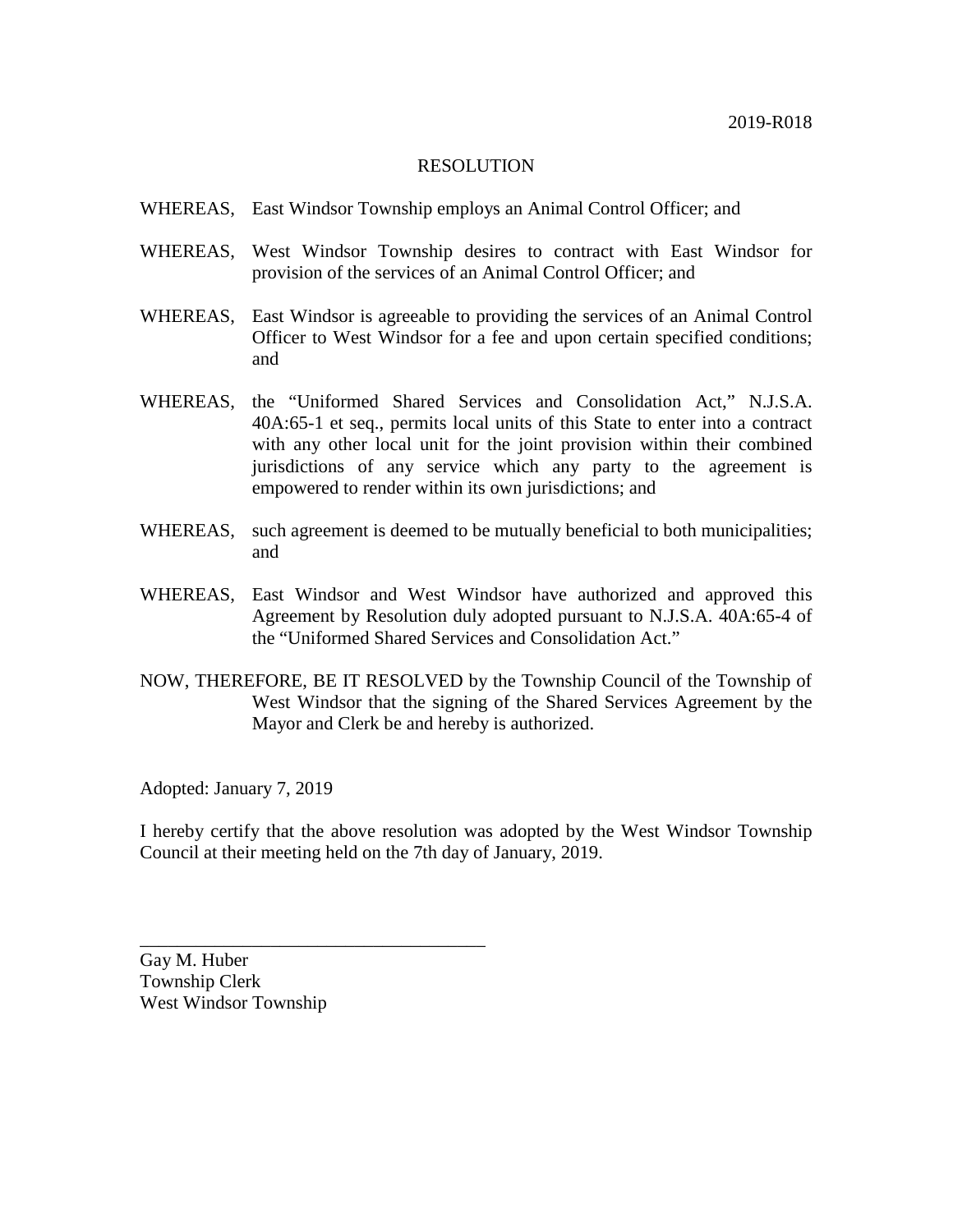| WHEREAS,      | the Township of West Windsor needs to purchase One (1) 2019 Ford F350 Extended Cab 4WD<br>Pickup Truck for the Department of Public Works; and                                                                                                                                                                                                     |             |
|---------------|----------------------------------------------------------------------------------------------------------------------------------------------------------------------------------------------------------------------------------------------------------------------------------------------------------------------------------------------------|-------------|
| WHEREAS,      | Cherry Hill Winner Ford, 250 Berlin Road, Cherry Hill, NJ 08034 has been awarded New<br>Jersey State Contract #A88758, T2101; and                                                                                                                                                                                                                  |             |
|               | Comm Code: 072-03-073424, Line # 00023<br>2019 Ford F350 Extended Cab 4WD Short Bed Pickup Truck<br>Comm Code: 072-03-073438, Line # 00024                                                                                                                                                                                                         | \$27,069.00 |
|               | Boss 8.6' Super Duty Plow                                                                                                                                                                                                                                                                                                                          | \$4,280.00  |
| $\frac{1}{2}$ | $\Gamma$ , $\Omega$ , $1$ , , , $1$ , $1$ , $\Omega$ , $\Omega$ , $\Omega$ , $\Omega$ , $\Omega$ , $\Omega$ , $\Omega$ , $\Omega$ , $\Omega$ , $\Omega$ , $\Omega$ , $\Omega$ , $\Omega$ , $\Omega$ , $\Omega$ , $\Omega$ , $\Omega$ , $\Omega$ , $\Omega$ , $\Omega$ , $\Omega$ , $\Omega$ , $\Omega$ , $\Omega$ , $\Omega$ , $\Omega$ , $\Omega$ |             |

WHEREAS, Factory Options that are not part of the State Contract totaling \$5,272.00 and need to be built into the vehicle are as follows:

#### Discounted Items

| Axle, Limited Slip (Ratio 3.73)                   | \$<br>390.00   |
|---------------------------------------------------|----------------|
| Cloth 40/20/40 Split Bench – Regular (XL Only)    | \$<br>100.00   |
| Cab Steps (w/ Regular Cab XL)                     | \$<br>445.00   |
| Clearance Lights, Roof                            | \$<br>95.00    |
| Electric Shift-On-The-Fly 4x4                     | <b>STD</b>     |
| Up-Fitter Switches (6)                            | \$<br>165.00   |
| <b>Snow Plow Package</b>                          | \$<br>185.00   |
| Tow Command Integrated Trailer Brake Controller   | \$<br>270.00   |
| Tough Bed Spray-In Bed Liner                      | \$<br>540.00   |
| Power Equip Group on XL                           | \$<br>915.00   |
| Rear Window Defroster/Privacy                     | \$<br>60.00    |
| <b>Privacy Glass</b>                              | \$<br>30.00    |
| Sync Includes AM/FM/MP3                           | \$<br>550.00   |
| Cruise Control                                    | \$<br>235.00   |
| <b>DISCOUNT</b>                                   | \$<br>(398.00) |
| Non Discounted Items                              |                |
| DOT 4 Amber LEDs, 2 in grille & 2 rear tail light | \$<br>995.00   |
| Weather Guard Defender Series                     | \$<br>695.00   |

- WHEREAS, Alexander Drummond, Director of Public Works recommends the Township purchase One (1) 2019 Ford F350 Extended Cab 4WD Pickup Truck; and
- WHEREAS, funding for the acquisition of said vehicle with options for the Department of Public Works is available through the approved 2017 Capital Budget; and
- WHEREAS**,** the Chief Financial Officer has certified that funds are available for said vehicle in the following account:

| Public Works - Acquisition of Vehicle 405 2015 06 021 | \$8,596.84  |
|-------------------------------------------------------|-------------|
| Public Works - Acquisition of Vehicle 405 2016 09 018 | \$26,310.13 |
| Public Works - Acquisition of Vehicle 405 2017 21 025 | \$1.714.03  |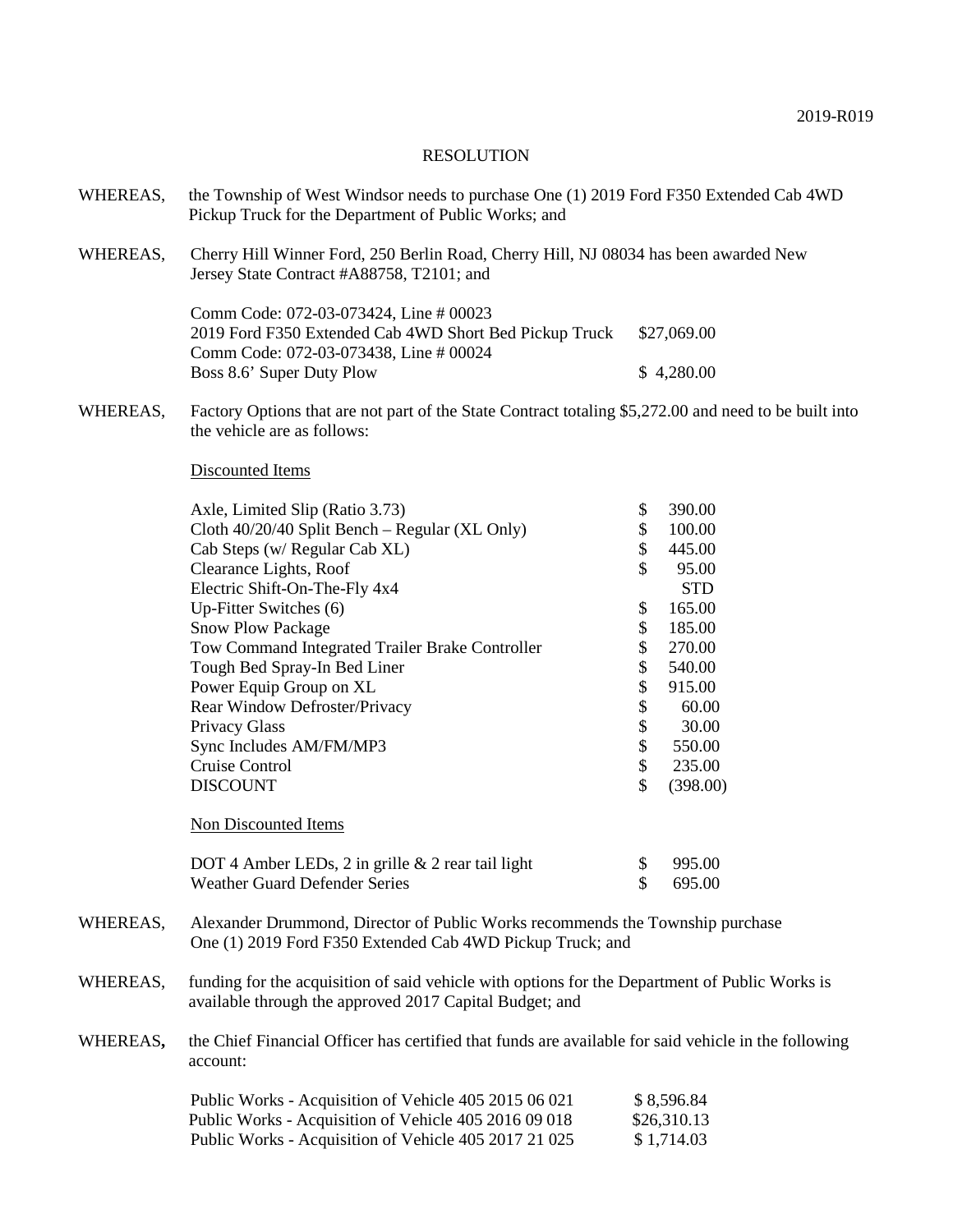Page 2 2019-R019

NOW, THEREFORE, BE IT RESOLVED, by the Township Council of West Windsor that the Business Administrator is authorized to purchase one (1) 2019 Ford F350 Extended Cab 4WD Pickup Truck under the New Jersey State Contract #: A88758, T2101 and factory options not under State Contract for a total of \$36,621.00 from Cherry Hill Winner Ford, 250 Berlin Road, Cherry Hill, NJ 08034.

Adopted: January 7, 2019

I hereby certify that the above resolution was adopted by the Township Council of the Township of West Windsor at their meeting held on 7<sup>th</sup> day of January, 2019.

Gay M. Huber, Township Clerk West Windsor Township

\_\_\_\_\_\_\_\_\_\_\_\_\_\_\_\_\_\_\_\_\_\_\_\_\_\_\_\_\_\_\_\_\_\_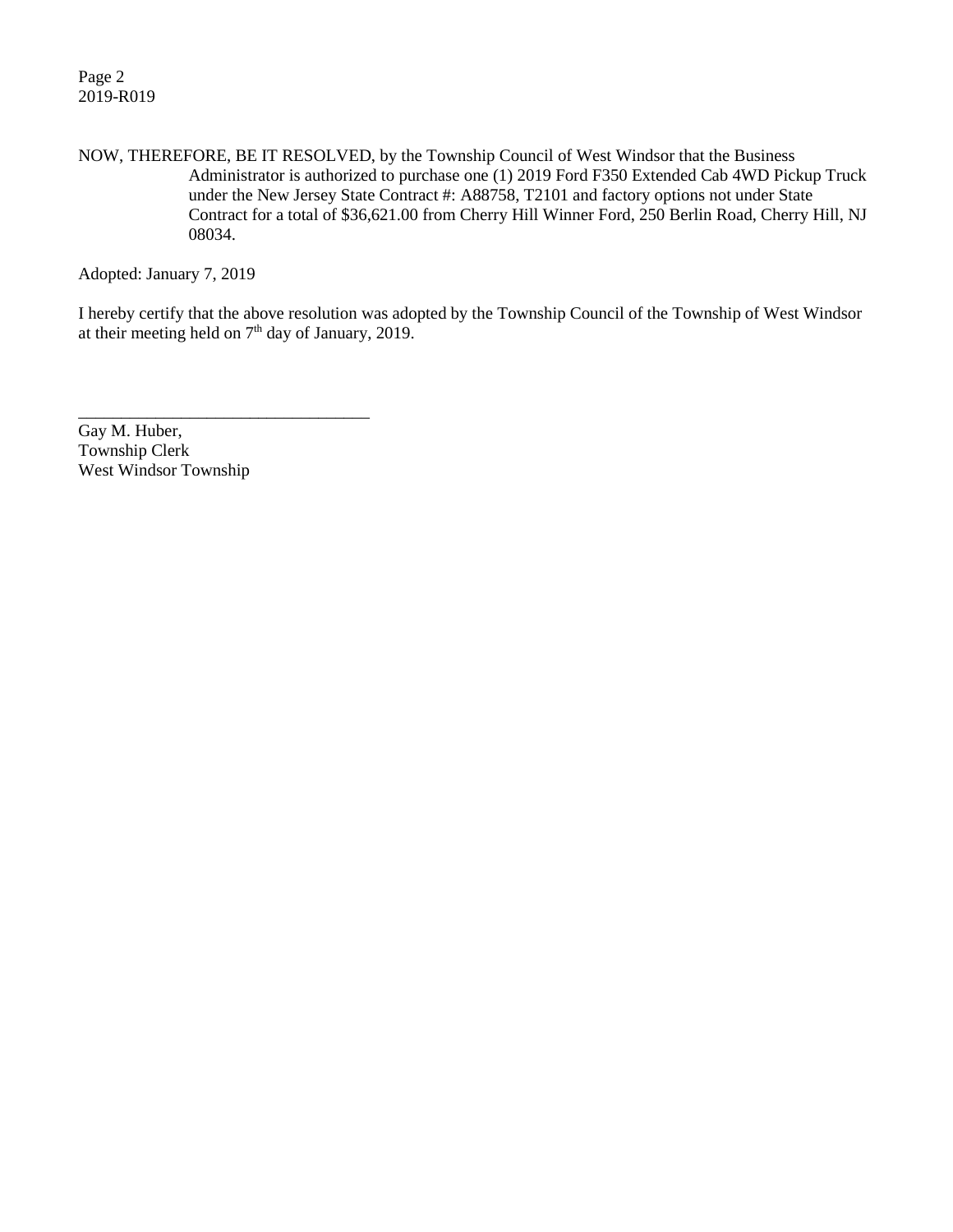- WHEREAS, on July 7, 2015 the Township of West Windsor filed a declaratory judgment action styled *In the Matter of West Windsor Township*, docket number MER-L-1561-15; and
- WHEREAS, four parties intervened in the litigation in 2015, namely, the Howard Hughes Corporation, Avalon Watch, LLC, Duck Pond Associates, LLC, and the Fair Share Housing Center, and four more intervened subsequently, namely, One 19 Associates, LLC, WWM Properties West, LLC, Atlantic Realty, and PAK SC, LLC; and
- WHEREAS, the court appointed Elizabeth C. McKenzie as the Special Master to mediate issues between the parties and advise the court with respect to the compliance issues and Richard B. Reading as a Special Regional Master to advise the court and report to it regarding the regional need for affordable units in Region 4, the housing region within which West Windsor is located; and
- WHEREAS, the court has required that the Township and all intervenors except Fair Share Housing Center share the cost of the Special Masters' charges attributable to the West Windsor litigation, with all seven developer intervenors being responsible for their share of the Richard Reading invoices retroactive to his initial billing and with the 2015 developer intervenors being responsible for their share of the Elizabeth McKenzie invoices starting with her initial billing and with One 19 Associates, WWM, Atlantic Realty, and PAK SC, LLC being responsible for their share of the Elizabeth McKenzie invoices as of the date of filing of the orders permitting their interventions; and
- WHEREAS, the Township established escrow accounts for the two Special Masters, with ach of the seven developer intervenors and West Windsor paying one eighth of each of the invoices of Richard Reading and the developer intervenors paying variable shares of the invoices of Elizabeth McKenzie depending upon when the last four 2016 intervenors were permitted to intervene; and
- WHEREAS, Ms. McKenzie has retired and has been replaced by Michael Bolan.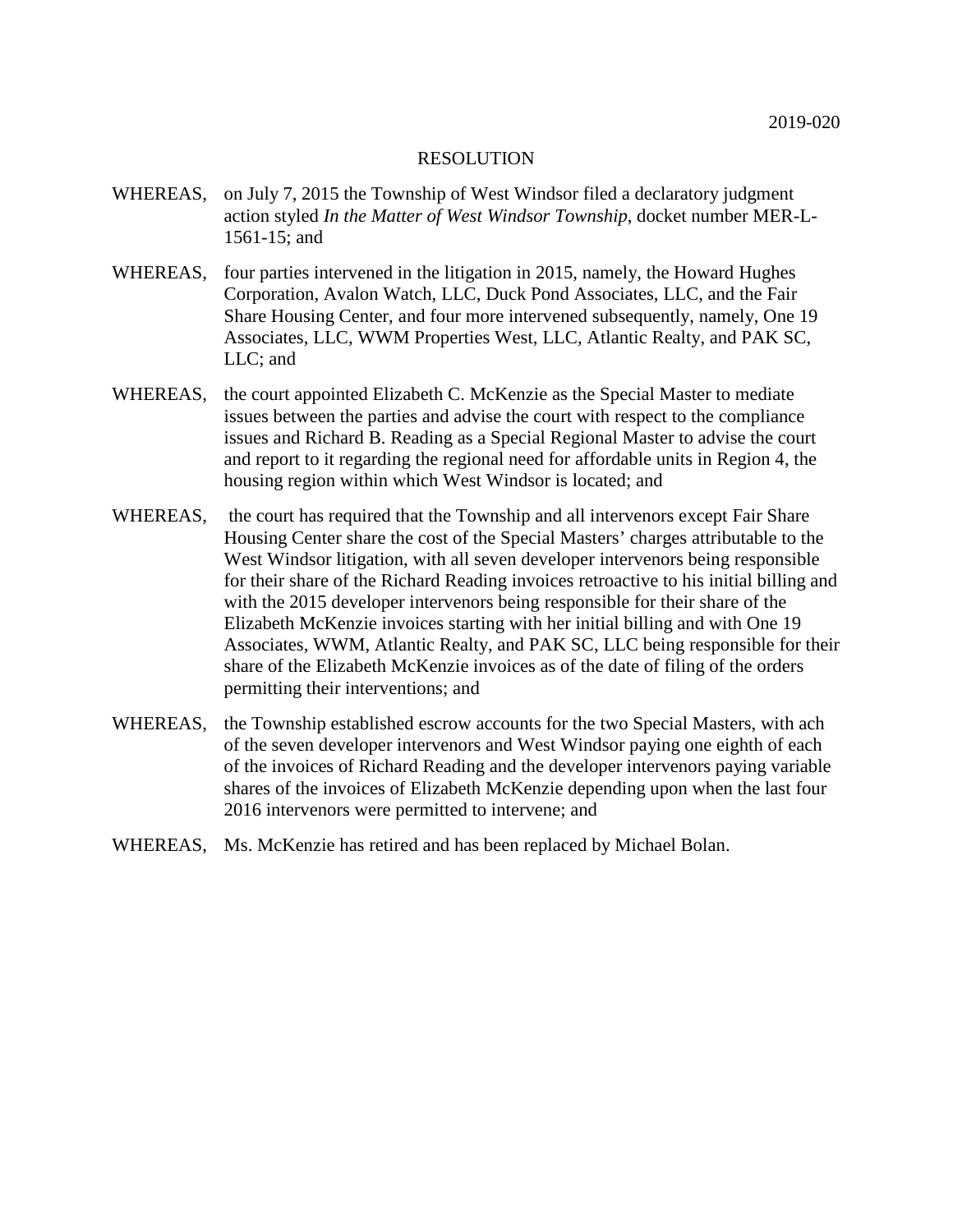Page 2 2019-R020

NOW, THEREFORE, BE IT RESOLVED by the West Windsor Township Council that the Chief Financial Officer is authorized to establish an escrow account for Mr. Bolan, to be paid in equal shares by the seven developer intervenors and the Township.

Adopted: January 7, 2019

I hereby certify this is a true copy of a Resolution adopted by the West Windsor Township Council at their meeting held on the  $7<sup>th</sup>$  day of January, 2019.

Gay Huber Township Clerk West Windsor Township

\_\_\_\_\_\_\_\_\_\_\_\_\_\_\_\_\_\_\_\_\_\_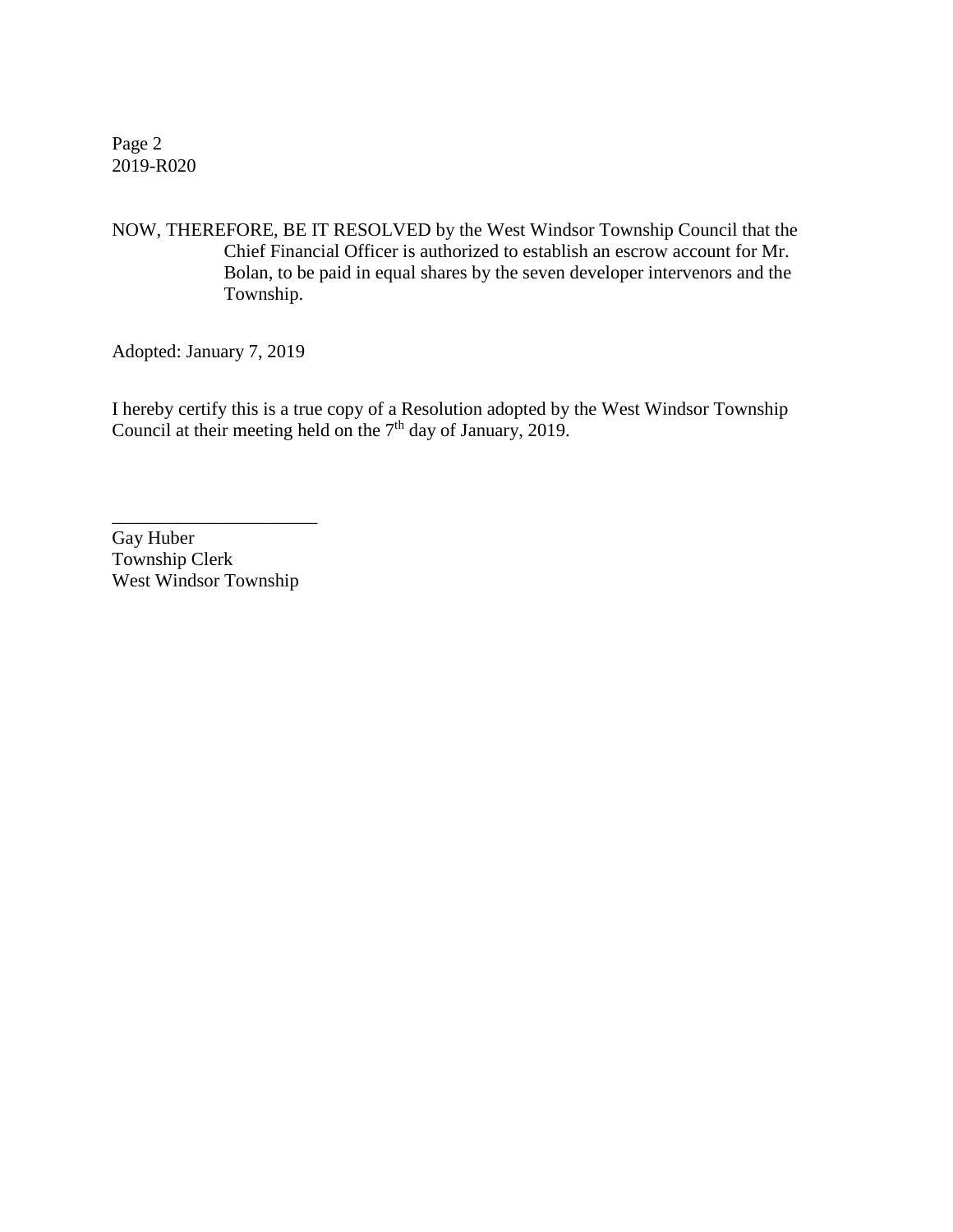#### TEMPORARY BUDGET RESOLUTION

WHEREAS, N.J.S. 40A:4-19 provides that where any contract, commitment or payments are to be made prior to the final adoption of the 2019 budget, temporary appropriations should be made for the purpose and amounts required in the manner and time therein provided; and

WHEREAS, the date of this resolution is within the first thirty days of January, 2019; and

WHEREAS, the total appropriations in the 2018 budget, exclusive of any appropriations made for interest and debt redemption charges, capital improvement fund and public assistance, is the sum of \$35,641,495.57, ; and

WHEREAS, 26.25% of the total appropriations in the 2018 budget, exclusive of any appropriations made for interest and debt redemption charges, capital improvement fund and public assistance in said 2018 budget is the sum of \$ 9,371,229.13

NOW, THEREFORE, BE IT RESOLVED that the following appropriations be made and that a certified copy of this resolution be transmitted to the Chief Financial Officer for her records:

CURRENT FUND TEMPORARY APPROPRIATIONS - 2019

|                                       | S & W        | <u>O.E.</u> | <b>TOTAL</b> |
|---------------------------------------|--------------|-------------|--------------|
| 1 Clerk & Governing Body              | 51,592.75    | 14,281.25   | 65,874.00    |
| 2 Elections                           | 468.75       | 3,012.50    | 3,481.25     |
| 3 Council                             | 6,176.25     | 1,312.50    | 7,488.75     |
| 4 Administration                      | 99,140.75    | 52,862.50   | 152,003.25   |
| 5 Mayor                               | 15,662.50    | 1,725.00    | 17,387.50    |
| 6 Financial Administration            | 116,051.50   | 2,000.00    | 118,051.50   |
| 7 Audit & Accounting Services         |              | 11,201.25   | 11,201.25    |
| 8 Data Processing                     |              | 23,000.00   | 23,000.00    |
| 9 Assessment of Taxes                 | 56,295.50    | 9,382.00    | 65,677.50    |
| 10 Collection of Taxes                | 33,489.25    | 5,437.50    | 38,926.75    |
| 12 Supplemental Fire Services Program |              | 2,241.00    | 2,241.00     |
| 13 Uniform Fire Code                  | 25,447.50    | 714.50      | 26,162.00    |
| 14 Emergency Services                 | 293,377.75   | 39,808.50   | 333,186.25   |
| 15 Princeton Jct. Vol. Fire Co.       |              | 13,750.00   | 13,750.00    |
| 16 West Windsor Vol. Fire Co. #1      |              | 13,750.00   | 13,750.00    |
| 18 Police                             | 1,586,593.75 | 81,743.75   | 1,668,337.50 |
| 18 ILSA - Class III Officers          | 32,000.00    | 113,500.00  | 145,500.00   |
| 20 Animal Control                     |              | 1,275.00    | 1,275.00     |
| 20 ILSA-East Windsor Twp.             |              | 5,000.00    | 5,000.00     |
| 21 Board of Health                    | 93,358.75    | 14,237.50   | 107,596.25   |
| 22 Recreation                         | 24,560.00    |             | 24,560.00    |
| 24 Senior Citizen Program             | 43,760.50    | 19,218.25   | 62,978.75    |
| 25 Affordable Housing                 | 625.00       | 100,000.00  | 100,625.00   |
| 29 Community Development              | 6,250.75     | 250.00      | 6,500.75     |
| 30 Engineering Services & Costs       | 67,857.50    | 15,532.50   | 83,390.00    |
| 33 Land Use                           | 52,129.25    | 23,637.50   | 75,766.75    |
| 34 Planning Board                     |              | 7,887.50    | 7,887.50     |
| 35 S.P.R.A.B.                         |              | 250.00      | 250.00       |
| 36 Zoning Board                       |              | 9,537.50    | 9,537.50     |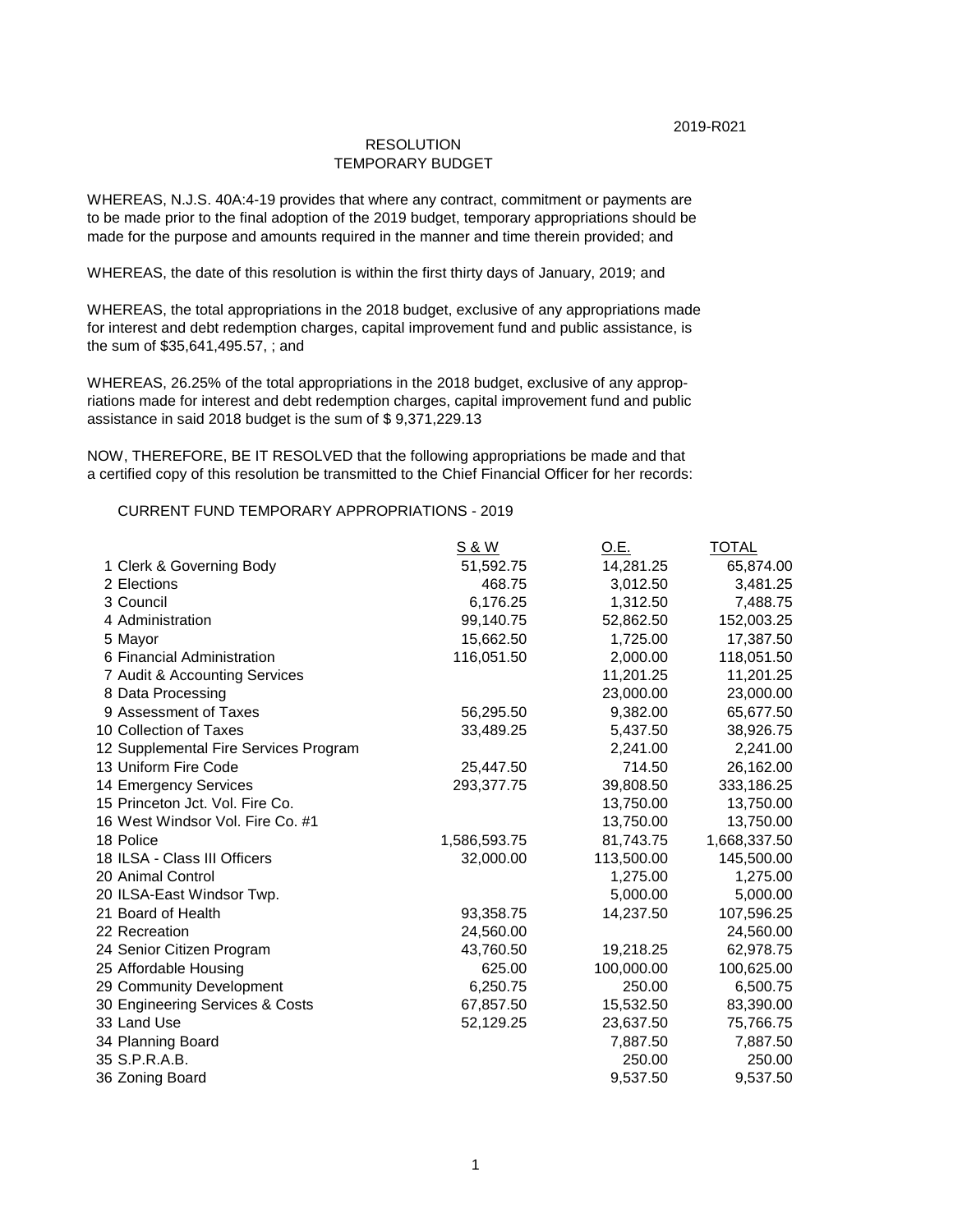|                                                       | <u>S&amp;W</u> | <u>O.E.</u>   | <u>TOTAL</u>  |
|-------------------------------------------------------|----------------|---------------|---------------|
| 37 Environment Commission                             |                | 762.50        | 762.50        |
| 38 Construction Official                              | 302,923.75     | 9,500.00      | 312,423.75    |
| 40 Public Works                                       | 303,543.25     | 57,444.25     | 360,987.50    |
| 41 Snow Removal                                       | 59,000.00      | 163,000.00    | 222,000.00    |
| 42 Sewer System                                       | 112,196.50     | 27,687.50     | 139,884.00    |
| 43 Stony Brook Reg. Sewer Auth.                       |                | 815,000.00    | 815,000.00    |
| 44 Facilities and Open Space                          |                | 23,000.00     | 23,000.00     |
| 46 Legal Services & Costs                             |                | 62,500.00     | 62,500.00     |
| 47 Municipal Prosecutor                               |                | 7,500.00      | 7,500.00      |
| 48 Public Defender                                    |                | 425.00        | 425.00        |
| 50 Municipal Court                                    | 60,490.75      | 7,705.75      | 68,196.50     |
| 50 ILSA - Hopewell Twp.                               |                | 300.00        | 300.00        |
| 51 Group Insurance                                    |                | 1,873,412.97  | 1,873,412.97  |
| 52 Other Insurance - Workers Comp                     |                | 351,606.00    | 351,606.00    |
| 52 Other Insurance - Liability                        |                | 385,990.00    | 385,990.00    |
| 53 Building & Grounds                                 | 41,970.00      | 38,193.75     | 80,163.75     |
| 54 Fire Hydrant Service                               |                | 185,000.00    | 185,000.00    |
| 55 Postage                                            |                | 7,750.00      | 7,750.00      |
| 56 Utilities - Street Lighting                        |                | 93,750.00     | 93,750.00     |
| 56 Utilities - Electric/Natural Gas                   |                | 114,250.00    | 114,250.00    |
| 56 Utilities - Telephone and Telegraph                |                | 32,500.00     | 32,500.00     |
| 56 Utilities - Water                                  |                | 8,125.00      | 8,125.00      |
| 57 Gasoline                                           |                | 62,500.00     | 62,500.00     |
| 58 Refuse Collection - In Cap                         |                | 484,275.00    | 484,275.00    |
| 58 Refuse Collection - Out of Cap                     |                | 25,325.00     | 25,325.00     |
| 59 Mercer County OEM - K9 Support Vehicle             |                | 43,193.12     | 43,193.12     |
| 60 Extended Sick Leave                                | 24,750.00      |               | 24,750.00     |
|                                                       |                |               |               |
| 76 Social Security System                             |                | 390,336.54    | 390,336.54    |
| 79 Defined Contribution Retirement System             |                | 2,500.00      | 2,500.00      |
|                                                       |                |               |               |
| 95 Municipal Alliance Grant Contribution              |                | 1,436.50      | 1,436.50      |
| Subtotal @ 26.25% of 2018 Appropriations              | 3,509,712.25   | 5,861,516.88  | 9,371,229.13  |
|                                                       |                |               |               |
| Capital Improvement Fund:                             |                |               |               |
| 72 Down Payment on Improvements                       |                | 71,100.00     | 71,100.00     |
| 80 Payment of Bond Principal                          |                | 4,295,000.00  | 4,295,000.00  |
| 82 Interest on Bonds                                  |                | 1,000,784.00  | 1,000,784.00  |
| <b>Total Temporary Operating Budget</b>               | 3,509,712.25   | 11,228,400.88 | 14,738,113.13 |
|                                                       |                |               |               |
| SWIMMING POOL UTILITY TEMPORARY APPROPRIATIONS - 2019 |                |               |               |
|                                                       | <u>S&amp;W</u> | <u>O.E.</u>   | <b>TOTAL</b>  |
| Salary and Wages                                      | 55,500.00      |               | 55,500.00     |
| <b>Other Expenses</b>                                 |                | 40,970.00     | 40,970.00     |
| <b>Statutory Expenses</b>                             |                | 4,245.75      | 4,245.75      |
|                                                       |                |               |               |
| <b>Total Temporary Pool Utility Budget</b>            | 55,500.00      | 45,215.75     | 100,715.75    |

OPEN SPACE TRUST FUND - TEMPORARY APPROPRIATIONS - 2019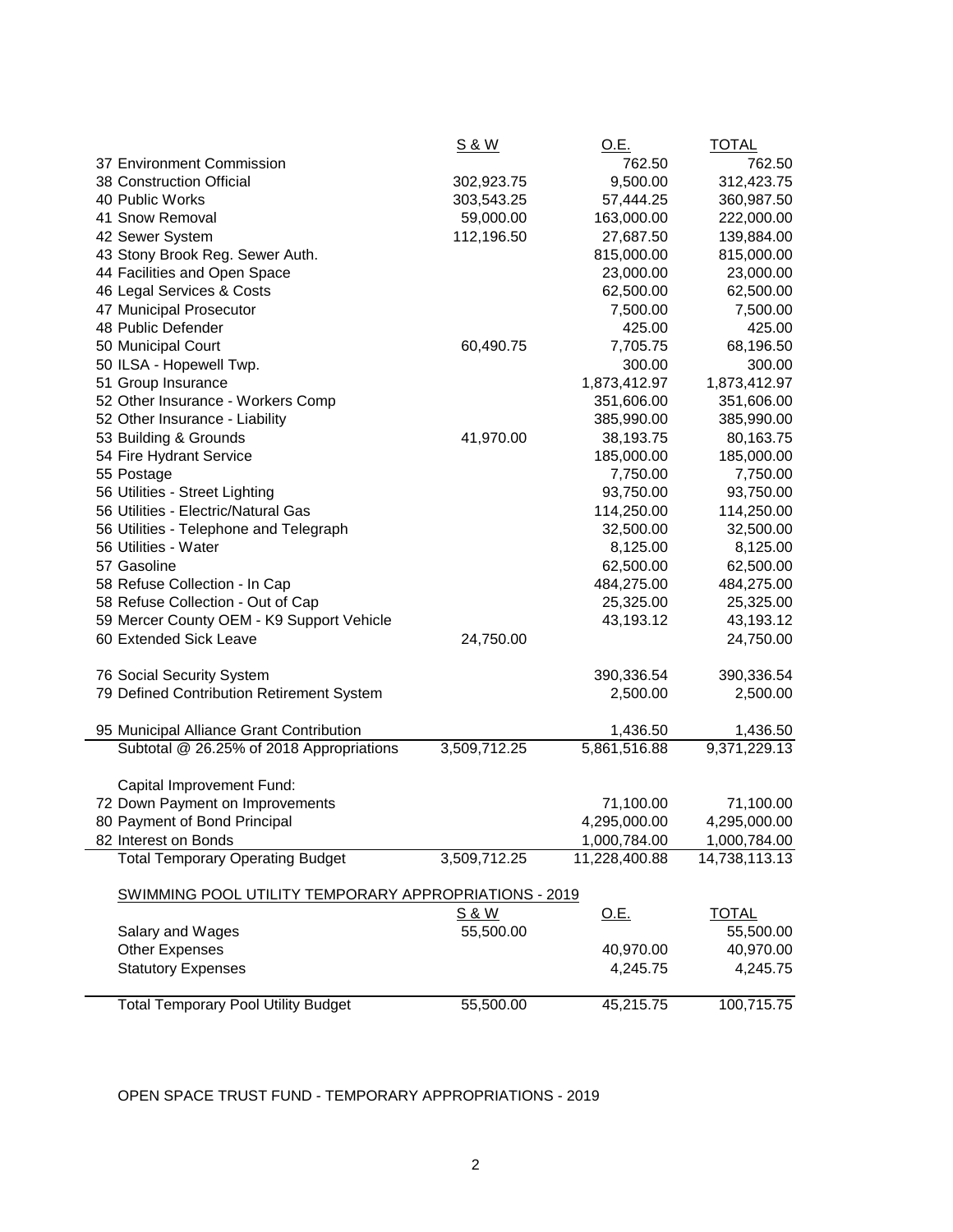|                                                | <u>S&amp;W</u> | O.E.       | TOTAL      |
|------------------------------------------------|----------------|------------|------------|
| Payment of Bond Principal                      |                | 595.751.00 | 595.751.00 |
| Interest on Bonds                              |                | 74.057.00  | 74.057.00  |
| Green Trust Loan Program                       |                | 80.217.00  | 80.217.00  |
| <b>Total Temporary Open Space Trust Budget</b> | 0.00           | 750.025.00 | 750.025.00 |

Adopted: January 7, 2019

I hereby certify that the above resolution was adopted by the West Windsor Township Council at its meeting held on the 7th day of January, 2019.

Gay Huber Township Clerk West Windsor Township